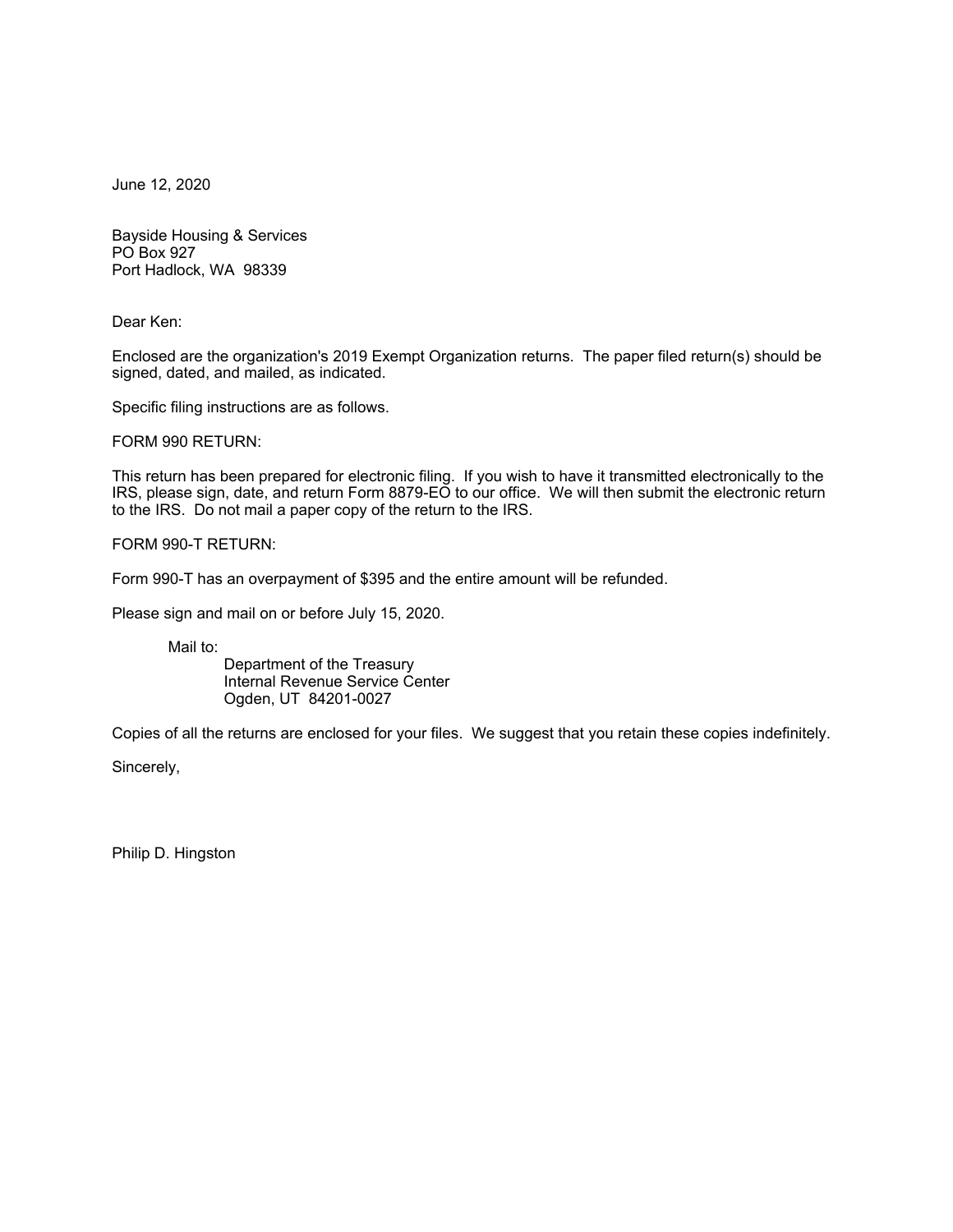| Form | 8879-EO |  |
|------|---------|--|
|      |         |  |

## **IRS e-file Signature Authorization for an Exempt Organization**

**| Do not send to the IRS. Keep for your records. | Go to www.irs.gov/Form8879EO for the latest information.**

For calendar year 2019, or fiscal year beginning and the state of the state of 2019, and ending calendary permu

Department of the Treasury Internal Revenue Service

Name of exempt organization

**2019**

**Employer identification number**

## Bayside Housing & Services 47-1798297

| Name and title of officer |                                                            |  |  |  |
|---------------------------|------------------------------------------------------------|--|--|--|
| Ken Dane                  |                                                            |  |  |  |
|                           | Board President                                            |  |  |  |
| Part I                    | Type of Return and Return Information (Whole Dollars Only) |  |  |  |

on line **1a, 2a, 3a, 4a,** or **5a,** below, and the amount on that line for the return being filed with this form was blank, then leave line **1b, 2b, 3b, 4b,** or **5b,** whichever is applicable, blank (do not enter -0-). But, if you entered -0- on the return, then enter -0- on the applicable line below. **Do not** complete more Check the box for the return for which you are using this Form 8879-EO and enter the applicable amount, if any, from the return. If you check the box than one line in Part I.

| <b>1a</b> Form 990 check here $\blacktriangleright \begin{bmatrix} X \end{bmatrix}$<br><b>b</b> Total revenue, if any (Form 990, Part VIII, column (A), line 12) | 1b  | 370,049. |
|------------------------------------------------------------------------------------------------------------------------------------------------------------------|-----|----------|
| 2a Form 990-EZ check here<br>$\blacksquare$<br><b>b</b> Total revenue, if any (Form 990-EZ, line 9) <i></i>                                                      | 2b  |          |
| 3a Form 1120-POL check here $\blacktriangleright$ $\lfloor$                                                                                                      | 3b  |          |
| 4a Form 990-PF check here $\blacktriangleright$<br><b>b</b> Tax based on investment income (Form 990-PF, Part VI, line 5) 4b                                     |     |          |
| 5a Form 8868 check here $\blacktriangleright$                                                                                                                    | .5b |          |
|                                                                                                                                                                  |     |          |

### **Part II Declaration and Signature Authorization of Officer**

**(a)** an acknowledgement of receipt or reason for rejection of the transmission, (b) the reason for any delay in processing the return or refund, and (c) Under penalties of perjury, I declare that I am an officer of the above organization and that I have examined a copy of the organization's 2019 electronic return and accompanying schedules and statements and to the best of my knowledge and belief, they are true, correct, and complete. I further declare that the amount in Part I above is the amount shown on the copy of the organization's electronic return. I consent to allow my intermediate service provider, transmitter, or electronic return originator (ERO) to send the organization's return to the IRS and to receive from the IRS the date of any refund. If applicable, I authorize the U.S. Treasury and its designated Financial Agent to initiate an electronic funds withdrawal (direct debit) entry to the financial institution account indicated in the tax preparation software for payment of the organization's federal taxes owed on this return, and the financial institution to debit the entry to this account. To revoke a payment, I must contact the U.S. Treasury Financial Agent at 1-888-353-4537 no later than 2 business days prior to the payment (settlement) date. I also authorize the financial institutions involved in the processing of the electronic payment of taxes to receive confidential information necessary to answer inquiries and resolve issues related to the payment. I have selected a personal identification number (PIN) as my signature for the organization's electronic return and, if applicable, the organization's consent to electronic funds withdrawal.

### **Officer's PIN: check one box only**

| lauthorize Hingston Miller Hingston PLLC                                                                                                                                                                                                                                                                                                                                         | 98119<br>to enter my PIN                          |
|----------------------------------------------------------------------------------------------------------------------------------------------------------------------------------------------------------------------------------------------------------------------------------------------------------------------------------------------------------------------------------|---------------------------------------------------|
| <b>ERO</b> firm name                                                                                                                                                                                                                                                                                                                                                             | Enter five numbers, but<br>do not enter all zeros |
| as my signature on the organization's tax year 2019 electronically filed return. If I have indicated within this return that a copy of the return<br>is being filed with a state agency(ies) regulating charities as part of the IRS Fed/State program, I also authorize the aforementioned ERO to<br>enter my PIN on the return's disclosure consent screen.                    |                                                   |
| As an officer of the organization, I will enter my PIN as my signature on the organization's tax year 2019 electronically filed return. If I have<br>indicated within this return that a copy of the return is being filed with a state agency(ies) regulating charities as part of the IRS Fed/State<br>program, I will enter my PIN on the return's disclosure consent screen. |                                                   |
| Officer's signature $\blacktriangleright$<br>Date $\blacktriangleright$                                                                                                                                                                                                                                                                                                          |                                                   |
| <b>Certification and Authentication</b><br>Part III                                                                                                                                                                                                                                                                                                                              |                                                   |
| <b>ERO's EFIN/PIN.</b> Enter your six-digit electronic filing identification<br>number (EFIN) followed by your five-digit self-selected PIN.                                                                                                                                                                                                                                     | 91305312345<br>Do not enter all zeros             |
| I certify that the above numeric entry is my PIN, which is my signature on the 2019 electronically filed return for the organization indicated above. I<br>confirm that I am submitting this return in accordance with the requirements of Pub. 4163, Modernized e-File (MeF) Information for Authorized IRS<br>e-file Providers for Business Returns.                           |                                                   |
| ERO's signature                                                                                                                                                                                                                                                                                                                                                                  | Date $\bullet$ 06/12/20                           |
| <b>ERO Must Retain This Form - See Instructions</b><br>Do Not Submit This Form to the IRS Unless Requested To Do So                                                                                                                                                                                                                                                              |                                                   |

923051 10-03-19 LHA For Paperwork Reduction Act Notice, see instructions.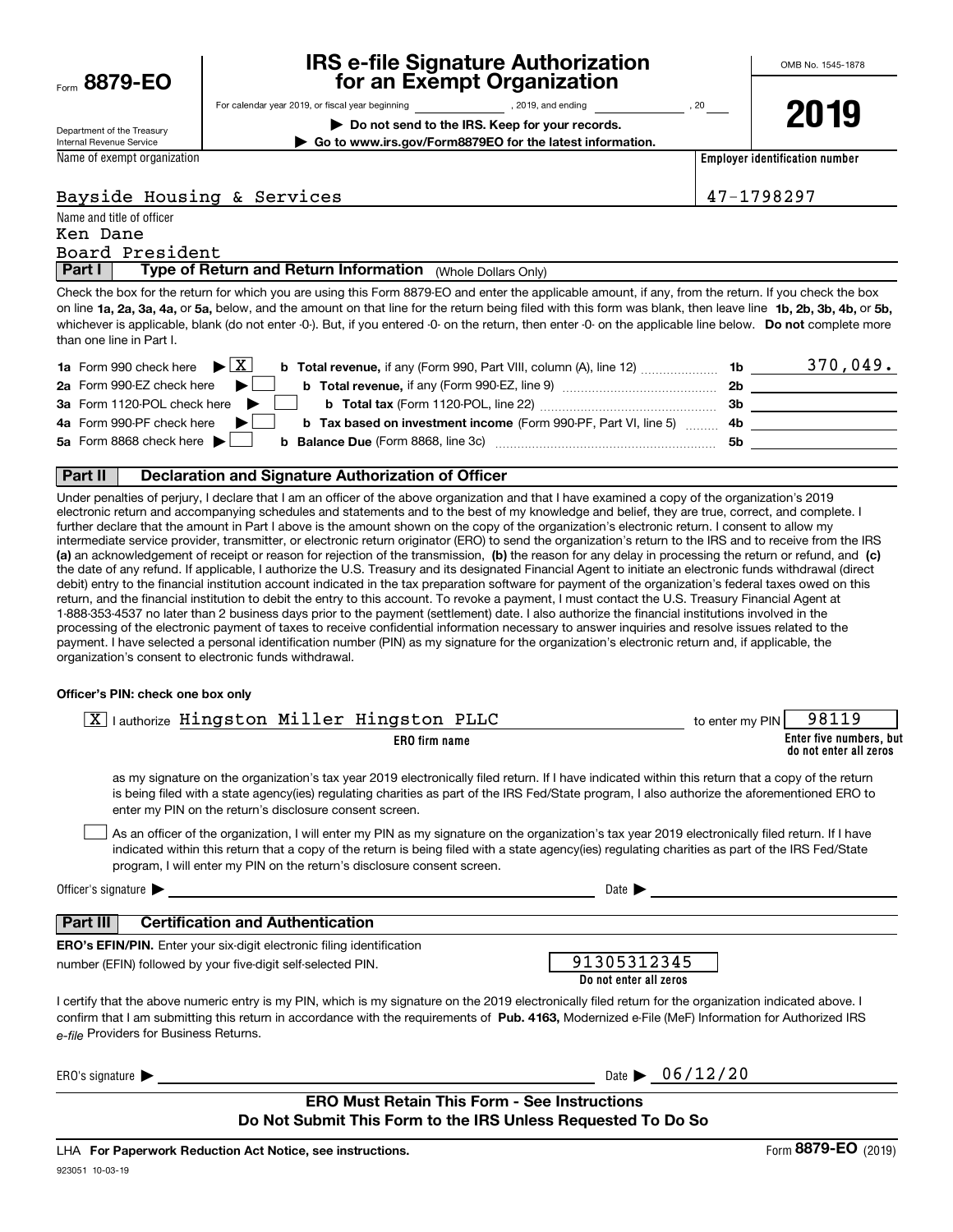| Form                                                   |
|--------------------------------------------------------|
| (Rev. January 2020)                                    |
| Department of the Treasury<br>Internal Revenue Service |

**A**

# **Return of Organization Exempt From Income Tax**

Under section 501(c), 527, or 4947(a)(1) of the Internal Revenue Code (except private foundations) **2019** 

**| Do not enter social security numbers on this form as it may be made public.**

**| Go to www.irs.gov/Form990 for instructions and the latest information. Inspection**



|                         |                         | A For the 2019 calendar year, or tax year beginning                                                                                         | and ending |                                                     |                                                           |
|-------------------------|-------------------------|---------------------------------------------------------------------------------------------------------------------------------------------|------------|-----------------------------------------------------|-----------------------------------------------------------|
| В                       | Check if<br>applicable: | <b>C</b> Name of organization                                                                                                               |            | D Employer identification number                    |                                                           |
|                         | Address<br>change       | Bayside Housing & Services                                                                                                                  |            |                                                     |                                                           |
|                         | Name<br>change          | Doing business as                                                                                                                           |            | 47-1798297                                          |                                                           |
|                         | Initial<br>return       | Number and street (or P.O. box if mail is not delivered to street address)                                                                  | Room/suite | E Telephone number                                  |                                                           |
|                         | Final<br>return/        | PO Box 927                                                                                                                                  |            | $360 - 385 - 4637$                                  |                                                           |
|                         | termin-<br>ated         | City or town, state or province, country, and ZIP or foreign postal code                                                                    |            | G Gross receipts \$                                 | 380,700.                                                  |
|                         | Amended<br>return       | Port Hadlock, WA 98339                                                                                                                      |            | H(a) Is this a group return                         |                                                           |
|                         | Applica-<br>tion        | F Name and address of principal officer: Ken Dane                                                                                           |            | for subordinates?                                   | $\sqrt{}$ Yes $\sqrt{}$ X $\sqrt{}$ No                    |
|                         | pending                 | same as C above                                                                                                                             |            | $H(b)$ Are all subordinates included? $\Box$ Yes    | l No                                                      |
|                         |                         | Tax-exempt status: $\boxed{\mathbf{X}}$ 501(c)(3) [<br>$\sum$ (insert no.)<br>$501(c)$ (<br>$4947(a)(1)$ or                                 | 527        |                                                     | If "No," attach a list. (see instructions)                |
|                         |                         | J Website: > www.baysidehousing.org                                                                                                         |            | $H(c)$ Group exemption number $\blacktriangleright$ |                                                           |
|                         |                         | K Form of organization: $X$ Corporation<br>Other $\blacktriangleright$<br>Association<br>Trust                                              |            |                                                     | L Year of formation: $2014$ M State of legal domicile: WA |
|                         | Part I                  | <b>Summary</b>                                                                                                                              |            |                                                     |                                                           |
|                         | 1.                      | Briefly describe the organization's mission or most significant activities: The mission of Bayside Housing &                                |            |                                                     |                                                           |
|                         |                         | Services is to provide safe, temporary supportive housing and                                                                               |            |                                                     |                                                           |
| Activities & Governance |                         | 2 Check this box $\blacktriangleright \Box$ if the organization discontinued its operations or disposed of more than 25% of its net assets. |            |                                                     |                                                           |
|                         | 3                       | Number of voting members of the governing body (Part VI, line 1a)                                                                           |            | 3                                                   | 9                                                         |
|                         | 4                       |                                                                                                                                             |            | $\overline{\mathbf{4}}$                             | $\overline{9}$                                            |
|                         | 5                       |                                                                                                                                             |            | $5\phantom{a}$                                      | $\overline{6}$                                            |
|                         | 6                       |                                                                                                                                             |            | 6                                                   | $\overline{12}$                                           |
|                         |                         |                                                                                                                                             |            | 7a                                                  | 1,500.                                                    |
|                         |                         |                                                                                                                                             |            | 7b                                                  | 500.                                                      |
|                         |                         |                                                                                                                                             |            | <b>Prior Year</b>                                   | <b>Current Year</b>                                       |
|                         | 8                       | Contributions and grants (Part VIII, line 1h)                                                                                               |            | 1,033,310.                                          | 289,290.                                                  |
| Revenue                 | 9                       | Program service revenue (Part VIII, line 2g)                                                                                                |            | 85, 343.                                            | 79,234.                                                   |
|                         | 10                      |                                                                                                                                             |            | 9.                                                  | 25.                                                       |
|                         | 11                      | Other revenue (Part VIII, column (A), lines 5, 6d, 8c, 9c, 10c, and 11e)                                                                    |            | 0.                                                  | 1,500.                                                    |
|                         | 12                      | Total revenue - add lines 8 through 11 (must equal Part VIII, column (A), line 12)                                                          |            | 1, 118, 662.                                        | 370,049.                                                  |
|                         | 13                      | Grants and similar amounts paid (Part IX, column (A), lines 1-3)                                                                            |            | Ο.                                                  | 0.                                                        |
|                         | 14                      | Benefits paid to or for members (Part IX, column (A), line 4)                                                                               |            | 0.                                                  | 0.                                                        |
|                         | 15                      | Salaries, other compensation, employee benefits (Part IX, column (A), lines 5-10)                                                           |            | 110, 509.                                           | 105,047.                                                  |
| Expenses                |                         |                                                                                                                                             |            | о.                                                  | 0.                                                        |
|                         |                         | $\blacktriangleright$ 9,806.<br><b>b</b> Total fundraising expenses (Part IX, column (D), line 25)                                          |            |                                                     |                                                           |
|                         |                         |                                                                                                                                             |            | 235,024.                                            | 313,942.                                                  |
|                         |                         | 18 Total expenses. Add lines 13-17 (must equal Part IX, column (A), line 25)                                                                |            | 345,533.                                            | 418,989.                                                  |
|                         | 19                      |                                                                                                                                             |            | 773, 129.                                           | $-48,940.$                                                |
|                         |                         |                                                                                                                                             |            | <b>Beginning of Current Year</b>                    | <b>End of Year</b>                                        |
|                         |                         | <b>20</b> Total assets (Part X, line 16)                                                                                                    |            | 826,632.                                            | 844,081.                                                  |
| ăğ                      |                         |                                                                                                                                             |            |                                                     |                                                           |
| <b>Ssets</b><br>Balanc  |                         | 21 Total liabilities (Part X, line 26)                                                                                                      |            | 157,016.<br>669,616.                                | 223,405.<br>620,676.                                      |

Under penalties of perjury, I declare that I have examined this return, including accompanying schedules and statements, and to the best of my knowledge and belief, it is true, correct, and complete. Declaration of preparer (other than officer) is based on all information of which preparer has any knowledge.

| Sign     | Signature of officer                                                                                         |                              | Date                                        |  |  |  |  |
|----------|--------------------------------------------------------------------------------------------------------------|------------------------------|---------------------------------------------|--|--|--|--|
| Here     | Ken Dane, Board President                                                                                    |                              |                                             |  |  |  |  |
|          | Type or print name and title                                                                                 |                              |                                             |  |  |  |  |
|          | Print/Type preparer's name                                                                                   | Preparer's signature         | Date<br>PTIN<br>Check                       |  |  |  |  |
| Paid     | Philip D. Hingston                                                                                           |                              | P00056591<br>$06/12/20$ self-employed       |  |  |  |  |
| Preparer | Firm's name Mingston Miller Hingston PLLC                                                                    |                              | Firm's EIN $\blacktriangleright$ 47-2803252 |  |  |  |  |
| Use Only | Firm's address $\blacktriangleright$ 20700 44th Ave W #210                                                   |                              |                                             |  |  |  |  |
|          | Lynnwood, WA 98036                                                                                           | Phone no. $206 - 285 - 2777$ |                                             |  |  |  |  |
|          | May the IRS discuss this return with the preparer shown above? (see instructions)                            |                              | $X \mid Y$ es<br><b>No</b>                  |  |  |  |  |
|          | Form 990 (2019)<br>LHA For Paperwork Reduction Act Notice, see the separate instructions.<br>932001 01-20-20 |                              |                                             |  |  |  |  |

See Schedule O for Organization Mission Statement Continuation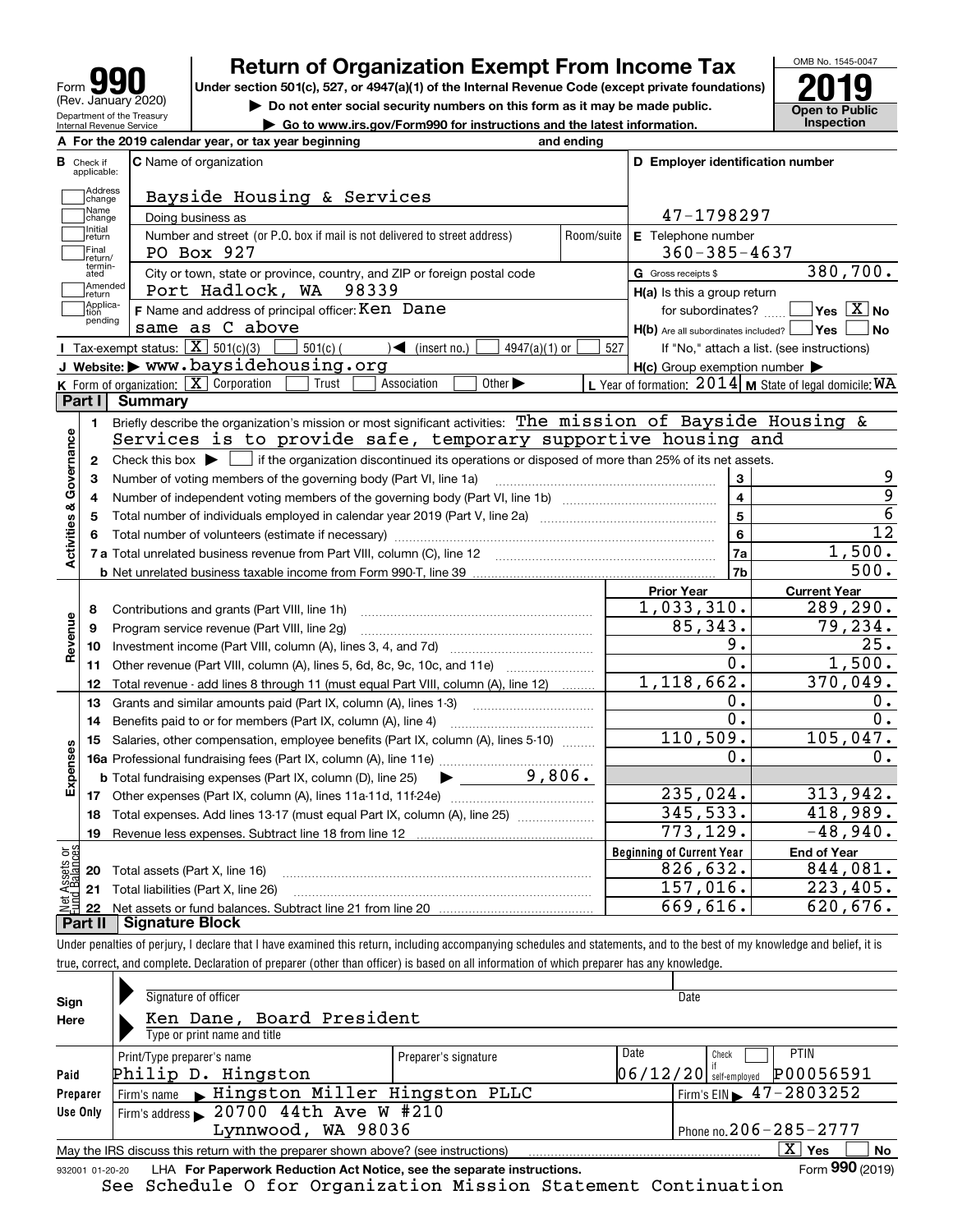| 1  | Bayside Housing & Services<br>Form 990 (2019)<br>Part III   Statement of Program Service Accomplishments                                     |                                        | Page 2             |
|----|----------------------------------------------------------------------------------------------------------------------------------------------|----------------------------------------|--------------------|
|    |                                                                                                                                              |                                        |                    |
|    |                                                                                                                                              |                                        | $\boxed{\text{X}}$ |
|    | Briefly describe the organization's mission:                                                                                                 |                                        |                    |
|    | The mission of Bayside Housing & Services is to provide safe,                                                                                |                                        |                    |
|    | temporary supportive housing and services so people in need can secure                                                                       |                                        |                    |
|    | permanent housing.                                                                                                                           |                                        |                    |
|    |                                                                                                                                              |                                        |                    |
| 2  | Did the organization undertake any significant program services during the year which were not listed on the                                 |                                        |                    |
|    |                                                                                                                                              | $\sqrt{}$ Yes $\sqrt{}$ X $\sqrt{}$ No |                    |
|    | prior Form 990 or 990-EZ?                                                                                                                    |                                        |                    |
|    | If "Yes," describe these new services on Schedule O.                                                                                         |                                        |                    |
| 3  | Did the organization cease conducting, or make significant changes in how it conducts, any program services?                                 | $\Box$ Yes $\Box$ No                   |                    |
|    | If "Yes," describe these changes on Schedule O.                                                                                              |                                        |                    |
| 4  | Describe the organization's program service accomplishments for each of its three largest program services, as measured by expenses.         |                                        |                    |
|    | Section 501(c)(3) and 501(c)(4) organizations are required to report the amount of grants and allocations to others, the total expenses, and |                                        |                    |
|    | revenue, if any, for each program service reported.                                                                                          |                                        |                    |
| 4a |                                                                                                                                              | 79, 234.                               |                    |
|    | Bayside employs a unique partnership with the Old Alcohol Plant to                                                                           |                                        |                    |
|    | master lease hotel rooms that we then offer on an extended-stay basis                                                                        |                                        |                    |
|    | to low-income individuals and couples facing homelessness.                                                                                   |                                        |                    |
|    | Bayside guests sign lodging agreements for up to 28 days at a time, and                                                                      |                                        |                    |
|    | can renew as many times as needed at the discretion of BHS staff                                                                             |                                        |                    |
|    | depending on a number of factors, including engagement level of the                                                                          |                                        |                    |
|    | guest in finding a permanent housing solution.                                                                                               |                                        |                    |
|    | Units consist of a private bedroom/living space and bathroom, as well                                                                        |                                        |                    |
|    | as in-unit mini-fridges and microwaves. Guests have access to shared                                                                         |                                        |                    |
|    | amenities for meal preparation and storage, and a community room for                                                                         |                                        |                    |
|    | projects and research.                                                                                                                       |                                        |                    |
|    | Priority is given to seniors, veterans, and underemployed or low-wage                                                                        |                                        |                    |
|    |                                                                                                                                              |                                        |                    |
| 4b |                                                                                                                                              |                                        |                    |
|    |                                                                                                                                              |                                        |                    |
|    |                                                                                                                                              |                                        |                    |
|    |                                                                                                                                              |                                        |                    |
|    |                                                                                                                                              |                                        |                    |
|    |                                                                                                                                              |                                        |                    |
|    |                                                                                                                                              |                                        |                    |
|    |                                                                                                                                              |                                        |                    |
|    |                                                                                                                                              |                                        |                    |
|    |                                                                                                                                              |                                        |                    |
|    |                                                                                                                                              |                                        |                    |
|    |                                                                                                                                              |                                        |                    |
|    |                                                                                                                                              |                                        |                    |
|    |                                                                                                                                              |                                        |                    |
| 4с |                                                                                                                                              |                                        |                    |
|    | ) (Revenue \$                                                                                                                                |                                        |                    |
|    |                                                                                                                                              |                                        |                    |
|    |                                                                                                                                              |                                        |                    |
|    |                                                                                                                                              |                                        |                    |
|    |                                                                                                                                              |                                        |                    |
|    |                                                                                                                                              |                                        |                    |
|    |                                                                                                                                              |                                        |                    |
|    |                                                                                                                                              |                                        |                    |
|    |                                                                                                                                              |                                        |                    |
|    |                                                                                                                                              |                                        |                    |
|    |                                                                                                                                              |                                        |                    |
|    |                                                                                                                                              |                                        |                    |
|    |                                                                                                                                              |                                        |                    |
| 4d | Other program services (Describe on Schedule O.)                                                                                             |                                        |                    |
|    | (Expenses \$<br>) (Revenue \$<br>including grants of \$                                                                                      |                                        |                    |
| 4e | 346,012.<br>Total program service expenses                                                                                                   |                                        |                    |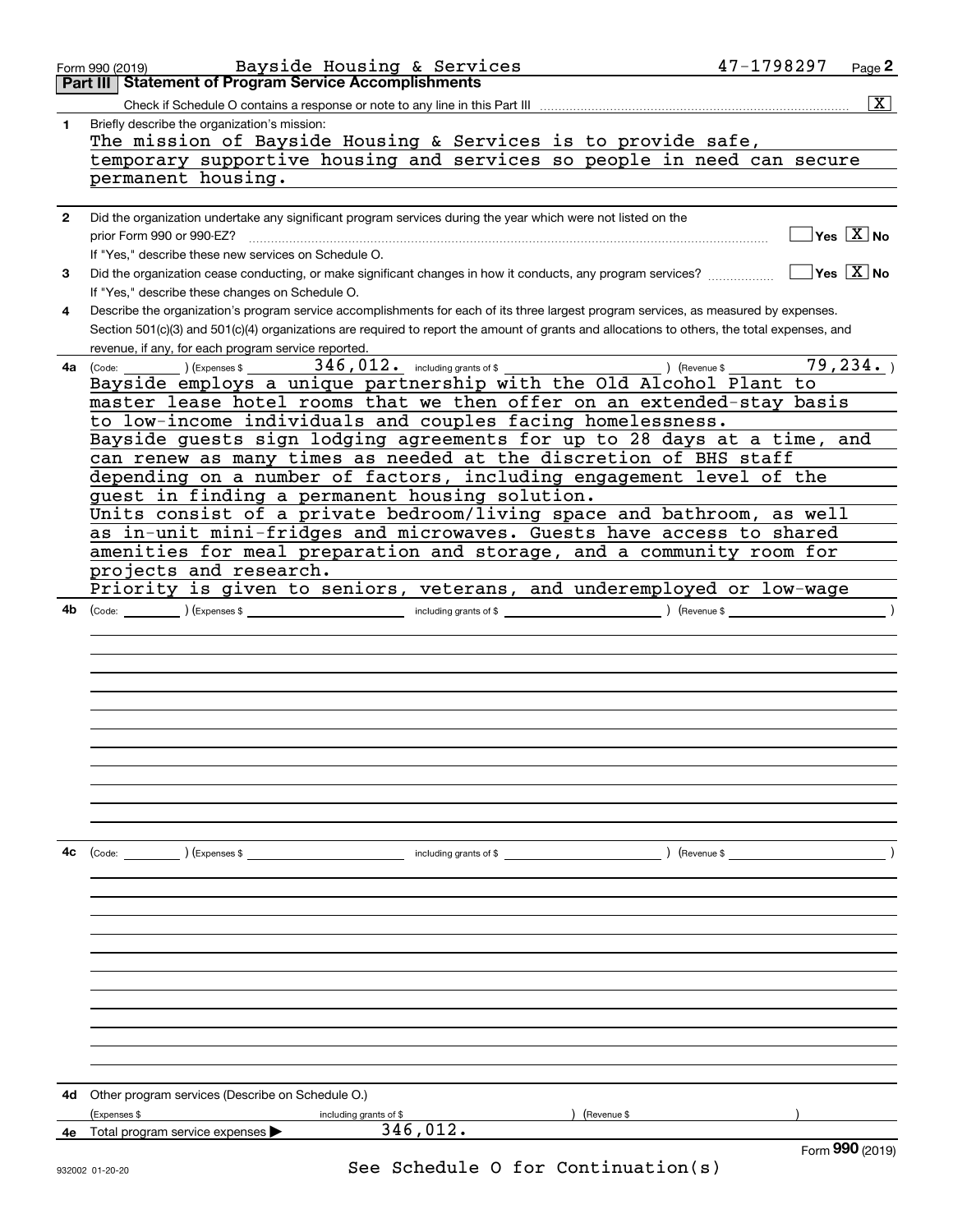|  | Form 990 (2019) |  |
|--|-----------------|--|

|     |                                                                                                                                                                                                                                                   |                 | Yes | No |
|-----|---------------------------------------------------------------------------------------------------------------------------------------------------------------------------------------------------------------------------------------------------|-----------------|-----|----|
| 1   | Is the organization described in section $501(c)(3)$ or $4947(a)(1)$ (other than a private foundation)?                                                                                                                                           |                 |     |    |
|     |                                                                                                                                                                                                                                                   | 1               | X   |    |
| 2   |                                                                                                                                                                                                                                                   | $\mathbf{2}$    | X   |    |
| 3   | Did the organization engage in direct or indirect political campaign activities on behalf of or in opposition to candidates for                                                                                                                   |                 |     |    |
|     |                                                                                                                                                                                                                                                   | 3               |     | X. |
| 4   | Section 501(c)(3) organizations. Did the organization engage in lobbying activities, or have a section 501(h) election in effect                                                                                                                  |                 |     |    |
|     |                                                                                                                                                                                                                                                   | 4               |     | x  |
| 5   | Is the organization a section 501(c)(4), 501(c)(5), or 501(c)(6) organization that receives membership dues, assessments, or                                                                                                                      |                 |     |    |
|     |                                                                                                                                                                                                                                                   | 5               |     | x  |
| 6   | Did the organization maintain any donor advised funds or any similar funds or accounts for which donors have the right to                                                                                                                         |                 |     |    |
|     | provide advice on the distribution or investment of amounts in such funds or accounts? If "Yes," complete Schedule D, Part I                                                                                                                      | 6               |     | X. |
| 7   | Did the organization receive or hold a conservation easement, including easements to preserve open space,                                                                                                                                         |                 |     |    |
|     |                                                                                                                                                                                                                                                   | $\overline{7}$  |     | X. |
| 8   | Did the organization maintain collections of works of art, historical treasures, or other similar assets? If "Yes," complete                                                                                                                      |                 |     |    |
|     |                                                                                                                                                                                                                                                   | 8               |     | X. |
| 9   | Did the organization report an amount in Part X, line 21, for escrow or custodial account liability, serve as a custodian for                                                                                                                     |                 |     |    |
|     | amounts not listed in Part X; or provide credit counseling, debt management, credit repair, or debt negotiation services?                                                                                                                         |                 |     |    |
|     |                                                                                                                                                                                                                                                   | 9               |     | x  |
| 10  | Did the organization, directly or through a related organization, hold assets in donor-restricted endowments                                                                                                                                      |                 |     |    |
|     |                                                                                                                                                                                                                                                   | 10              |     | x  |
| 11  | If the organization's answer to any of the following questions is "Yes," then complete Schedule D, Parts VI, VII, VIII, IX, or X                                                                                                                  |                 |     |    |
|     | as applicable.                                                                                                                                                                                                                                    |                 |     |    |
|     | a Did the organization report an amount for land, buildings, and equipment in Part X, line 10? If "Yes," complete Schedule D,                                                                                                                     |                 |     |    |
|     |                                                                                                                                                                                                                                                   | 11a             | х   |    |
|     | <b>b</b> Did the organization report an amount for investments - other securities in Part X, line 12, that is 5% or more of its total                                                                                                             |                 |     |    |
|     |                                                                                                                                                                                                                                                   | 11 <sub>b</sub> |     | x  |
|     | c Did the organization report an amount for investments - program related in Part X, line 13, that is 5% or more of its total                                                                                                                     |                 |     |    |
|     |                                                                                                                                                                                                                                                   | 11c             |     | X  |
|     | d Did the organization report an amount for other assets in Part X, line 15, that is 5% or more of its total assets reported in                                                                                                                   |                 |     | x  |
|     |                                                                                                                                                                                                                                                   | 11d             |     | X  |
|     | e Did the organization report an amount for other liabilities in Part X, line 25? If "Yes," complete Schedule D, Part X                                                                                                                           | <b>11e</b>      |     |    |
| f   | Did the organization's separate or consolidated financial statements for the tax year include a footnote that addresses                                                                                                                           |                 | x   |    |
|     | the organization's liability for uncertain tax positions under FIN 48 (ASC 740)? If "Yes," complete Schedule D, Part X<br>12a Did the organization obtain separate, independent audited financial statements for the tax year? If "Yes," complete | 11f             |     |    |
|     |                                                                                                                                                                                                                                                   | 12a             | x   |    |
|     | <b>b</b> Was the organization included in consolidated, independent audited financial statements for the tax year?                                                                                                                                |                 |     |    |
|     | If "Yes," and if the organization answered "No" to line 12a, then completing Schedule D, Parts XI and XII is optional                                                                                                                             | 12 <sub>b</sub> |     |    |
| 13  | Is the organization a school described in section $170(b)(1)(A)(ii)?$ If "Yes," complete Schedule E                                                                                                                                               | 13              |     | X  |
| 14a | Did the organization maintain an office, employees, or agents outside of the United States?                                                                                                                                                       | 14a             |     | x  |
| b   | Did the organization have aggregate revenues or expenses of more than \$10,000 from grantmaking, fundraising, business,                                                                                                                           |                 |     |    |
|     | investment, and program service activities outside the United States, or aggregate foreign investments valued at \$100,000                                                                                                                        |                 |     |    |
|     |                                                                                                                                                                                                                                                   | 14b             |     | x  |
| 15  | Did the organization report on Part IX, column (A), line 3, more than \$5,000 of grants or other assistance to or for any                                                                                                                         |                 |     |    |
|     |                                                                                                                                                                                                                                                   | 15              |     | x  |
| 16  | Did the organization report on Part IX, column (A), line 3, more than \$5,000 of aggregate grants or other assistance to                                                                                                                          |                 |     |    |
|     |                                                                                                                                                                                                                                                   | 16              |     | x  |
| 17  | Did the organization report a total of more than \$15,000 of expenses for professional fundraising services on Part IX,                                                                                                                           |                 |     |    |
|     |                                                                                                                                                                                                                                                   | 17              |     | x  |
| 18  | Did the organization report more than \$15,000 total of fundraising event gross income and contributions on Part VIII, lines                                                                                                                      |                 |     |    |
|     |                                                                                                                                                                                                                                                   | 18              | х   |    |
| 19  | Did the organization report more than \$15,000 of gross income from gaming activities on Part VIII, line 9a? If "Yes."                                                                                                                            |                 |     |    |
|     |                                                                                                                                                                                                                                                   | 19              |     | X  |
| 20a |                                                                                                                                                                                                                                                   | 20a             |     | x  |
|     | b If "Yes" to line 20a, did the organization attach a copy of its audited financial statements to this return?                                                                                                                                    | 20 <sub>b</sub> |     |    |
| 21  | Did the organization report more than \$5,000 of grants or other assistance to any domestic organization or                                                                                                                                       |                 |     |    |
|     |                                                                                                                                                                                                                                                   | 21              |     | x  |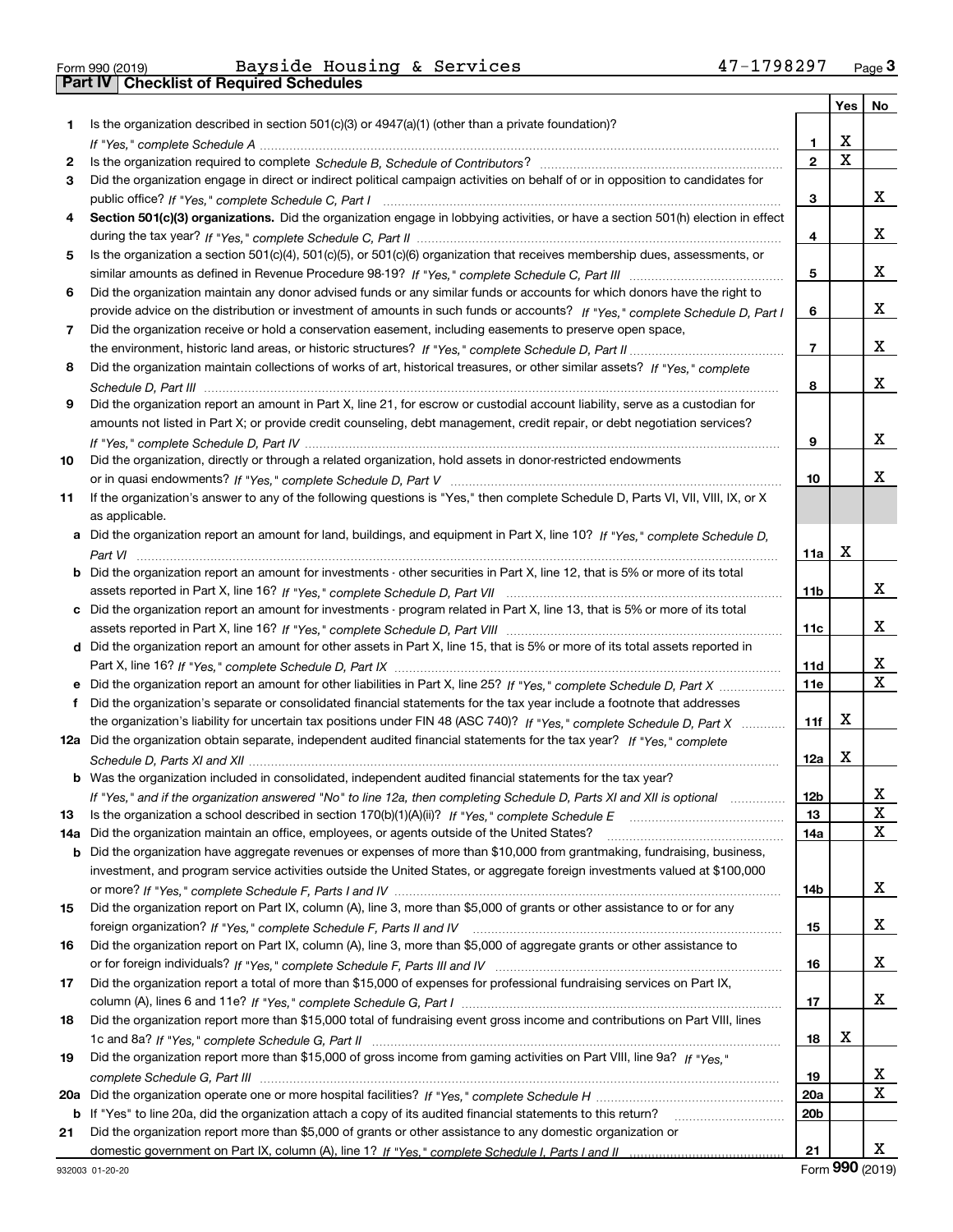*(continued)*

|        |                                                                                                                                                                                                       |                        | Yes | No     |
|--------|-------------------------------------------------------------------------------------------------------------------------------------------------------------------------------------------------------|------------------------|-----|--------|
| 22     | Did the organization report more than \$5,000 of grants or other assistance to or for domestic individuals on                                                                                         |                        |     |        |
|        |                                                                                                                                                                                                       | 22                     |     | x      |
| 23     | Did the organization answer "Yes" to Part VII, Section A, line 3, 4, or 5 about compensation of the organization's current                                                                            |                        |     |        |
|        | and former officers, directors, trustees, key employees, and highest compensated employees? If "Yes," complete                                                                                        |                        |     |        |
|        |                                                                                                                                                                                                       | 23                     |     | x      |
|        | 24a Did the organization have a tax-exempt bond issue with an outstanding principal amount of more than \$100,000 as of the                                                                           |                        |     |        |
|        | last day of the year, that was issued after December 31, 2002? If "Yes," answer lines 24b through 24d and complete                                                                                    |                        |     | x      |
|        |                                                                                                                                                                                                       | 24a<br>24 <sub>b</sub> |     |        |
|        | c Did the organization maintain an escrow account other than a refunding escrow at any time during the year to defease                                                                                |                        |     |        |
|        |                                                                                                                                                                                                       | 24c                    |     |        |
|        |                                                                                                                                                                                                       | 24d                    |     |        |
|        | 25a Section 501(c)(3), 501(c)(4), and 501(c)(29) organizations. Did the organization engage in an excess benefit                                                                                      |                        |     |        |
|        |                                                                                                                                                                                                       | 25a                    |     | x      |
|        | b Is the organization aware that it engaged in an excess benefit transaction with a disqualified person in a prior year, and                                                                          |                        |     |        |
|        | that the transaction has not been reported on any of the organization's prior Forms 990 or 990-EZ? If "Yes," complete                                                                                 |                        |     |        |
|        | Schedule L. Part I                                                                                                                                                                                    | 25 <sub>b</sub>        |     | x      |
| 26     | Did the organization report any amount on Part X, line 5 or 22, for receivables from or payables to any current                                                                                       |                        |     |        |
|        | or former officer, director, trustee, key employee, creator or founder, substantial contributor, or 35%                                                                                               |                        |     |        |
|        | controlled entity or family member of any of these persons? If "Yes," complete Schedule L, Part II                                                                                                    | 26                     | X   |        |
| 27     | Did the organization provide a grant or other assistance to any current or former officer, director, trustee, key employee,                                                                           |                        |     |        |
|        | creator or founder, substantial contributor or employee thereof, a grant selection committee member, or to a 35% controlled                                                                           |                        |     |        |
|        | entity (including an employee thereof) or family member of any of these persons? If "Yes," complete Schedule L, Part III                                                                              | 27                     |     | x      |
| 28     | Was the organization a party to a business transaction with one of the following parties (see Schedule L, Part IV                                                                                     |                        |     |        |
|        | instructions, for applicable filing thresholds, conditions, and exceptions):                                                                                                                          |                        |     |        |
|        | a A current or former officer, director, trustee, key employee, creator or founder, or substantial contributor? If                                                                                    |                        |     |        |
|        |                                                                                                                                                                                                       | 28a                    |     | х      |
|        |                                                                                                                                                                                                       | 28 <sub>b</sub>        |     | X      |
|        | c A 35% controlled entity of one or more individuals and/or organizations described in lines 28a or 28b? If                                                                                           |                        |     |        |
|        |                                                                                                                                                                                                       | 28c                    |     | х<br>X |
| 29     |                                                                                                                                                                                                       | 29                     |     |        |
| 30     | Did the organization receive contributions of art, historical treasures, or other similar assets, or qualified conservation                                                                           | 30                     |     | х      |
| 31     | Did the organization liquidate, terminate, or dissolve and cease operations? If "Yes," complete Schedule N, Part I                                                                                    | 31                     |     | X      |
| 32     | Did the organization sell, exchange, dispose of, or transfer more than 25% of its net assets? If "Yes," complete                                                                                      |                        |     |        |
|        |                                                                                                                                                                                                       | 32                     |     | х      |
| 33     | Did the organization own 100% of an entity disregarded as separate from the organization under Regulations                                                                                            |                        |     |        |
|        |                                                                                                                                                                                                       | 33                     |     | x      |
| 34     | Was the organization related to any tax-exempt or taxable entity? If "Yes," complete Schedule R, Part II, III, or IV, and                                                                             |                        |     |        |
|        |                                                                                                                                                                                                       | 34                     |     | X      |
|        | 35a Did the organization have a controlled entity within the meaning of section 512(b)(13)?                                                                                                           | 35a                    |     | х      |
|        | <b>b</b> If "Yes" to line 35a, did the organization receive any payment from or engage in any transaction with a controlled entity                                                                    |                        |     |        |
|        |                                                                                                                                                                                                       | 35b                    |     |        |
| 36     | Section 501(c)(3) organizations. Did the organization make any transfers to an exempt non-charitable related organization?                                                                            |                        |     |        |
|        |                                                                                                                                                                                                       | 36                     |     | x      |
| 37     | Did the organization conduct more than 5% of its activities through an entity that is not a related organization                                                                                      |                        |     |        |
|        | and that is treated as a partnership for federal income tax purposes? If "Yes," complete Schedule R, Part VI                                                                                          | 37                     |     | x      |
| 38     | Did the organization complete Schedule O and provide explanations in Schedule O for Part VI, lines 11b and 19?                                                                                        |                        |     |        |
|        | Note: All Form 990 filers are required to complete Schedule O                                                                                                                                         | 38                     | х   |        |
| Part V | <b>Statements Regarding Other IRS Filings and Tax Compliance</b>                                                                                                                                      |                        |     |        |
|        | Check if Schedule O contains a response or note to any line in this Part V                                                                                                                            |                        |     |        |
|        |                                                                                                                                                                                                       |                        | Yes | No     |
|        | 1a Enter the number reported in Box 3 of Form 1096. Enter -0- if not applicable<br>1a<br>0<br>1b                                                                                                      |                        |     |        |
| b      | Enter the number of Forms W-2G included in line 1a. Enter -0- if not applicable<br>Did the organization comply with backup withholding rules for reportable payments to vendors and reportable gaming |                        |     |        |
|        |                                                                                                                                                                                                       | 1c                     | х   |        |
|        |                                                                                                                                                                                                       |                        |     |        |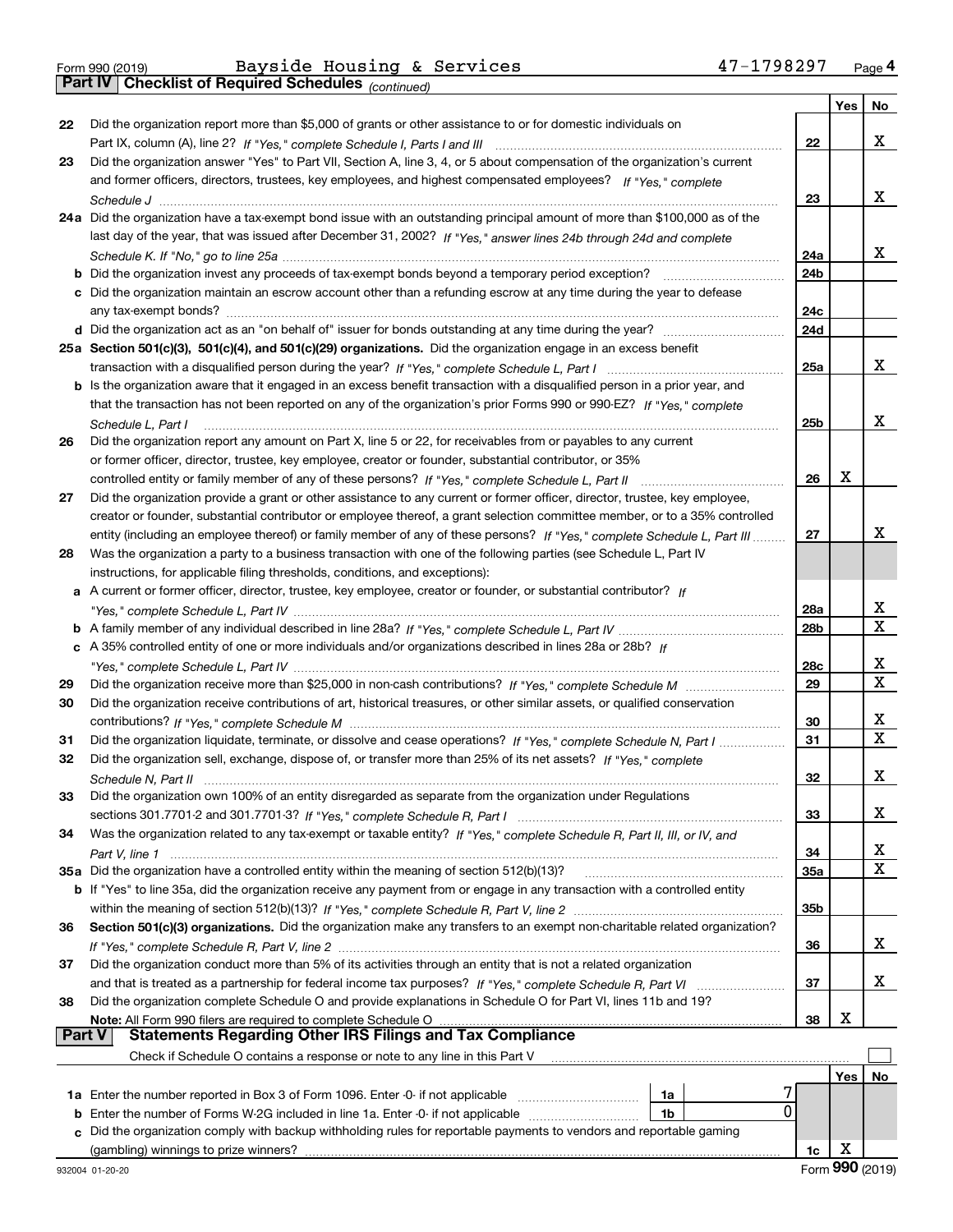|               | 47-1798297<br>Bayside Housing & Services<br>Form 990 (2019)                                                                                     |                |     | $_{\text{Page}}$ 5             |
|---------------|-------------------------------------------------------------------------------------------------------------------------------------------------|----------------|-----|--------------------------------|
| <b>Part V</b> | Statements Regarding Other IRS Filings and Tax Compliance (continued)                                                                           |                |     |                                |
|               |                                                                                                                                                 |                | Yes | No                             |
|               | 2a Enter the number of employees reported on Form W-3, Transmittal of Wage and Tax Statements,                                                  |                |     |                                |
|               | filed for the calendar year ending with or within the year covered by this return<br>2a                                                         | 6              |     |                                |
| b             |                                                                                                                                                 | 2b             | X   |                                |
|               |                                                                                                                                                 |                |     |                                |
|               | 3a Did the organization have unrelated business gross income of \$1,000 or more during the year?                                                | 3a             | X   |                                |
| b             |                                                                                                                                                 | 3 <sub>b</sub> | X   |                                |
|               | 4a At any time during the calendar year, did the organization have an interest in, or a signature or other authority over, a                    |                |     |                                |
|               |                                                                                                                                                 | 4a             |     | х                              |
|               | <b>b</b> If "Yes," enter the name of the foreign country $\triangleright$                                                                       |                |     |                                |
|               | See instructions for filing requirements for FinCEN Form 114, Report of Foreign Bank and Financial Accounts (FBAR).                             |                |     |                                |
| 5a            |                                                                                                                                                 | 5a             |     | х                              |
| b             |                                                                                                                                                 | 5b             |     | X                              |
| с             |                                                                                                                                                 | 5 <sub>c</sub> |     |                                |
|               | 6a Does the organization have annual gross receipts that are normally greater than \$100,000, and did the organization solicit                  |                |     |                                |
|               | any contributions that were not tax deductible as charitable contributions?                                                                     | 6a             |     | x                              |
| b             | If "Yes," did the organization include with every solicitation an express statement that such contributions or gifts                            |                |     |                                |
|               | were not tax deductible?                                                                                                                        | 6b             |     |                                |
| 7             | Organizations that may receive deductible contributions under section 170(c).                                                                   |                |     |                                |
| а             | Did the organization receive a payment in excess of \$75 made partly as a contribution and partly for goods and services provided to the payor? | 7a             |     | х                              |
| b             | If "Yes," did the organization notify the donor of the value of the goods or services provided?                                                 | 7b             |     |                                |
| c             | Did the organization sell, exchange, or otherwise dispose of tangible personal property for which it was required                               |                |     |                                |
|               | to file Form 8282?                                                                                                                              | 7c             |     | x                              |
| d             | 7d                                                                                                                                              |                |     |                                |
| е             | Did the organization receive any funds, directly or indirectly, to pay premiums on a personal benefit contract?                                 | 7e             |     | х                              |
| f             | Did the organization, during the year, pay premiums, directly or indirectly, on a personal benefit contract?                                    | 7f             |     | х                              |
| g             | If the organization received a contribution of qualified intellectual property, did the organization file Form 8899 as required?                | 7g             |     |                                |
| h             | If the organization received a contribution of cars, boats, airplanes, or other vehicles, did the organization file a Form 1098-C?              | 7h             |     |                                |
| 8             | Sponsoring organizations maintaining donor advised funds. Did a donor advised fund maintained by the                                            |                |     |                                |
|               | sponsoring organization have excess business holdings at any time during the year?                                                              | 8              |     |                                |
| 9             | Sponsoring organizations maintaining donor advised funds.                                                                                       |                |     |                                |
| а             | Did the sponsoring organization make any taxable distributions under section 4966?                                                              | 9а<br>9b       |     |                                |
| b<br>10       | Section 501(c)(7) organizations. Enter:                                                                                                         |                |     |                                |
|               | 10a                                                                                                                                             |                |     |                                |
| а             | 10b <br>Gross receipts, included on Form 990, Part VIII, line 12, for public use of club facilities                                             |                |     |                                |
| 11            | Section 501(c)(12) organizations. Enter:                                                                                                        |                |     |                                |
| а             | Gross income from members or shareholders<br>11a                                                                                                |                |     |                                |
| b             | Gross income from other sources (Do not net amounts due or paid to other sources against                                                        |                |     |                                |
|               | 11 <sub>b</sub><br>amounts due or received from them.)                                                                                          |                |     |                                |
|               | 12a Section 4947(a)(1) non-exempt charitable trusts. Is the organization filing Form 990 in lieu of Form 1041?                                  | 12a            |     |                                |
|               | 12 <sub>b</sub><br><b>b</b> If "Yes," enter the amount of tax-exempt interest received or accrued during the year <i>manument</i>               |                |     |                                |
| 13            | Section 501(c)(29) qualified nonprofit health insurance issuers.                                                                                |                |     |                                |
| a             | Is the organization licensed to issue qualified health plans in more than one state?                                                            | 13a            |     |                                |
|               | Note: See the instructions for additional information the organization must report on Schedule O.                                               |                |     |                                |
| b             | Enter the amount of reserves the organization is required to maintain by the states in which the                                                |                |     |                                |
|               | 13 <sub>b</sub>                                                                                                                                 |                |     |                                |
| c             | 13 <sub>c</sub>                                                                                                                                 |                |     |                                |
| 14a           | Did the organization receive any payments for indoor tanning services during the tax year?                                                      | 14a            |     | х                              |
|               | <b>b</b> If "Yes," has it filed a Form 720 to report these payments? If "No," provide an explanation on Schedule O                              | 14b            |     |                                |
| 15            | Is the organization subject to the section 4960 tax on payment(s) of more than \$1,000,000 in remuneration or                                   |                |     |                                |
|               | excess parachute payment(s) during the year?                                                                                                    | 15             |     | х                              |
|               | If "Yes," see instructions and file Form 4720, Schedule N.                                                                                      |                |     |                                |
| 16            | Is the organization an educational institution subject to the section 4968 excise tax on net investment income?                                 | 16             |     | х                              |
|               | If "Yes," complete Form 4720, Schedule O.                                                                                                       |                |     | $T_{\text{max}}$ QQQ $(0.010)$ |
|               |                                                                                                                                                 |                |     |                                |

Form (2019) **990**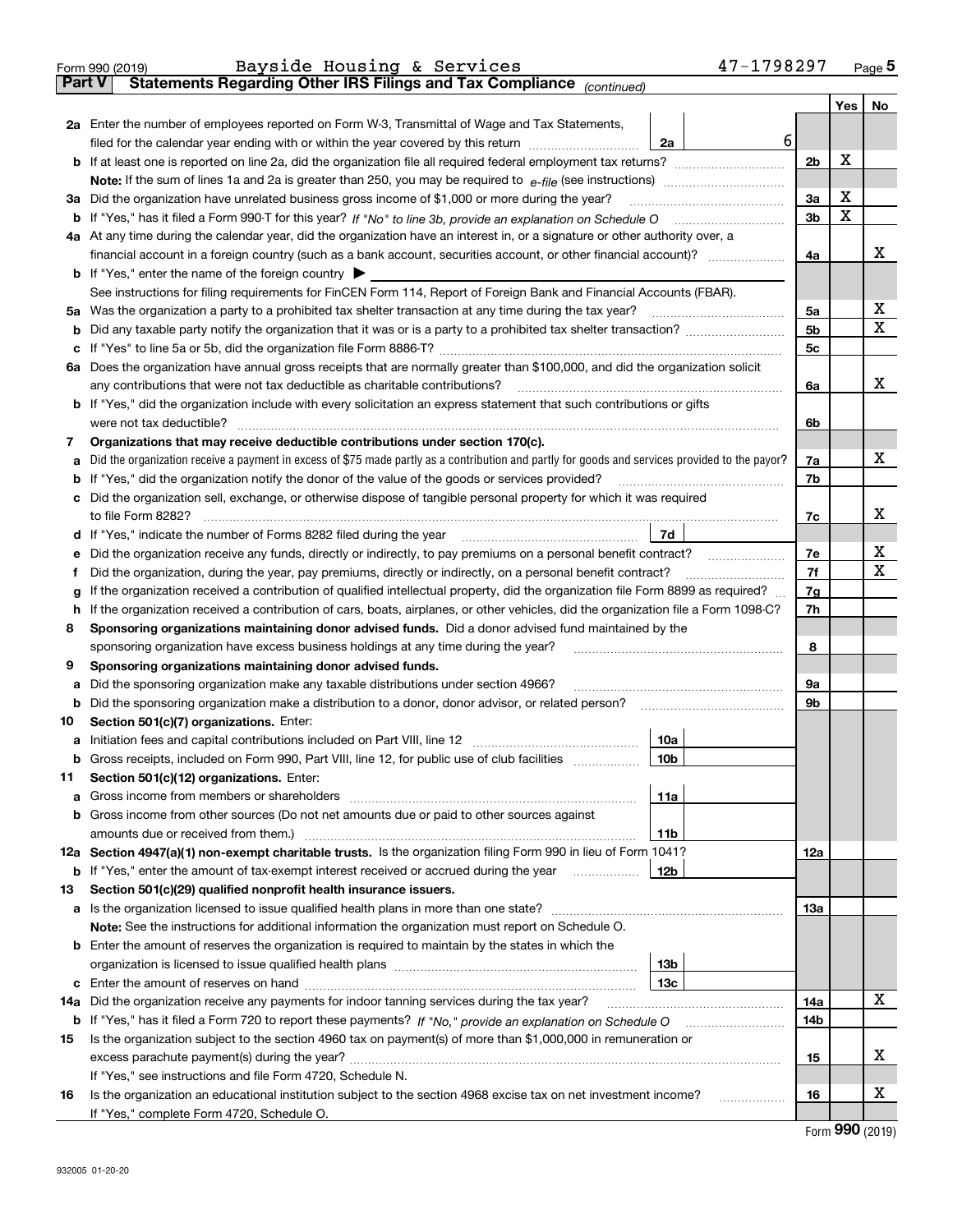| Form 990 (2019) |  |  |
|-----------------|--|--|
|                 |  |  |

*For each "Yes" response to lines 2 through 7b below, and for a "No" response to line 8a, 8b, or 10b below, describe the circumstances, processes, or changes on Schedule O. See instructions.* Form 990 (2019) Page **6Part VI Governance, Management, and Disclosure**  Bayside Housing & Services 47-1798297

|     | Check if Schedule O contains a response or note to any line in this Part VI                                                                                                                                                   |                               |                 |     | $\boxed{\text{X}}$ |
|-----|-------------------------------------------------------------------------------------------------------------------------------------------------------------------------------------------------------------------------------|-------------------------------|-----------------|-----|--------------------|
|     | <b>Section A. Governing Body and Management</b>                                                                                                                                                                               |                               |                 |     |                    |
|     |                                                                                                                                                                                                                               |                               |                 | Yes | No                 |
|     | <b>1a</b> Enter the number of voting members of the governing body at the end of the tax year                                                                                                                                 | 1a                            | 9               |     |                    |
|     | If there are material differences in voting rights among members of the governing body, or if the governing                                                                                                                   |                               |                 |     |                    |
|     | body delegated broad authority to an executive committee or similar committee, explain on Schedule O.                                                                                                                         |                               |                 |     |                    |
| b   | Enter the number of voting members included on line 1a, above, who are independent                                                                                                                                            | 1b                            | 9               |     |                    |
| 2   | Did any officer, director, trustee, or key employee have a family relationship or a business relationship with any other                                                                                                      |                               |                 |     |                    |
|     | officer, director, trustee, or key employee?                                                                                                                                                                                  |                               | $\mathbf{2}$    | х   |                    |
| 3   | Did the organization delegate control over management duties customarily performed by or under the direct supervision                                                                                                         |                               |                 |     |                    |
|     | of officers, directors, trustees, or key employees to a management company or other person?                                                                                                                                   |                               | 3               |     | х                  |
| 4   | Did the organization make any significant changes to its governing documents since the prior Form 990 was filed?                                                                                                              |                               | 4               |     | $\mathbf X$        |
| 5   |                                                                                                                                                                                                                               |                               | 5               |     | $\mathbf X$        |
| 6   | Did the organization have members or stockholders?                                                                                                                                                                            |                               | 6               |     | $\mathbf X$        |
| 7a  | Did the organization have members, stockholders, or other persons who had the power to elect or appoint one or                                                                                                                |                               |                 |     |                    |
|     | more members of the governing body?                                                                                                                                                                                           |                               | 7a              |     | х                  |
|     | <b>b</b> Are any governance decisions of the organization reserved to (or subject to approval by) members, stockholders, or                                                                                                   |                               |                 |     |                    |
|     | persons other than the governing body?                                                                                                                                                                                        |                               | 7b              |     | х                  |
| 8   | Did the organization contemporaneously document the meetings held or written actions undertaken during the year by the following:                                                                                             |                               |                 |     |                    |
| a   |                                                                                                                                                                                                                               |                               | 8a              | X   |                    |
| b   | Each committee with authority to act on behalf of the governing body?                                                                                                                                                         |                               | 8b              | X   |                    |
| 9   | Is there any officer, director, trustee, or key employee listed in Part VII, Section A, who cannot be reached at the                                                                                                          |                               |                 |     |                    |
|     |                                                                                                                                                                                                                               |                               | 9               |     | х                  |
|     | Section B. Policies <sub>(This Section B requests information about policies not required by the Internal Revenue Code.)</sub>                                                                                                |                               |                 |     |                    |
|     |                                                                                                                                                                                                                               |                               |                 | Yes | No                 |
|     |                                                                                                                                                                                                                               |                               | 10a             |     | $\mathbf X$        |
|     | <b>b</b> If "Yes," did the organization have written policies and procedures governing the activities of such chapters, affiliates,                                                                                           |                               |                 |     |                    |
|     | and branches to ensure their operations are consistent with the organization's exempt purposes?                                                                                                                               |                               | 10 <sub>b</sub> |     |                    |
|     | 11a Has the organization provided a complete copy of this Form 990 to all members of its governing body before filing the form?                                                                                               |                               | 11a             |     | $\mathbf X$        |
| b   | Describe in Schedule O the process, if any, used by the organization to review this Form 990.                                                                                                                                 |                               |                 |     |                    |
| 12a |                                                                                                                                                                                                                               |                               | <b>12a</b>      |     | X                  |
| b   | Were officers, directors, or trustees, and key employees required to disclose annually interests that could give rise to conflicts?                                                                                           |                               | 12 <sub>b</sub> |     |                    |
| с   | Did the organization regularly and consistently monitor and enforce compliance with the policy? If "Yes." describe                                                                                                            |                               |                 |     |                    |
|     | in Schedule O how this was done measured and contained a state of the state of the state of the state of the s                                                                                                                |                               | 12c             |     |                    |
| 13  | Did the organization have a written whistleblower policy?                                                                                                                                                                     |                               | 13              | X   |                    |
| 14  | Did the organization have a written document retention and destruction policy?                                                                                                                                                |                               | 14              |     | X                  |
| 15  | Did the process for determining compensation of the following persons include a review and approval by independent                                                                                                            |                               |                 |     |                    |
|     | persons, comparability data, and contemporaneous substantiation of the deliberation and decision?                                                                                                                             |                               |                 |     |                    |
| a   | The organization's CEO, Executive Director, or top management official manufactured content content of the organization's CEO, Executive Director, or top management official manufactured content of the organization's CEO, |                               | 15a             |     | х                  |
|     | <b>b</b> Other officers or key employees of the organization                                                                                                                                                                  |                               | 15b             |     | $\mathbf X$        |
|     | If "Yes" to line 15a or 15b, describe the process in Schedule O (see instructions).                                                                                                                                           |                               |                 |     |                    |
|     | 16a Did the organization invest in, contribute assets to, or participate in a joint venture or similar arrangement with a                                                                                                     |                               |                 |     |                    |
|     | taxable entity during the year?                                                                                                                                                                                               |                               | 16a             |     | х                  |
|     | b If "Yes," did the organization follow a written policy or procedure requiring the organization to evaluate its participation                                                                                                |                               |                 |     |                    |
|     | in joint venture arrangements under applicable federal tax law, and take steps to safeguard the organization's                                                                                                                |                               |                 |     |                    |
|     | exempt status with respect to such arrangements?                                                                                                                                                                              |                               | 16b             |     |                    |
|     | <b>Section C. Disclosure</b>                                                                                                                                                                                                  |                               |                 |     |                    |
| 17  | None<br>List the states with which a copy of this Form 990 is required to be filed $\blacktriangleright$                                                                                                                      |                               |                 |     |                    |
| 18  | Section 6104 requires an organization to make its Forms 1023 (1024 or 1024-A, if applicable), 990, and 990-T (Section 501(c)(3)s only) available                                                                              |                               |                 |     |                    |
|     | for public inspection. Indicate how you made these available. Check all that apply.                                                                                                                                           |                               |                 |     |                    |
|     | $X$ Upon request<br>Own website<br>Another's website                                                                                                                                                                          | Other (explain on Schedule O) |                 |     |                    |
| 19  | Describe on Schedule O whether (and if so, how) the organization made its governing documents, conflict of interest policy, and financial                                                                                     |                               |                 |     |                    |
|     | statements available to the public during the tax year.                                                                                                                                                                       |                               |                 |     |                    |
| 20  | State the name, address, and telephone number of the person who possesses the organization's books and records                                                                                                                |                               |                 |     |                    |
|     | Candace Monroe - 360-385-4637                                                                                                                                                                                                 |                               |                 |     |                    |
|     | PO Box 927, Port Hadlock, WA<br>98339                                                                                                                                                                                         |                               |                 |     |                    |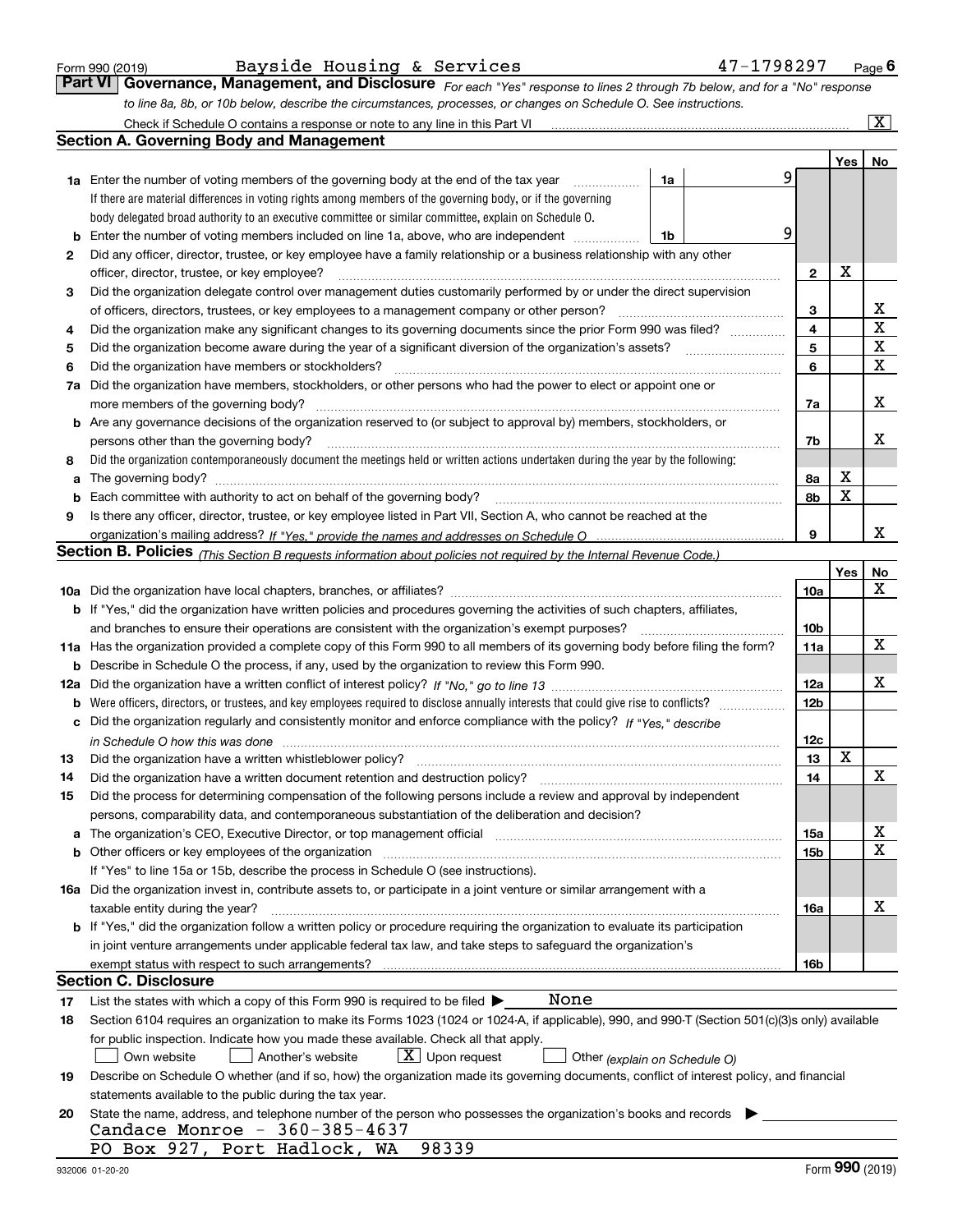$\mathcal{L}^{\text{max}}$ 

# **7Part VII Compensation of Officers, Directors, Trustees, Key Employees, Highest Compensated Employees, and Independent Contractors**

Check if Schedule O contains a response or note to any line in this Part VII

**Section A. Officers, Directors, Trustees, Key Employees, and Highest Compensated Employees**

**1a**  Complete this table for all persons required to be listed. Report compensation for the calendar year ending with or within the organization's tax year. **•** List all of the organization's current officers, directors, trustees (whether individuals or organizations), regardless of amount of compensation.

Enter -0- in columns (D), (E), and (F) if no compensation was paid.

 $\bullet$  List all of the organization's  $\,$ current key employees, if any. See instructions for definition of "key employee."

**•** List the organization's five current highest compensated employees (other than an officer, director, trustee, or key employee) who received reportable compensation (Box 5 of Form W-2 and/or Box 7 of Form 1099-MISC) of more than \$100,000 from the organization and any related organizations.

**•** List all of the organization's former officers, key employees, and highest compensated employees who received more than \$100,000 of reportable compensation from the organization and any related organizations.

**former directors or trustees**  ¥ List all of the organization's that received, in the capacity as a former director or trustee of the organization, more than \$10,000 of reportable compensation from the organization and any related organizations.

See instructions for the order in which to list the persons above.

 $\boxed{\textbf{X}}$  Check this box if neither the organization nor any related organization compensated any current officer, director, or trustee.

| (A)                     | (B)                                                                  |                                |                                                                                                 |                         | (C)          |                                   |        | (D)                                    | (E)                                        | (F)                                                                      |
|-------------------------|----------------------------------------------------------------------|--------------------------------|-------------------------------------------------------------------------------------------------|-------------------------|--------------|-----------------------------------|--------|----------------------------------------|--------------------------------------------|--------------------------------------------------------------------------|
| Name and title          | Average<br>hours per<br>week                                         |                                | (do not check more than one<br>box, unless person is both an<br>officer and a director/trustee) | Position                |              |                                   |        | Reportable<br>compensation<br>from     | Reportable<br>compensation<br>from related | Estimated<br>amount of<br>other                                          |
|                         | (list any<br>hours for<br>related<br>organizations<br>below<br>line) | Individual trustee or director | Institutional trustee                                                                           | Officer                 | Key employee | Highest compensated<br>  employee | Former | the<br>organization<br>(W-2/1099-MISC) | organizations<br>(W-2/1099-MISC)           | compensation<br>from the<br>organization<br>and related<br>organizations |
| Ken Dane<br>(1)         | 5.00                                                                 |                                |                                                                                                 |                         |              |                                   |        |                                        |                                            |                                                                          |
| President               |                                                                      | $\mathbf X$                    |                                                                                                 | $\mathbf X$             |              |                                   |        | $0$ .                                  | 0.                                         | $0_{.}$                                                                  |
| Chris Eagan<br>(2)      | 5.00                                                                 |                                |                                                                                                 |                         |              |                                   |        |                                        |                                            |                                                                          |
| Past President          |                                                                      | $\mathbf X$                    |                                                                                                 | $\overline{\mathbf{X}}$ |              |                                   |        | 0.                                     | 0.                                         | $0$ .                                                                    |
| Rich Conrad<br>(3)      | 5.00                                                                 |                                |                                                                                                 |                         |              |                                   |        |                                        |                                            |                                                                          |
| Vice President          |                                                                      | $\mathbf X$                    |                                                                                                 | $\mathbf X$             |              |                                   |        | 0.                                     | $\mathbf 0$ .                              | $\mathbf 0$ .                                                            |
| Vincent Verneuil<br>(4) | 5.00                                                                 |                                |                                                                                                 |                         |              |                                   |        |                                        |                                            |                                                                          |
| Secretary/Treasurer     |                                                                      | $\mathbf X$                    |                                                                                                 | $\mathbf X$             |              |                                   |        | $\mathbf 0$ .                          | 0.                                         | 0.                                                                       |
| Susan Keister<br>(5)    | 1.00                                                                 |                                |                                                                                                 |                         |              |                                   |        |                                        |                                            |                                                                          |
| Trustee                 |                                                                      | $\mathbf X$                    |                                                                                                 |                         |              |                                   |        | $0$ .                                  | $\mathbf 0$ .                              | $\mathbf 0$ .                                                            |
| (6) Rita Kerr           | 1.00                                                                 |                                |                                                                                                 |                         |              |                                   |        |                                        |                                            |                                                                          |
| Trustee                 |                                                                      | $\mathbf X$                    |                                                                                                 |                         |              |                                   |        | 0.                                     | 0.                                         | $\mathbf 0$ .                                                            |
| Jean Camfield<br>(7)    | 1.00                                                                 |                                |                                                                                                 |                         |              |                                   |        |                                        |                                            |                                                                          |
| Trustee                 |                                                                      | $\mathbf X$                    |                                                                                                 |                         |              |                                   |        | 0.                                     | $\mathbf 0$ .                              | $\mathbf 0$ .                                                            |
| Terry Umbreit<br>(8)    | 1.00                                                                 |                                |                                                                                                 |                         |              |                                   |        |                                        |                                            |                                                                          |
| Trustee                 |                                                                      | $\mathbf x$                    |                                                                                                 |                         |              |                                   |        | 0.                                     | 0.                                         | $0$ .                                                                    |
| Joseph Johnson<br>(9)   | 1.00                                                                 |                                |                                                                                                 |                         |              |                                   |        |                                        |                                            |                                                                          |
| Trustee                 |                                                                      | $\mathbf X$                    |                                                                                                 |                         |              |                                   |        | 0.                                     | 0.                                         | $\mathbf 0$ .                                                            |
| (10) Steve Moore        | 1.00                                                                 |                                |                                                                                                 |                         |              |                                   |        |                                        |                                            |                                                                          |
| Trustee                 |                                                                      | $\mathbf X$                    |                                                                                                 |                         |              |                                   |        | 0.                                     | $\mathbf 0$ .                              | $0_{.}$                                                                  |
|                         |                                                                      |                                |                                                                                                 |                         |              |                                   |        |                                        |                                            |                                                                          |
|                         |                                                                      |                                |                                                                                                 |                         |              |                                   |        |                                        |                                            |                                                                          |
|                         |                                                                      |                                |                                                                                                 |                         |              |                                   |        |                                        |                                            |                                                                          |
|                         |                                                                      |                                |                                                                                                 |                         |              |                                   |        |                                        |                                            |                                                                          |
|                         |                                                                      |                                |                                                                                                 |                         |              |                                   |        |                                        |                                            |                                                                          |
|                         |                                                                      |                                |                                                                                                 |                         |              |                                   |        |                                        |                                            |                                                                          |
|                         |                                                                      |                                |                                                                                                 |                         |              |                                   |        |                                        |                                            |                                                                          |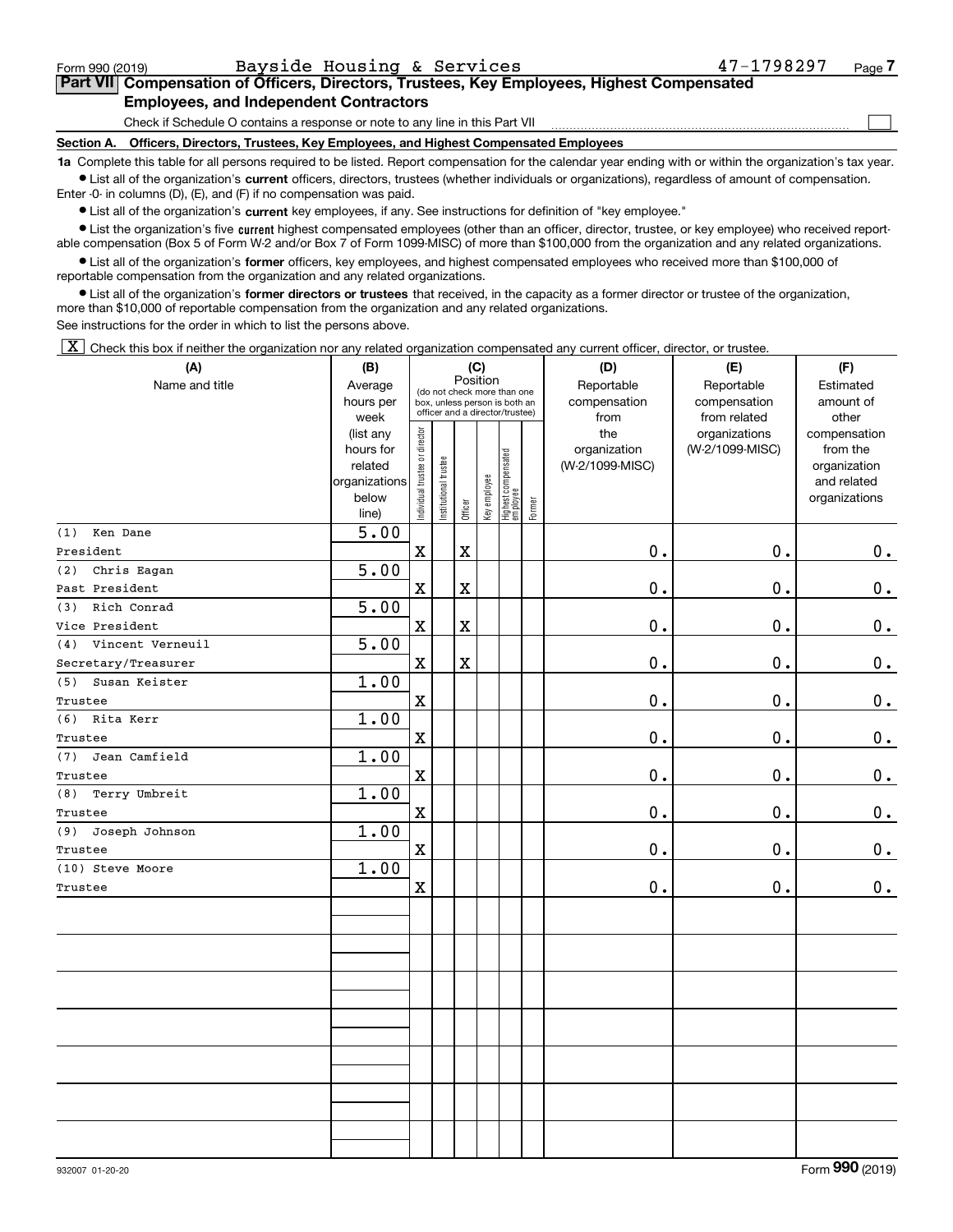|   | Bayside Housing & Services<br>Form 990 (2019)                                                                                                                                                                                                                       |                                                                      |                                |                       |                 |                                                                                                                                                                                                                                                                                                 |                                                                                                 |        |                                           | 47-1798297                                        |                             |     |                                                                          | Page 8           |
|---|---------------------------------------------------------------------------------------------------------------------------------------------------------------------------------------------------------------------------------------------------------------------|----------------------------------------------------------------------|--------------------------------|-----------------------|-----------------|-------------------------------------------------------------------------------------------------------------------------------------------------------------------------------------------------------------------------------------------------------------------------------------------------|-------------------------------------------------------------------------------------------------|--------|-------------------------------------------|---------------------------------------------------|-----------------------------|-----|--------------------------------------------------------------------------|------------------|
|   | <b>Part VII</b><br>Section A. Officers, Directors, Trustees, Key Employees, and Highest Compensated Employees (continued)                                                                                                                                           |                                                                      |                                |                       |                 |                                                                                                                                                                                                                                                                                                 |                                                                                                 |        |                                           |                                                   |                             |     |                                                                          |                  |
|   | (A)<br>Name and title                                                                                                                                                                                                                                               | (B)<br>Average<br>hours per<br>week                                  |                                |                       | (C)<br>Position |                                                                                                                                                                                                                                                                                                 | (do not check more than one<br>box, unless person is both an<br>officer and a director/trustee) |        | (D)<br>Reportable<br>compensation<br>from | (E)<br>Reportable<br>compensation<br>from related |                             |     | (F)<br>Estimated<br>amount of<br>other                                   |                  |
|   |                                                                                                                                                                                                                                                                     | (list any<br>hours for<br>related<br>organizations<br>below<br>line) | Individual trustee or director | Institutional trustee | Officer         | <ey employee<="" td=""><td>Highest compensated<br/>employee</td><td>Former</td><td>the<br/>organization<br/>(W-2/1099-MISC)</td><td>organizations<br/>(W-2/1099-MISC)</td><td></td><td></td><td>compensation<br/>from the<br/>organization<br/>and related<br/>organizations</td><td></td></ey> | Highest compensated<br>employee                                                                 | Former | the<br>organization<br>(W-2/1099-MISC)    | organizations<br>(W-2/1099-MISC)                  |                             |     | compensation<br>from the<br>organization<br>and related<br>organizations |                  |
|   |                                                                                                                                                                                                                                                                     |                                                                      |                                |                       |                 |                                                                                                                                                                                                                                                                                                 |                                                                                                 |        |                                           |                                                   |                             |     |                                                                          |                  |
|   |                                                                                                                                                                                                                                                                     |                                                                      |                                |                       |                 |                                                                                                                                                                                                                                                                                                 |                                                                                                 |        |                                           |                                                   |                             |     |                                                                          |                  |
|   |                                                                                                                                                                                                                                                                     |                                                                      |                                |                       |                 |                                                                                                                                                                                                                                                                                                 |                                                                                                 |        |                                           |                                                   |                             |     |                                                                          |                  |
|   |                                                                                                                                                                                                                                                                     |                                                                      |                                |                       |                 |                                                                                                                                                                                                                                                                                                 |                                                                                                 |        |                                           |                                                   |                             |     |                                                                          |                  |
|   |                                                                                                                                                                                                                                                                     |                                                                      |                                |                       |                 |                                                                                                                                                                                                                                                                                                 |                                                                                                 |        |                                           |                                                   |                             |     |                                                                          |                  |
|   |                                                                                                                                                                                                                                                                     |                                                                      |                                |                       |                 |                                                                                                                                                                                                                                                                                                 |                                                                                                 |        |                                           |                                                   |                             |     |                                                                          |                  |
|   |                                                                                                                                                                                                                                                                     |                                                                      |                                |                       |                 |                                                                                                                                                                                                                                                                                                 |                                                                                                 |        |                                           |                                                   |                             |     |                                                                          |                  |
|   |                                                                                                                                                                                                                                                                     |                                                                      |                                |                       |                 |                                                                                                                                                                                                                                                                                                 |                                                                                                 |        |                                           |                                                   |                             |     |                                                                          |                  |
|   |                                                                                                                                                                                                                                                                     |                                                                      |                                |                       |                 |                                                                                                                                                                                                                                                                                                 |                                                                                                 |        |                                           |                                                   |                             |     |                                                                          |                  |
|   |                                                                                                                                                                                                                                                                     |                                                                      |                                |                       |                 |                                                                                                                                                                                                                                                                                                 |                                                                                                 |        | 0.                                        |                                                   | 0.                          |     |                                                                          | $0$ .            |
|   | 1b Subtotal<br>c Total from continuation sheets to Part VII, Section A manufactor continues                                                                                                                                                                         |                                                                      |                                |                       |                 |                                                                                                                                                                                                                                                                                                 |                                                                                                 |        | $\overline{0}$ .                          |                                                   | $\overline{0}$ .            |     |                                                                          | $\overline{0}$ . |
| 2 | Total number of individuals (including but not limited to those listed above) who received more than \$100,000 of reportable                                                                                                                                        |                                                                      |                                |                       |                 |                                                                                                                                                                                                                                                                                                 |                                                                                                 |        | $\overline{0}$ .                          |                                                   | $\overline{\mathfrak{o}}$ . |     |                                                                          | $\overline{0}$ . |
|   | compensation from the organization $\blacktriangleright$                                                                                                                                                                                                            |                                                                      |                                |                       |                 |                                                                                                                                                                                                                                                                                                 |                                                                                                 |        |                                           |                                                   |                             |     | <b>Yes</b>                                                               | 0<br>No          |
| з | Did the organization list any former officer, director, trustee, key employee, or highest compensated employee on                                                                                                                                                   |                                                                      |                                |                       |                 |                                                                                                                                                                                                                                                                                                 |                                                                                                 |        |                                           |                                                   |                             |     |                                                                          |                  |
| 4 | line 1a? If "Yes," complete Schedule J for such individual manufactured contained and the Yes," complete Schedule J for such individual<br>For any individual listed on line 1a, is the sum of reportable compensation and other compensation from the organization |                                                                      |                                |                       |                 |                                                                                                                                                                                                                                                                                                 |                                                                                                 |        |                                           |                                                   |                             | 3   |                                                                          | х                |
| 5 | Did any person listed on line 1a receive or accrue compensation from any unrelated organization or individual for services                                                                                                                                          |                                                                      |                                |                       |                 |                                                                                                                                                                                                                                                                                                 |                                                                                                 |        |                                           |                                                   |                             | 4   |                                                                          | х                |
|   | <b>Section B. Independent Contractors</b>                                                                                                                                                                                                                           |                                                                      |                                |                       |                 |                                                                                                                                                                                                                                                                                                 |                                                                                                 |        |                                           |                                                   |                             | 5   |                                                                          | X                |
| 1 | Complete this table for your five highest compensated independent contractors that received more than \$100,000 of compensation from                                                                                                                                |                                                                      |                                |                       |                 |                                                                                                                                                                                                                                                                                                 |                                                                                                 |        |                                           |                                                   |                             |     |                                                                          |                  |
|   | the organization. Report compensation for the calendar year ending with or within the organization's tax year.<br>(A)                                                                                                                                               |                                                                      |                                |                       |                 |                                                                                                                                                                                                                                                                                                 |                                                                                                 |        | (B)                                       |                                                   |                             | (C) |                                                                          |                  |
|   | Name and business address                                                                                                                                                                                                                                           |                                                                      |                                | <b>NONE</b>           |                 |                                                                                                                                                                                                                                                                                                 |                                                                                                 |        | Description of services                   |                                                   |                             |     | Compensation                                                             |                  |
|   |                                                                                                                                                                                                                                                                     |                                                                      |                                |                       |                 |                                                                                                                                                                                                                                                                                                 |                                                                                                 |        |                                           |                                                   |                             |     |                                                                          |                  |
|   |                                                                                                                                                                                                                                                                     |                                                                      |                                |                       |                 |                                                                                                                                                                                                                                                                                                 |                                                                                                 |        |                                           |                                                   |                             |     |                                                                          |                  |
|   |                                                                                                                                                                                                                                                                     |                                                                      |                                |                       |                 |                                                                                                                                                                                                                                                                                                 |                                                                                                 |        |                                           |                                                   |                             |     |                                                                          |                  |
|   |                                                                                                                                                                                                                                                                     |                                                                      |                                |                       |                 |                                                                                                                                                                                                                                                                                                 |                                                                                                 |        |                                           |                                                   |                             |     |                                                                          |                  |
| 2 | Total number of independent contractors (including but not limited to those listed above) who received more than                                                                                                                                                    |                                                                      |                                |                       |                 |                                                                                                                                                                                                                                                                                                 |                                                                                                 |        |                                           |                                                   |                             |     |                                                                          |                  |
|   | \$100,000 of compensation from the organization                                                                                                                                                                                                                     |                                                                      |                                |                       |                 | 0                                                                                                                                                                                                                                                                                               |                                                                                                 |        |                                           |                                                   |                             |     |                                                                          |                  |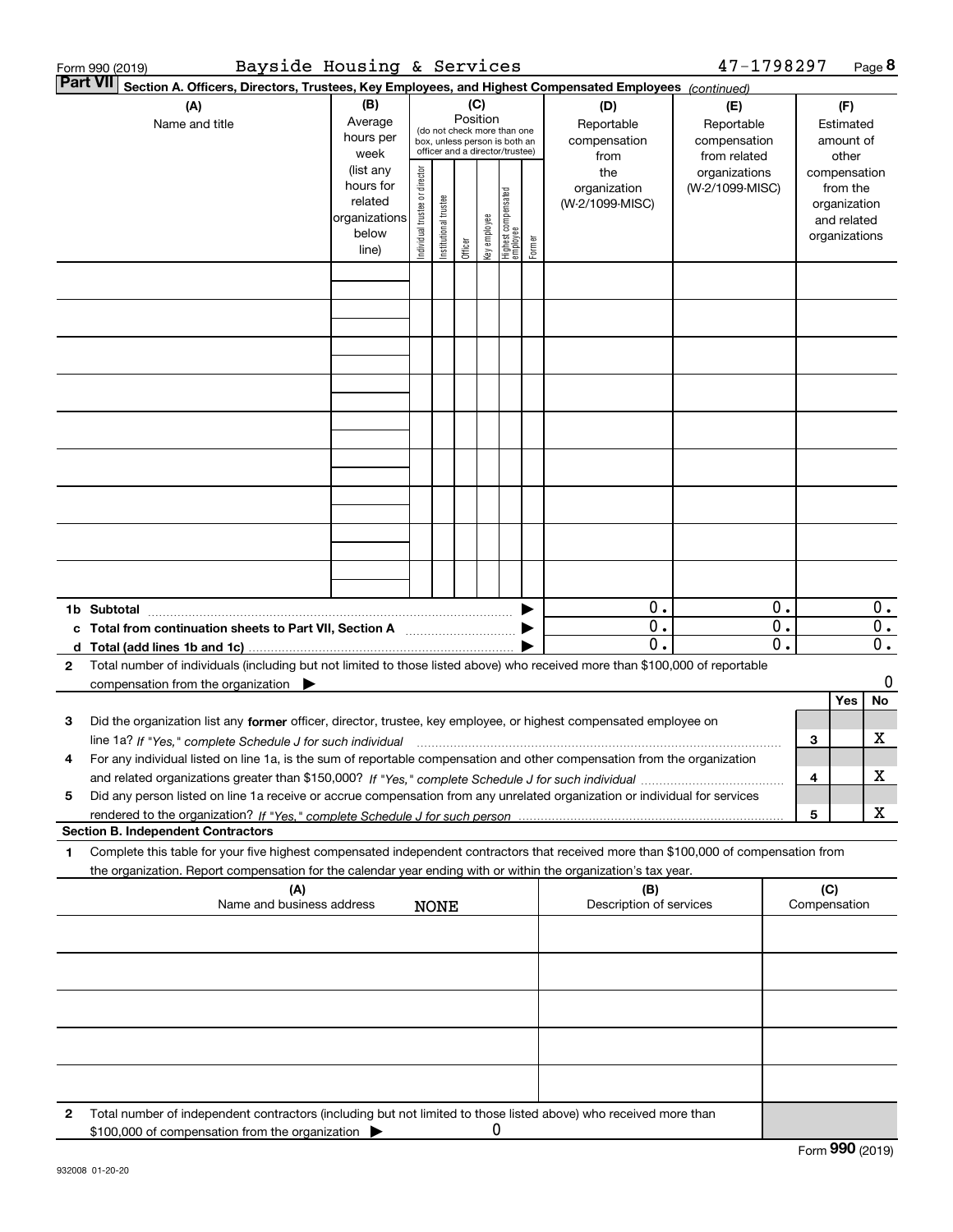|                                                           |                  | Form 990 (2019)                                                                                                       |                |                    |                      | Bayside Housing & Services |                      |                          | 47-1798297                  | Page 9                               |
|-----------------------------------------------------------|------------------|-----------------------------------------------------------------------------------------------------------------------|----------------|--------------------|----------------------|----------------------------|----------------------|--------------------------|-----------------------------|--------------------------------------|
|                                                           | <b>Part VIII</b> | <b>Statement of Revenue</b>                                                                                           |                |                    |                      |                            |                      |                          |                             |                                      |
|                                                           |                  | Check if Schedule O contains a response or note to any line in this Part VIII                                         |                |                    |                      |                            | (A)<br>Total revenue | (B)<br>Related or exempt | $\overline{C}$<br>Unrelated | (D)<br>Revenue excluded              |
|                                                           |                  |                                                                                                                       |                |                    |                      |                            |                      | function revenue         | business revenue            | from tax under<br>sections 512 - 514 |
|                                                           |                  | 1 a Federated campaigns                                                                                               |                | 1a                 |                      |                            |                      |                          |                             |                                      |
| Contributions, Gifts, Grants<br>and Other Similar Amounts | b                | Membership dues<br>$\ldots \ldots \ldots \ldots \ldots$                                                               |                | 1 <sub>b</sub>     |                      |                            |                      |                          |                             |                                      |
|                                                           | c                | Fundraising events                                                                                                    |                | 1 <sub>c</sub>     |                      | 5,901.                     |                      |                          |                             |                                      |
|                                                           | d                | Related organizations <i>mimiming</i>                                                                                 |                | 1 <sub>d</sub>     |                      |                            |                      |                          |                             |                                      |
|                                                           | е                | Government grants (contributions)                                                                                     |                | 1e                 |                      |                            |                      |                          |                             |                                      |
|                                                           |                  | All other contributions, gifts, grants, and                                                                           |                |                    |                      |                            |                      |                          |                             |                                      |
|                                                           |                  | similar amounts not included above                                                                                    |                | 1f                 |                      | 283,389.                   |                      |                          |                             |                                      |
|                                                           |                  | Noncash contributions included in lines 1a-1f                                                                         |                | $1g$ $\frac{1}{3}$ |                      |                            |                      |                          |                             |                                      |
|                                                           |                  |                                                                                                                       |                |                    |                      |                            | 289,290.             |                          |                             |                                      |
|                                                           |                  |                                                                                                                       |                |                    |                      | <b>Business Code</b>       |                      |                          |                             |                                      |
| Program Service<br>Revenue                                |                  | 2 a Program Revenue                                                                                                   |                |                    |                      | 900099                     | 79,234.              | 79,234.                  |                             |                                      |
|                                                           | b                | <u> 1980 - Johann Barn, mars ann an t-Amhair an t-Amhair an t-Amhair an t-Amhair an t-Amhair an t-Amhair an t-Amh</u> |                |                    |                      |                            |                      |                          |                             |                                      |
|                                                           | c                | <u> 1989 - Johann Stein, mars an deutscher Stein und der Stein und der Stein und der Stein und der Stein und der</u>  |                |                    |                      |                            |                      |                          |                             |                                      |
|                                                           | d                | the control of the control of the control of the control of the control of the control of                             |                |                    |                      |                            |                      |                          |                             |                                      |
|                                                           | е<br>f           | All other program service revenue                                                                                     |                |                    |                      |                            |                      |                          |                             |                                      |
|                                                           | a                |                                                                                                                       |                |                    |                      |                            | 79,234.              |                          |                             |                                      |
|                                                           | 3                | Investment income (including dividends, interest, and                                                                 |                |                    |                      |                            |                      |                          |                             |                                      |
|                                                           |                  |                                                                                                                       |                |                    |                      |                            | 25.                  |                          |                             | 25.                                  |
|                                                           | 4                | Income from investment of tax-exempt bond proceeds                                                                    |                |                    |                      |                            |                      |                          |                             |                                      |
|                                                           | 5                |                                                                                                                       |                |                    |                      |                            |                      |                          |                             |                                      |
|                                                           |                  |                                                                                                                       |                | (i) Real           |                      | (ii) Personal              |                      |                          |                             |                                      |
|                                                           | 6а               | Gross rents                                                                                                           | 6a             |                    |                      |                            |                      |                          |                             |                                      |
|                                                           | b                | Less: rental expenses                                                                                                 | 6 <sub>b</sub> |                    |                      |                            |                      |                          |                             |                                      |
|                                                           | c                | Rental income or (loss)                                                                                               | 6c             |                    |                      |                            |                      |                          |                             |                                      |
|                                                           |                  | d Net rental income or (loss)                                                                                         |                |                    |                      |                            |                      |                          |                             |                                      |
|                                                           |                  | 7 a Gross amount from sales of                                                                                        |                | (i) Securities     |                      | (ii) Other                 |                      |                          |                             |                                      |
|                                                           |                  | assets other than inventory                                                                                           | 7a             |                    |                      |                            |                      |                          |                             |                                      |
|                                                           |                  | <b>b</b> Less: cost or other basis                                                                                    |                |                    |                      |                            |                      |                          |                             |                                      |
|                                                           |                  | and sales expenses                                                                                                    | 7b             |                    |                      |                            |                      |                          |                             |                                      |
| evenue                                                    |                  | c Gain or (loss)                                                                                                      | 7c             |                    |                      |                            |                      |                          |                             |                                      |
| Œ                                                         |                  |                                                                                                                       |                |                    |                      |                            |                      |                          |                             |                                      |
| Other                                                     |                  | 8 a Gross income from fundraising events (not                                                                         |                |                    |                      |                            |                      |                          |                             |                                      |
|                                                           |                  | including $$5,901.$ of                                                                                                |                |                    |                      |                            |                      |                          |                             |                                      |
|                                                           |                  | contributions reported on line 1c). See                                                                               |                |                    |                      |                            |                      |                          |                             |                                      |
|                                                           |                  |                                                                                                                       |                |                    | 8a                   | 10,651.                    |                      |                          |                             |                                      |
|                                                           |                  | <b>b</b> Less: direct expenses <i></i>                                                                                |                |                    | 8b                   | 10,651.                    | 0.                   |                          |                             |                                      |
|                                                           |                  | c Net income or (loss) from fundraising events                                                                        |                |                    |                      |                            |                      |                          |                             |                                      |
|                                                           |                  | 9 a Gross income from gaming activities. See                                                                          |                |                    |                      |                            |                      |                          |                             |                                      |
|                                                           |                  |                                                                                                                       |                |                    | 9а<br>9 <sub>b</sub> |                            |                      |                          |                             |                                      |
|                                                           |                  | c Net income or (loss) from gaming activities                                                                         |                |                    |                      |                            |                      |                          |                             |                                      |
|                                                           |                  | 10 a Gross sales of inventory, less returns                                                                           |                |                    |                      |                            |                      |                          |                             |                                      |
|                                                           |                  |                                                                                                                       |                |                    | 10a                  |                            |                      |                          |                             |                                      |
|                                                           |                  | <b>b</b> Less: cost of goods sold                                                                                     |                |                    | 10 <sub>b</sub>      |                            |                      |                          |                             |                                      |
|                                                           |                  | c Net income or (loss) from sales of inventory                                                                        |                |                    |                      |                            |                      |                          |                             |                                      |
|                                                           |                  |                                                                                                                       |                |                    |                      | <b>Business Code</b>       |                      |                          |                             |                                      |
|                                                           |                  | 11 a Raffle Winnings                                                                                                  |                |                    |                      | 900099                     | 1,500.               |                          | 1,500.                      |                                      |
| Revenue                                                   | b                |                                                                                                                       |                |                    |                      |                            |                      |                          |                             |                                      |
| Miscellaneous                                             | c                |                                                                                                                       |                |                    |                      |                            |                      |                          |                             |                                      |
|                                                           |                  |                                                                                                                       |                |                    |                      |                            |                      |                          |                             |                                      |
|                                                           |                  |                                                                                                                       |                |                    |                      |                            | 1,500.               |                          |                             |                                      |
|                                                           | 12               |                                                                                                                       |                |                    |                      |                            | 370,049.             | 79,234.                  | 1,500.                      | $\overline{25}$ .                    |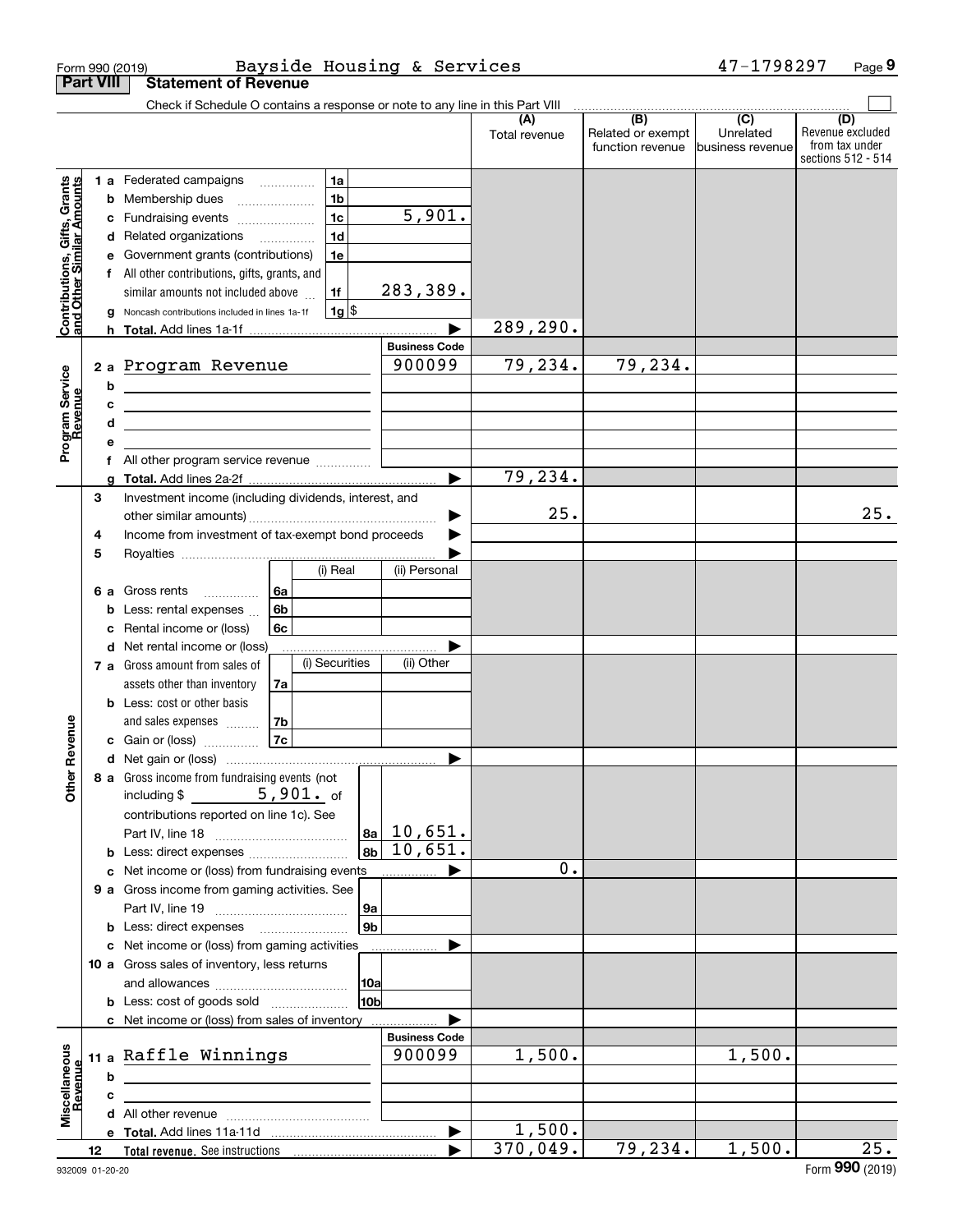Form 990 (2019) Page **Part IX Statement of Functional Expenses** Bayside Housing & Services 47-1798297

*Section 501(c)(3) and 501(c)(4) organizations must complete all columns. All other organizations must complete column (A).*

|              | Do not include amounts reported on lines 6b,<br>7b, 8b, 9b, and 10b of Part VIII.                    | (A)<br>Total expenses | (B)<br>Program service<br>expenses | (C)<br>Management and<br>general expenses | (D)<br>Fundraising<br>expenses |
|--------------|------------------------------------------------------------------------------------------------------|-----------------------|------------------------------------|-------------------------------------------|--------------------------------|
| 1.           | Grants and other assistance to domestic organizations                                                |                       |                                    |                                           |                                |
|              | and domestic governments. See Part IV, line 21                                                       |                       |                                    |                                           |                                |
| $\mathbf{2}$ | Grants and other assistance to domestic                                                              |                       |                                    |                                           |                                |
|              | individuals. See Part IV, line 22                                                                    |                       |                                    |                                           |                                |
| 3            | Grants and other assistance to foreign                                                               |                       |                                    |                                           |                                |
|              | organizations, foreign governments, and foreign                                                      |                       |                                    |                                           |                                |
|              | individuals. See Part IV, lines 15 and 16                                                            |                       |                                    |                                           |                                |
| 4            | Benefits paid to or for members                                                                      |                       |                                    |                                           |                                |
| 5            | Compensation of current officers, directors,                                                         |                       |                                    |                                           |                                |
|              | trustees, and key employees                                                                          |                       |                                    |                                           |                                |
| 6            | Compensation not included above to disqualified                                                      |                       |                                    |                                           |                                |
|              | persons (as defined under section 4958(f)(1)) and                                                    |                       |                                    |                                           |                                |
|              | persons described in section 4958(c)(3)(B)                                                           |                       |                                    |                                           |                                |
| 7            |                                                                                                      | 87,375.               | 78,638.                            | 8,737.                                    |                                |
| 8            | Pension plan accruals and contributions (include                                                     |                       |                                    |                                           |                                |
|              | section 401(k) and 403(b) employer contributions)                                                    |                       |                                    |                                           |                                |
| 9            |                                                                                                      | 4,604.                | 4,143.                             | 461.                                      |                                |
| 10           |                                                                                                      | 13,068.               | 11,762.                            | 1,306.                                    |                                |
| 11           | Fees for services (nonemployees):                                                                    |                       |                                    |                                           |                                |
| a            |                                                                                                      |                       |                                    |                                           |                                |
| b            |                                                                                                      |                       |                                    |                                           |                                |
| c            |                                                                                                      |                       |                                    |                                           |                                |
| d            |                                                                                                      |                       |                                    |                                           |                                |
| е            | Professional fundraising services. See Part IV, line 17                                              |                       |                                    |                                           |                                |
| f            | Investment management fees                                                                           |                       |                                    |                                           |                                |
| g            | Other. (If line 11g amount exceeds 10% of line 25,                                                   |                       |                                    |                                           |                                |
|              | column (A) amount, list line 11g expenses on Sch O.)                                                 | 36,580.               | 24,378.                            | 12,202.                                   |                                |
| 12           |                                                                                                      | 10,474.               | 1,717.                             | $\overline{227}$ .                        | 8,530.                         |
| 13           |                                                                                                      | 941.                  |                                    | $\overline{196}$ .                        | 745.                           |
| 14           |                                                                                                      | 5,274.                | 4,747.                             | 527.                                      |                                |
| 15           |                                                                                                      |                       |                                    |                                           |                                |
| 16           |                                                                                                      | 218,206.              | 198,200.                           | 20,006.                                   |                                |
| 17           | Travel                                                                                               | 1,429.                | 1,429.                             |                                           |                                |
| 18           | Payments of travel or entertainment expenses                                                         |                       |                                    |                                           |                                |
|              | for any federal, state, or local public officials                                                    |                       |                                    |                                           |                                |
| 19           | Conferences, conventions, and meetings                                                               |                       |                                    |                                           |                                |
| 20           | Interest                                                                                             | 6,598.                | 6,598.                             |                                           |                                |
| 21           |                                                                                                      |                       |                                    |                                           |                                |
| 22           | Depreciation, depletion, and amortization                                                            | 821.                  | 516.                               | 305.                                      |                                |
| 23           | Insurance                                                                                            | $\overline{5,183}$ .  | 4,665.                             | 518.                                      |                                |
| 24           | Other expenses. Itemize expenses not covered                                                         |                       |                                    |                                           |                                |
|              | above (List miscellaneous expenses on line 24e. If                                                   |                       |                                    |                                           |                                |
|              | line 24e amount exceeds 10% of line 25, column (A)<br>amount, list line 24e expenses on Schedule O.) |                       |                                    |                                           |                                |
|              | a Bank Fees                                                                                          | 16,067.               |                                    | 15,536.                                   | 531.                           |
| b            | Program Expense                                                                                      | 9,107.                | 9,107.                             |                                           |                                |
| c            | Dues                                                                                                 | $\overline{1,819}$ .  |                                    | 1,819.                                    |                                |
| d            | Miscellaneous                                                                                        | 1,443.                | 112.                               | 1,331.                                    |                                |
|              | e All other expenses                                                                                 |                       |                                    |                                           |                                |
| 25           | Total functional expenses. Add lines 1 through 24e                                                   | 418,989.              | 346,012.                           | 63,171.                                   | 9,806.                         |
| 26           | Joint costs. Complete this line only if the organization                                             |                       |                                    |                                           |                                |
|              | reported in column (B) joint costs from a combined                                                   |                       |                                    |                                           |                                |
|              | educational campaign and fundraising solicitation.                                                   |                       |                                    |                                           |                                |
|              | Check here $\blacktriangleright$<br>if following SOP 98-2 (ASC 958-720)                              |                       |                                    |                                           |                                |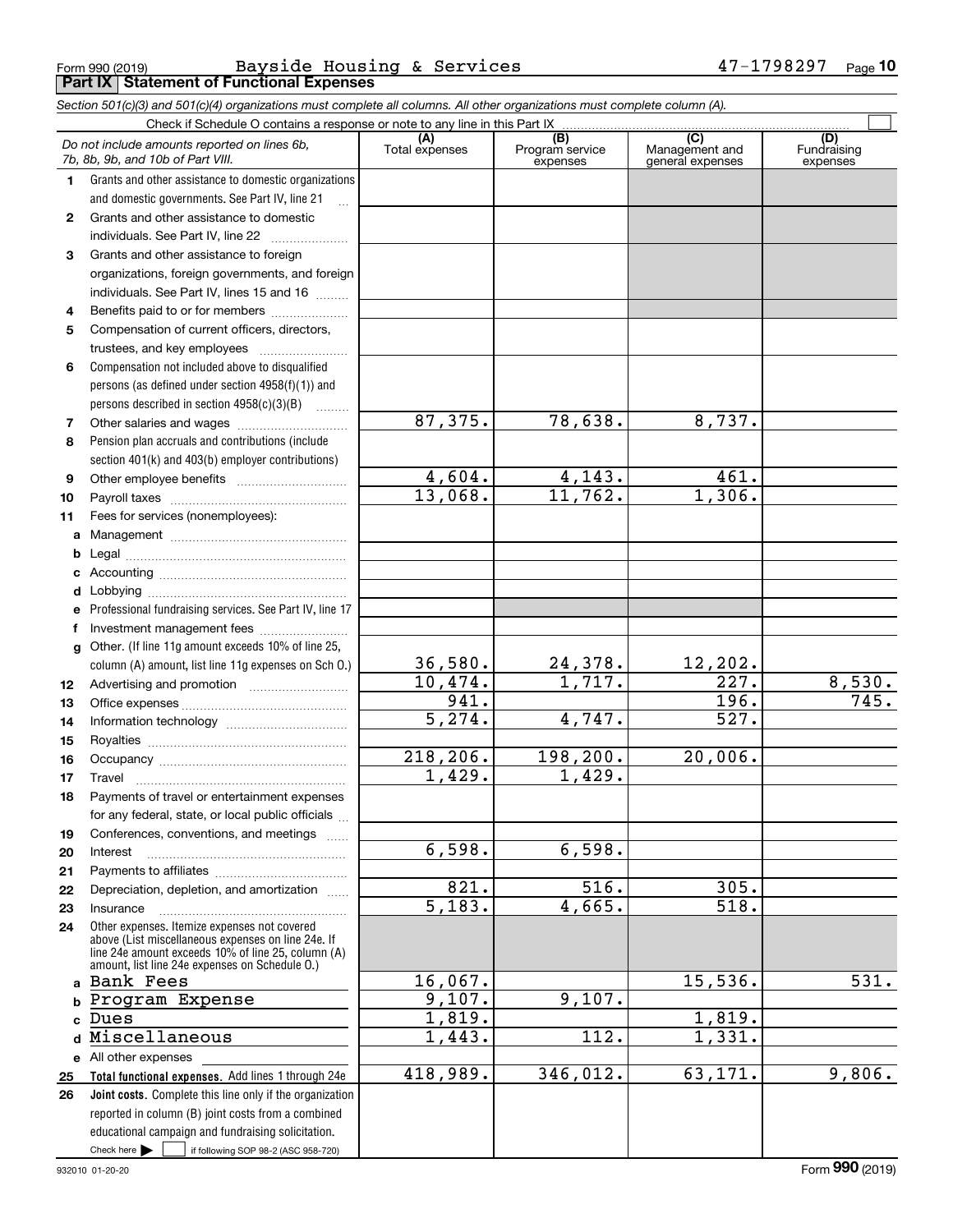| Form 990 (2019) |  | $- -$<br>Bavside | Housing | $\alpha$ | Services | ת מי<br>ິ | Page |
|-----------------|--|------------------|---------|----------|----------|-----------|------|
|                 |  |                  |         |          |          |           |      |

|                             |              |                                                                                       |  |                       | (A)<br>Beginning of year |                         | (B)<br>End of year     |
|-----------------------------|--------------|---------------------------------------------------------------------------------------|--|-----------------------|--------------------------|-------------------------|------------------------|
|                             | 1            |                                                                                       |  |                       | 13,513.                  | $\blacksquare$          | 117, 263.              |
|                             | $\mathbf{2}$ |                                                                                       |  |                       |                          | $\mathbf{2}$            |                        |
|                             | 3            |                                                                                       |  |                       | 802,673.                 | 3                       | 702,673.               |
|                             | 4            |                                                                                       |  |                       | 6,957.                   | $\overline{\mathbf{4}}$ | 2,822.                 |
|                             | 5            | Loans and other receivables from any current or former officer, director,             |  |                       |                          |                         |                        |
|                             |              | trustee, key employee, creator or founder, substantial contributor, or 35%            |  |                       |                          |                         |                        |
|                             |              | controlled entity or family member of any of these persons                            |  |                       |                          | 5                       |                        |
|                             | 6            | Loans and other receivables from other disqualified persons (as defined               |  |                       |                          |                         |                        |
|                             |              | under section $4958(f)(1)$ , and persons described in section $4958(c)(3)(B)$         |  | 6                     |                          |                         |                        |
|                             | 7            |                                                                                       |  |                       |                          | $\overline{7}$          |                        |
| Assets                      | 8            |                                                                                       |  |                       |                          | 8                       |                        |
|                             | 9            |                                                                                       |  |                       | 1,142.                   | $\boldsymbol{9}$        | 19,797.                |
|                             |              | 10a Land, buildings, and equipment: cost or other                                     |  |                       |                          |                         |                        |
|                             |              | basis. Complete Part VI of Schedule D  10a                                            |  | $\frac{4,188}{2,662}$ |                          |                         |                        |
|                             |              | <b>b</b> Less: accumulated depreciation                                               |  |                       | 2,347.                   | 10 <sub>c</sub>         | 1,526.                 |
|                             | 11           |                                                                                       |  |                       |                          | 11                      |                        |
|                             | 12           |                                                                                       |  |                       |                          | 12                      |                        |
|                             | 13           |                                                                                       |  |                       |                          | 13                      |                        |
|                             | 14           |                                                                                       |  |                       |                          | 14                      |                        |
|                             | 15           |                                                                                       |  |                       |                          | 15                      |                        |
|                             | 16           |                                                                                       |  |                       | 826,632.                 | 16                      | 844,081.               |
|                             | 17           |                                                                                       |  |                       | 16, 187.                 | 17                      | 84,313.                |
|                             | 18           |                                                                                       |  |                       |                          | 18                      |                        |
|                             | 19           |                                                                                       |  | 19                    |                          |                         |                        |
|                             | 20           |                                                                                       |  |                       | 20                       |                         |                        |
|                             | 21           | Escrow or custodial account liability. Complete Part IV of Schedule D                 |  |                       | 21                       |                         |                        |
|                             | 22           | Loans and other payables to any current or former officer, director,                  |  |                       |                          |                         |                        |
| Liabilities                 |              | trustee, key employee, creator or founder, substantial contributor, or 35%            |  |                       |                          |                         |                        |
|                             |              | controlled entity or family member of any of these persons                            |  |                       | 109,582.                 | 22                      | <u> 115,132.</u>       |
|                             | 23           | Secured mortgages and notes payable to unrelated third parties                        |  |                       | 31, 247.                 | 23                      | 23,960.                |
|                             | 24           |                                                                                       |  |                       |                          | 24                      |                        |
|                             | 25           | Other liabilities (including federal income tax, payables to related third            |  |                       |                          |                         |                        |
|                             |              | parties, and other liabilities not included on lines 17-24). Complete Part X          |  |                       |                          |                         |                        |
|                             |              | of Schedule D                                                                         |  |                       |                          | 25                      |                        |
|                             | 26           |                                                                                       |  |                       | 157,016.                 | 26                      | $\overline{223,405}$ . |
|                             |              | Organizations that follow FASB ASC 958, check here $\triangleright \lfloor X \rfloor$ |  |                       |                          |                         |                        |
|                             |              | and complete lines 27, 28, 32, and 33.                                                |  |                       |                          |                         |                        |
|                             | 27           |                                                                                       |  |                       | 669,616.                 | 27                      | 620,676.               |
|                             | 28           |                                                                                       |  |                       |                          | 28                      |                        |
|                             |              | Organizations that do not follow FASB ASC 958, check here $\blacktriangleright$       |  |                       |                          |                         |                        |
| Net Assets or Fund Balances |              | and complete lines 29 through 33.                                                     |  |                       |                          |                         |                        |
|                             | 29           |                                                                                       |  |                       |                          | 29                      |                        |
|                             | 30           | Paid-in or capital surplus, or land, building, or equipment fund                      |  |                       |                          | 30                      |                        |
|                             | 31           | Retained earnings, endowment, accumulated income, or other funds                      |  |                       |                          | 31                      |                        |
|                             | 32           |                                                                                       |  |                       | 669,616.                 | 32                      | 620,676.               |
|                             | 33           |                                                                                       |  |                       | 826,632.                 | 33                      | 844,081.               |

Form (2019) **990**

# **Part X Balance Sheet**

| Form 990 (2019 |  |  |
|----------------|--|--|

 $\overline{a}$ 

 $\overline{\phantom{a}}$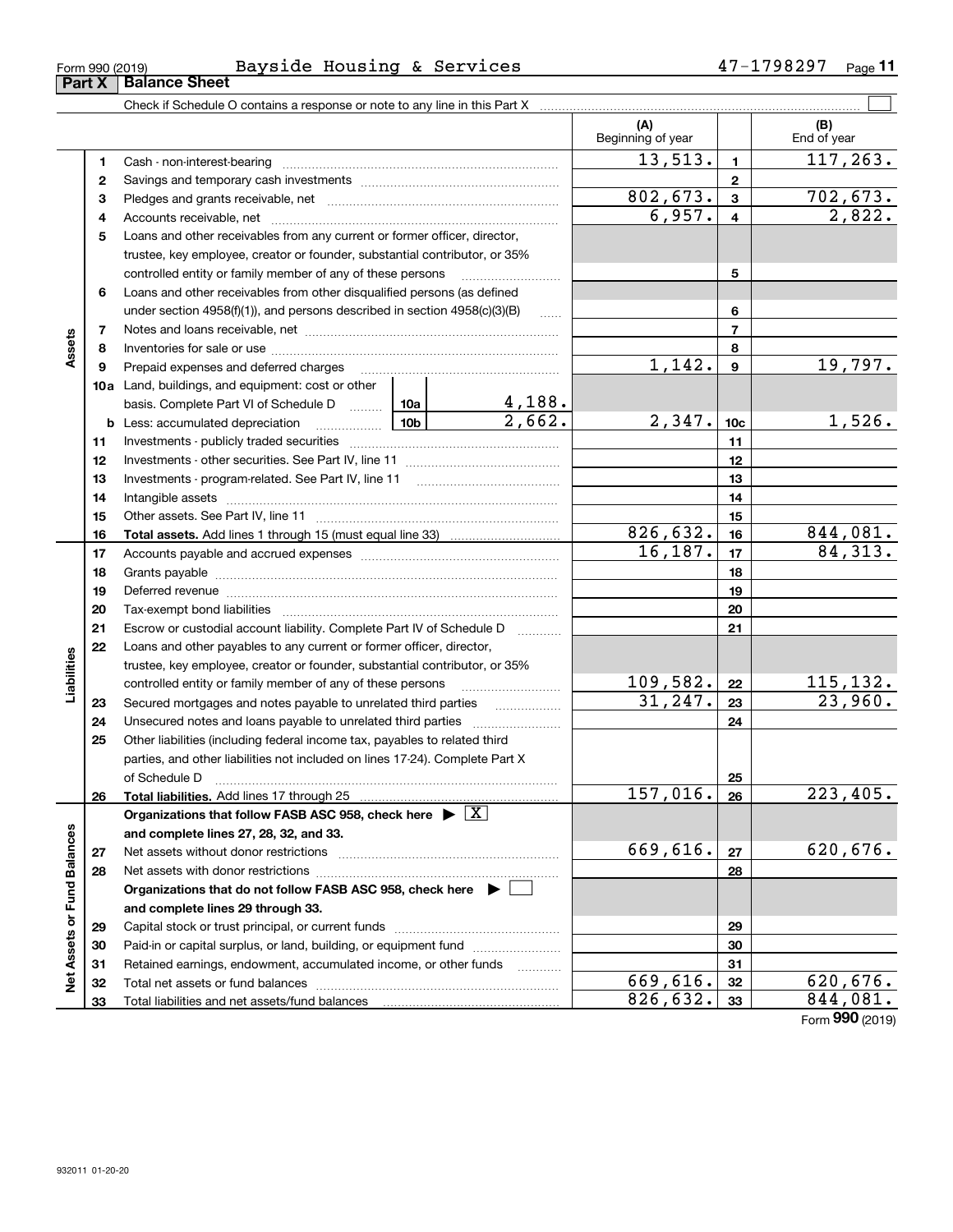|    | Bayside Housing & Services<br>Form 990 (2019)                                                                                                                                                                                  |                | 47-1798297 |     | Page $12$ |
|----|--------------------------------------------------------------------------------------------------------------------------------------------------------------------------------------------------------------------------------|----------------|------------|-----|-----------|
|    | Part XI<br><b>Reconciliation of Net Assets</b>                                                                                                                                                                                 |                |            |     |           |
|    |                                                                                                                                                                                                                                |                |            |     |           |
|    |                                                                                                                                                                                                                                |                |            |     |           |
| 1  |                                                                                                                                                                                                                                | $\mathbf{1}$   | 370,049.   |     |           |
| 2  |                                                                                                                                                                                                                                | $\mathbf{2}$   | 418,989.   |     |           |
| 3  | Revenue less expenses. Subtract line 2 from line 1                                                                                                                                                                             | 3              | $-48,940.$ |     |           |
| 4  |                                                                                                                                                                                                                                | $\overline{4}$ | 669,616.   |     |           |
| 5  |                                                                                                                                                                                                                                | 5              |            |     |           |
| 6  | Donated services and use of facilities [111] matter contracts and the service of facilities [11] matter contracts and use of facilities [11] matter contracts and the service of facilities [11] matter contracts and the serv | 6              |            |     |           |
| 7  | Investment expenses www.communication.com/www.communication.com/www.communication.com/www.com                                                                                                                                  | $\overline{7}$ |            |     |           |
| 8  | Prior period adjustments                                                                                                                                                                                                       | 8              |            |     |           |
| 9  | Other changes in net assets or fund balances (explain on Schedule O)                                                                                                                                                           | 9              |            |     | 0.        |
| 10 | Net assets or fund balances at end of year. Combine lines 3 through 9 (must equal Part X, line 32,                                                                                                                             |                |            |     |           |
|    |                                                                                                                                                                                                                                | 10             | 620, 676.  |     |           |
|    | Part XII Financial Statements and Reporting                                                                                                                                                                                    |                |            |     |           |
|    | Check if Schedule O contains a response or note to any line in this Part XII [11] [11] [11] [11] [11] [11] Check if Schedule O contains a response or note to any line in this Part XII                                        |                |            |     |           |
|    |                                                                                                                                                                                                                                |                |            | Yes | <b>No</b> |
| 1  | $\boxed{\mathbf{X}}$ Accrual<br>Accounting method used to prepare the Form 990: <u>June</u> Cash<br>Other                                                                                                                      |                |            |     |           |
|    | If the organization changed its method of accounting from a prior year or checked "Other," explain in Schedule O.                                                                                                              |                |            |     |           |
|    | 2a Were the organization's financial statements compiled or reviewed by an independent accountant?                                                                                                                             |                | 2a         |     | x         |
|    | If "Yes," check a box below to indicate whether the financial statements for the year were compiled or reviewed on a                                                                                                           |                |            |     |           |
|    | separate basis, consolidated basis, or both:                                                                                                                                                                                   |                |            |     |           |
|    | Separate basis<br>Consolidated basis<br>Both consolidated and separate basis                                                                                                                                                   |                |            |     |           |
|    | <b>b</b> Were the organization's financial statements audited by an independent accountant?                                                                                                                                    |                | 2b         |     | x         |
|    | If "Yes," check a box below to indicate whether the financial statements for the year were audited on a separate basis,                                                                                                        |                |            |     |           |
|    | consolidated basis, or both:                                                                                                                                                                                                   |                |            |     |           |
|    | <b>Consolidated basis</b><br>Separate basis<br>Both consolidated and separate basis                                                                                                                                            |                |            |     |           |
| c  | If "Yes" to line 2a or 2b, does the organization have a committee that assumes responsibility for oversight of the audit,                                                                                                      |                |            |     |           |
|    |                                                                                                                                                                                                                                |                | 2c         |     |           |
|    | If the organization changed either its oversight process or selection process during the tax year, explain on Schedule O.                                                                                                      |                |            |     |           |
|    | 3a As a result of a federal award, was the organization required to undergo an audit or audits as set forth in the Single Audit                                                                                                |                |            |     |           |
|    |                                                                                                                                                                                                                                |                | За         |     | x         |
|    | <b>b</b> If "Yes," did the organization undergo the required audit or audits? If the organization did not undergo the required audit                                                                                           |                |            |     |           |
|    |                                                                                                                                                                                                                                |                | 3b         |     |           |

Form (2019) **990**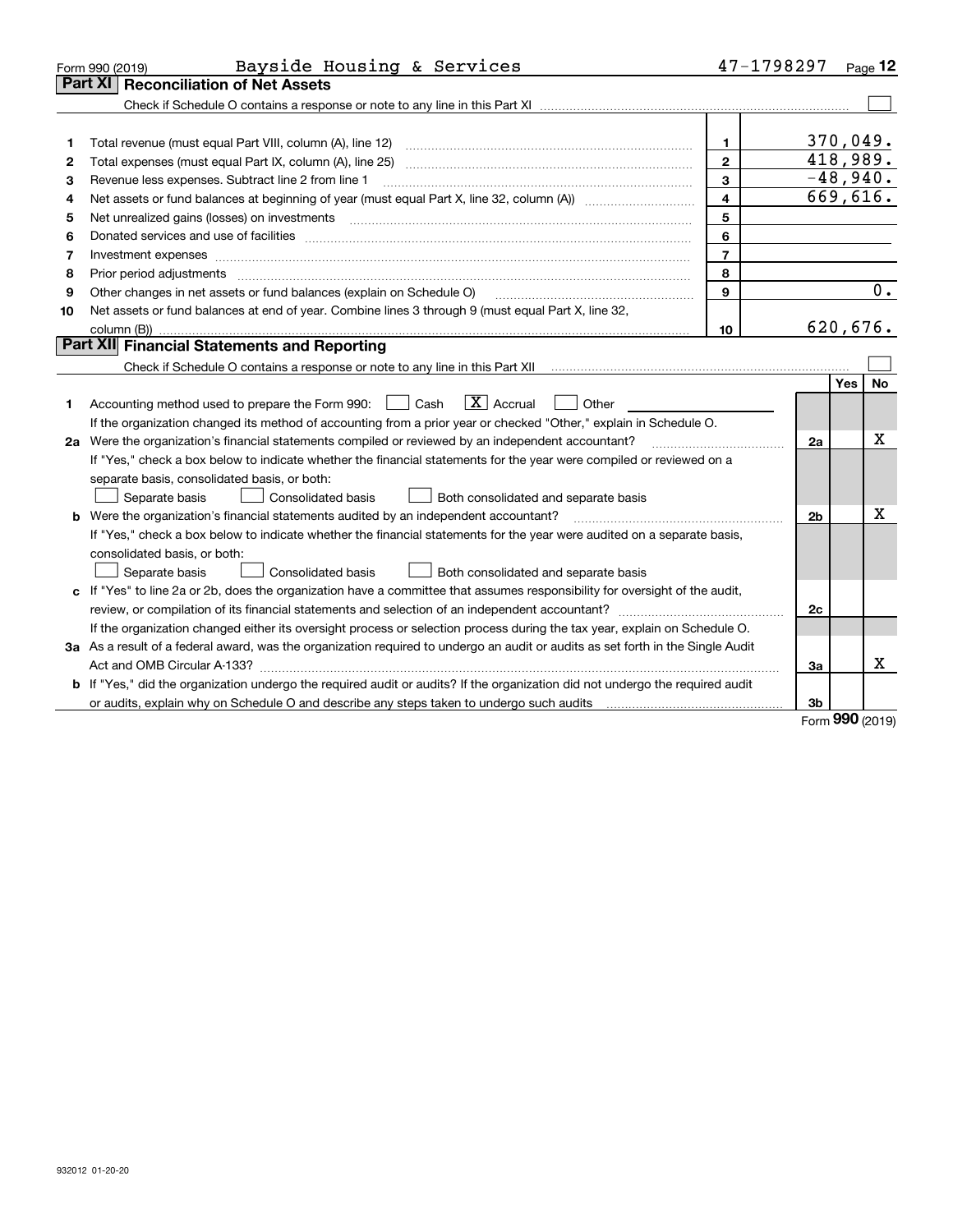| <b>SCHEDULE A</b> |  |  |  |  |  |  |
|-------------------|--|--|--|--|--|--|
|-------------------|--|--|--|--|--|--|

Department of the Treasury Internal Revenue Service

|  |  |  | (Form 990 or 990-EZ) |  |
|--|--|--|----------------------|--|
|--|--|--|----------------------|--|

# **Public Charity Status and Public Support**

**Complete if the organization is a section 501(c)(3) organization or a section 4947(a)(1) nonexempt charitable trust. | Attach to Form 990 or Form 990-EZ.** 

| $\blacktriangleright$ and a control of the set of the set of the set of $\blacktriangleright$ |
|-----------------------------------------------------------------------------------------------|
| ▶ Go to www.irs.gov/Form990 for instructions and the latest information.                      |
|                                                                                               |

| 2019                                |  |
|-------------------------------------|--|
| <b>Open to Public</b><br>Inspection |  |

OMB No. 1545-0047

|  | Name of the organization |
|--|--------------------------|
|  |                          |

| Name of the organization |  | <b>Employer identification number</b> |
|--------------------------|--|---------------------------------------|
|                          |  |                                       |

|                  |                    |                                                                                                                                                                                                                                                                                                                                                                                                                                                                                                                                                                 |          | Bayside Housing & Services                             |                                    |                                       |                                                      | 47-1798297                                         |
|------------------|--------------------|-----------------------------------------------------------------------------------------------------------------------------------------------------------------------------------------------------------------------------------------------------------------------------------------------------------------------------------------------------------------------------------------------------------------------------------------------------------------------------------------------------------------------------------------------------------------|----------|--------------------------------------------------------|------------------------------------|---------------------------------------|------------------------------------------------------|----------------------------------------------------|
|                  | Part I             | Reason for Public Charity Status (All organizations must complete this part.) See instructions.                                                                                                                                                                                                                                                                                                                                                                                                                                                                 |          |                                                        |                                    |                                       |                                                      |                                                    |
| 1<br>2<br>з<br>4 |                    | The organization is not a private foundation because it is: (For lines 1 through 12, check only one box.)<br>A church, convention of churches, or association of churches described in section 170(b)(1)(A)(i).<br>A school described in section 170(b)(1)(A)(ii). (Attach Schedule E (Form 990 or 990-EZ).)<br>A hospital or a cooperative hospital service organization described in section 170(b)(1)(A)(iii).<br>A medical research organization operated in conjunction with a hospital described in section 170(b)(1)(A)(iii). Enter the hospital's name, |          |                                                        |                                    |                                       |                                                      |                                                    |
|                  |                    | city, and state:                                                                                                                                                                                                                                                                                                                                                                                                                                                                                                                                                |          |                                                        |                                    |                                       |                                                      |                                                    |
| 5                |                    | An organization operated for the benefit of a college or university owned or operated by a governmental unit described in<br>section 170(b)(1)(A)(iv). (Complete Part II.)                                                                                                                                                                                                                                                                                                                                                                                      |          |                                                        |                                    |                                       |                                                      |                                                    |
| 6<br>7           | $\boxed{\text{X}}$ | A federal, state, or local government or governmental unit described in section 170(b)(1)(A)(v).<br>An organization that normally receives a substantial part of its support from a governmental unit or from the general public described in<br>section 170(b)(1)(A)(vi). (Complete Part II.)                                                                                                                                                                                                                                                                  |          |                                                        |                                    |                                       |                                                      |                                                    |
| 8<br>9           |                    | A community trust described in section 170(b)(1)(A)(vi). (Complete Part II.)<br>An agricultural research organization described in section 170(b)(1)(A)(ix) operated in conjunction with a land-grant college<br>or university or a non-land-grant college of agriculture (see instructions). Enter the name, city, and state of the college or<br>university:                                                                                                                                                                                                  |          |                                                        |                                    |                                       |                                                      |                                                    |
| 10               |                    | An organization that normally receives: (1) more than 33 1/3% of its support from contributions, membership fees, and gross receipts from<br>activities related to its exempt functions - subject to certain exceptions, and (2) no more than 33 1/3% of its support from gross investment<br>income and unrelated business taxable income (less section 511 tax) from businesses acquired by the organization after June 30, 1975.<br>See section 509(a)(2). (Complete Part III.)                                                                              |          |                                                        |                                    |                                       |                                                      |                                                    |
| 11<br>12         |                    | An organization organized and operated exclusively to test for public safety. See section 509(a)(4).<br>An organization organized and operated exclusively for the benefit of, to perform the functions of, or to carry out the purposes of one or<br>more publicly supported organizations described in section 509(a)(1) or section 509(a)(2). See section 509(a)(3). Check the box in<br>lines 12a through 12d that describes the type of supporting organization and complete lines 12e, 12f, and 12g.                                                      |          |                                                        |                                    |                                       |                                                      |                                                    |
| a<br>b           |                    | Type I. A supporting organization operated, supervised, or controlled by its supported organization(s), typically by giving<br>the supported organization(s) the power to regularly appoint or elect a majority of the directors or trustees of the supporting<br>organization. You must complete Part IV, Sections A and B.<br>Type II. A supporting organization supervised or controlled in connection with its supported organization(s), by having                                                                                                         |          |                                                        |                                    |                                       |                                                      |                                                    |
|                  |                    | control or management of the supporting organization vested in the same persons that control or manage the supported<br>organization(s). You must complete Part IV, Sections A and C.                                                                                                                                                                                                                                                                                                                                                                           |          |                                                        |                                    |                                       |                                                      |                                                    |
| c                |                    | Type III functionally integrated. A supporting organization operated in connection with, and functionally integrated with,                                                                                                                                                                                                                                                                                                                                                                                                                                      |          |                                                        |                                    |                                       |                                                      |                                                    |
| d                |                    | its supported organization(s) (see instructions). You must complete Part IV, Sections A, D, and E.<br>Type III non-functionally integrated. A supporting organization operated in connection with its supported organization(s)<br>that is not functionally integrated. The organization generally must satisfy a distribution requirement and an attentiveness<br>requirement (see instructions). You must complete Part IV, Sections A and D, and Part V.                                                                                                     |          |                                                        |                                    |                                       |                                                      |                                                    |
| е                |                    | Check this box if the organization received a written determination from the IRS that it is a Type I, Type II, Type III<br>functionally integrated, or Type III non-functionally integrated supporting organization.                                                                                                                                                                                                                                                                                                                                            |          |                                                        |                                    |                                       |                                                      |                                                    |
|                  |                    | f Enter the number of supported organizations                                                                                                                                                                                                                                                                                                                                                                                                                                                                                                                   |          |                                                        |                                    |                                       |                                                      |                                                    |
|                  |                    | Provide the following information about the supported organization(s).<br>(i) Name of supported<br>organization                                                                                                                                                                                                                                                                                                                                                                                                                                                 | (ii) EIN | (iii) Type of organization<br>(described on lines 1-10 | in your governing document?<br>Yes | (iv) Is the organization listed<br>No | (v) Amount of monetary<br>support (see instructions) | (vi) Amount of other<br>support (see instructions) |
|                  |                    |                                                                                                                                                                                                                                                                                                                                                                                                                                                                                                                                                                 |          | above (see instructions))                              |                                    |                                       |                                                      |                                                    |
|                  |                    |                                                                                                                                                                                                                                                                                                                                                                                                                                                                                                                                                                 |          |                                                        |                                    |                                       |                                                      |                                                    |
|                  |                    |                                                                                                                                                                                                                                                                                                                                                                                                                                                                                                                                                                 |          |                                                        |                                    |                                       |                                                      |                                                    |
|                  |                    |                                                                                                                                                                                                                                                                                                                                                                                                                                                                                                                                                                 |          |                                                        |                                    |                                       |                                                      |                                                    |
| Total            |                    |                                                                                                                                                                                                                                                                                                                                                                                                                                                                                                                                                                 |          |                                                        |                                    |                                       |                                                      |                                                    |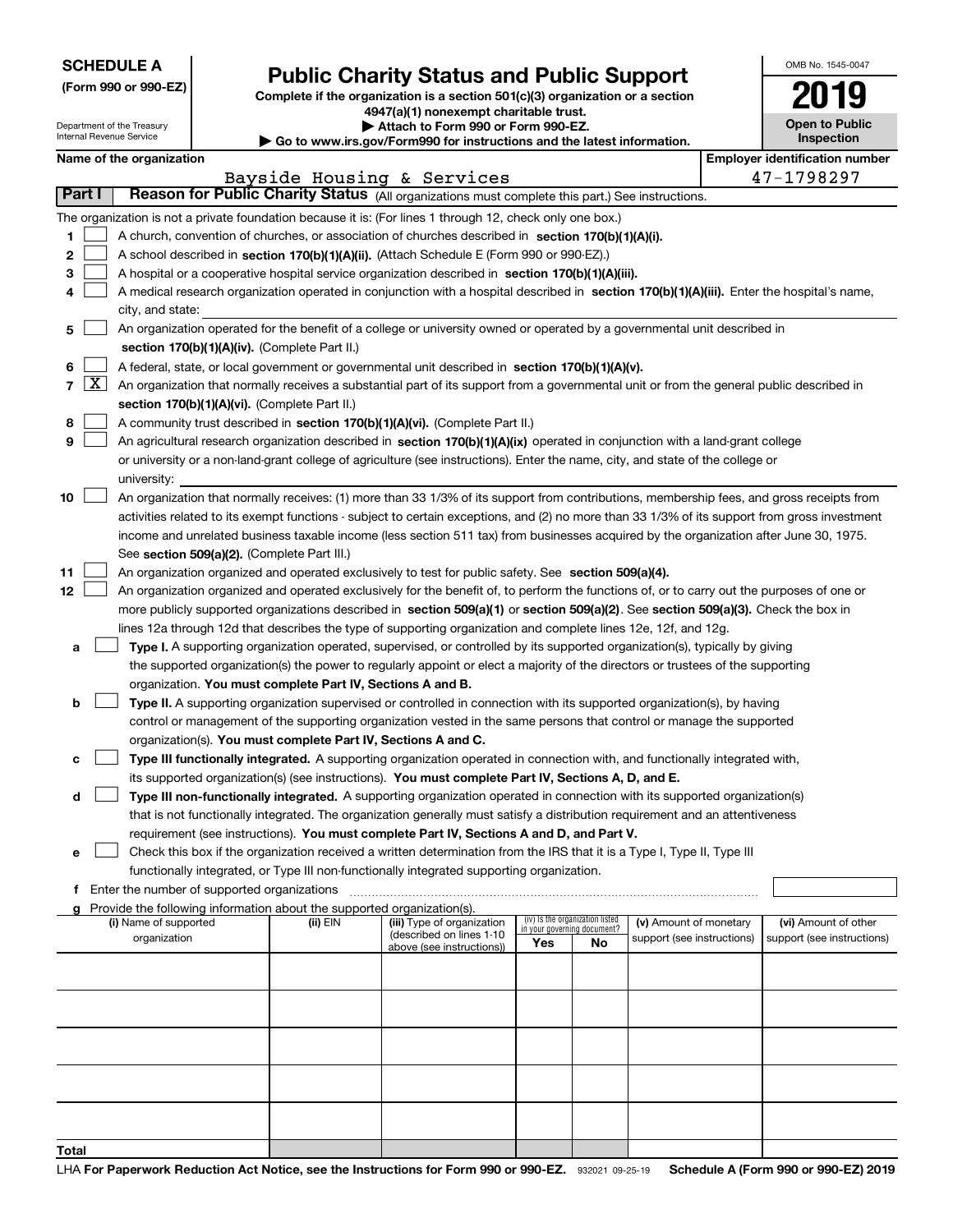### Schedule A (Form 990 or 990-EZ) 2019 Page Bayside Housing & Services 47-1798297

**2**

(Complete only if you checked the box on line 5, 7, or 8 of Part I or if the organization failed to qualify under Part III. If the organization fails to qualify under the tests listed below, please complete Part III.) **Part II Support Schedule for Organizations Described in Sections 170(b)(1)(A)(iv) and 170(b)(1)(A)(vi)** 

| <b>Section A. Public Support</b>                                                                                                               |          |            |                        |            |                        |                                          |
|------------------------------------------------------------------------------------------------------------------------------------------------|----------|------------|------------------------|------------|------------------------|------------------------------------------|
| Calendar year (or fiscal year beginning in) $\blacktriangleright$                                                                              | (a) 2015 | $(b)$ 2016 | $(c)$ 2017             | $(d)$ 2018 | (e) 2019               | (f) Total                                |
| <b>1</b> Gifts, grants, contributions, and                                                                                                     |          |            |                        |            |                        |                                          |
| membership fees received. (Do not                                                                                                              |          |            |                        |            |                        |                                          |
| include any "unusual grants.")                                                                                                                 | 16, 295. | 98,666.    | 257,662.               | 1033310.   | 299,941.               | 1705874.                                 |
| 2 Tax revenues levied for the organ-                                                                                                           |          |            |                        |            |                        |                                          |
| ization's benefit and either paid to                                                                                                           |          |            |                        |            |                        |                                          |
| or expended on its behalf                                                                                                                      |          |            |                        |            |                        |                                          |
| 3 The value of services or facilities                                                                                                          |          |            |                        |            |                        |                                          |
| furnished by a governmental unit to                                                                                                            |          |            |                        |            |                        |                                          |
| the organization without charge                                                                                                                |          |            |                        |            |                        |                                          |
| 4 Total. Add lines 1 through 3                                                                                                                 | 16,295.  | 98,666.    | 257,662.               | 1033310.   | 299,941.               | 1705874.                                 |
| 5 The portion of total contributions                                                                                                           |          |            |                        |            |                        |                                          |
| by each person (other than a                                                                                                                   |          |            |                        |            |                        |                                          |
| governmental unit or publicly                                                                                                                  |          |            |                        |            |                        |                                          |
| supported organization) included                                                                                                               |          |            |                        |            |                        |                                          |
| on line 1 that exceeds 2% of the                                                                                                               |          |            |                        |            |                        |                                          |
| amount shown on line 11,                                                                                                                       |          |            |                        |            |                        |                                          |
| column (f)                                                                                                                                     |          |            |                        |            |                        | 1039126.                                 |
| 6 Public support. Subtract line 5 from line 4.                                                                                                 |          |            |                        |            |                        | 666,748.                                 |
| <b>Section B. Total Support</b>                                                                                                                |          |            |                        |            |                        |                                          |
| Calendar year (or fiscal year beginning in)                                                                                                    | (a) 2015 | (b) 2016   | $(c)$ 2017             | $(d)$ 2018 | (e) 2019               | (f) Total                                |
| <b>7</b> Amounts from line 4                                                                                                                   | 16,295.  | 98,666.    | $\overline{257,662}$ . | 1033310.   | $\overline{299,941}$ . | 1705874.                                 |
| 8 Gross income from interest,                                                                                                                  |          |            |                        |            |                        |                                          |
| dividends, payments received on                                                                                                                |          |            |                        |            |                        |                                          |
| securities loans, rents, royalties,                                                                                                            |          |            |                        |            |                        |                                          |
| and income from similar sources                                                                                                                | 215.     | 5.         | б.                     | 9.         | 25.                    | 260.                                     |
| 9 Net income from unrelated business                                                                                                           |          |            |                        |            |                        |                                          |
| activities, whether or not the                                                                                                                 |          |            |                        |            |                        |                                          |
| business is regularly carried on                                                                                                               |          |            |                        |            |                        |                                          |
| 10 Other income. Do not include gain                                                                                                           |          |            |                        |            |                        |                                          |
| or loss from the sale of capital                                                                                                               |          |            |                        |            |                        |                                          |
| assets (Explain in Part VI.)                                                                                                                   |          |            |                        |            |                        |                                          |
| 11 Total support. Add lines 7 through 10                                                                                                       |          |            |                        |            |                        | 1706134.                                 |
| <b>12</b> Gross receipts from related activities, etc. (see instructions)                                                                      |          |            |                        |            | 12                     | 230,424.                                 |
| 13 First five years. If the Form 990 is for the organization's first, second, third, fourth, or fifth tax year as a section 501(c)(3)          |          |            |                        |            |                        |                                          |
| organization, check this box and stop here                                                                                                     |          |            |                        |            |                        |                                          |
| Section C. Computation of Public Support Percentage                                                                                            |          |            |                        |            |                        |                                          |
| 14 Public support percentage for 2019 (line 6, column (f) divided by line 11, column (f) <i>mummention</i>                                     |          |            |                        |            | 14                     | 39.08<br>%                               |
|                                                                                                                                                |          |            |                        |            | 15                     | 34.11<br>%                               |
| 16a 33 1/3% support test - 2019. If the organization did not check the box on line 13, and line 14 is 33 1/3% or more, check this box and      |          |            |                        |            |                        |                                          |
| stop here. The organization qualifies as a publicly supported organization                                                                     |          |            |                        |            |                        | $\blacktriangleright$ $\boxed{\text{X}}$ |
| b 33 1/3% support test - 2018. If the organization did not check a box on line 13 or 16a, and line 15 is 33 1/3% or more, check this box       |          |            |                        |            |                        |                                          |
| and stop here. The organization qualifies as a publicly supported organization                                                                 |          |            |                        |            |                        |                                          |
| 17a 10% -facts-and-circumstances test - 2019. If the organization did not check a box on line 13, 16a, or 16b, and line 14 is 10% or more,     |          |            |                        |            |                        |                                          |
| and if the organization meets the "facts-and-circumstances" test, check this box and stop here. Explain in Part VI how the organization        |          |            |                        |            |                        |                                          |
| meets the "facts-and-circumstances" test. The organization qualifies as a publicly supported organization                                      |          |            |                        |            |                        |                                          |
| <b>b 10% -facts-and-circumstances test - 2018.</b> If the organization did not check a box on line 13, 16a, 16b, or 17a, and line 15 is 10% or |          |            |                        |            |                        |                                          |
| more, and if the organization meets the "facts-and-circumstances" test, check this box and stop here. Explain in Part VI how the               |          |            |                        |            |                        |                                          |
| organization meets the "facts-and-circumstances" test. The organization qualifies as a publicly supported organization                         |          |            |                        |            |                        |                                          |
| 18 Private foundation. If the organization did not check a box on line 13, 16a, 16b, 17a, or 17b, check this box and see instructions          |          |            |                        |            |                        |                                          |

**Schedule A (Form 990 or 990-EZ) 2019**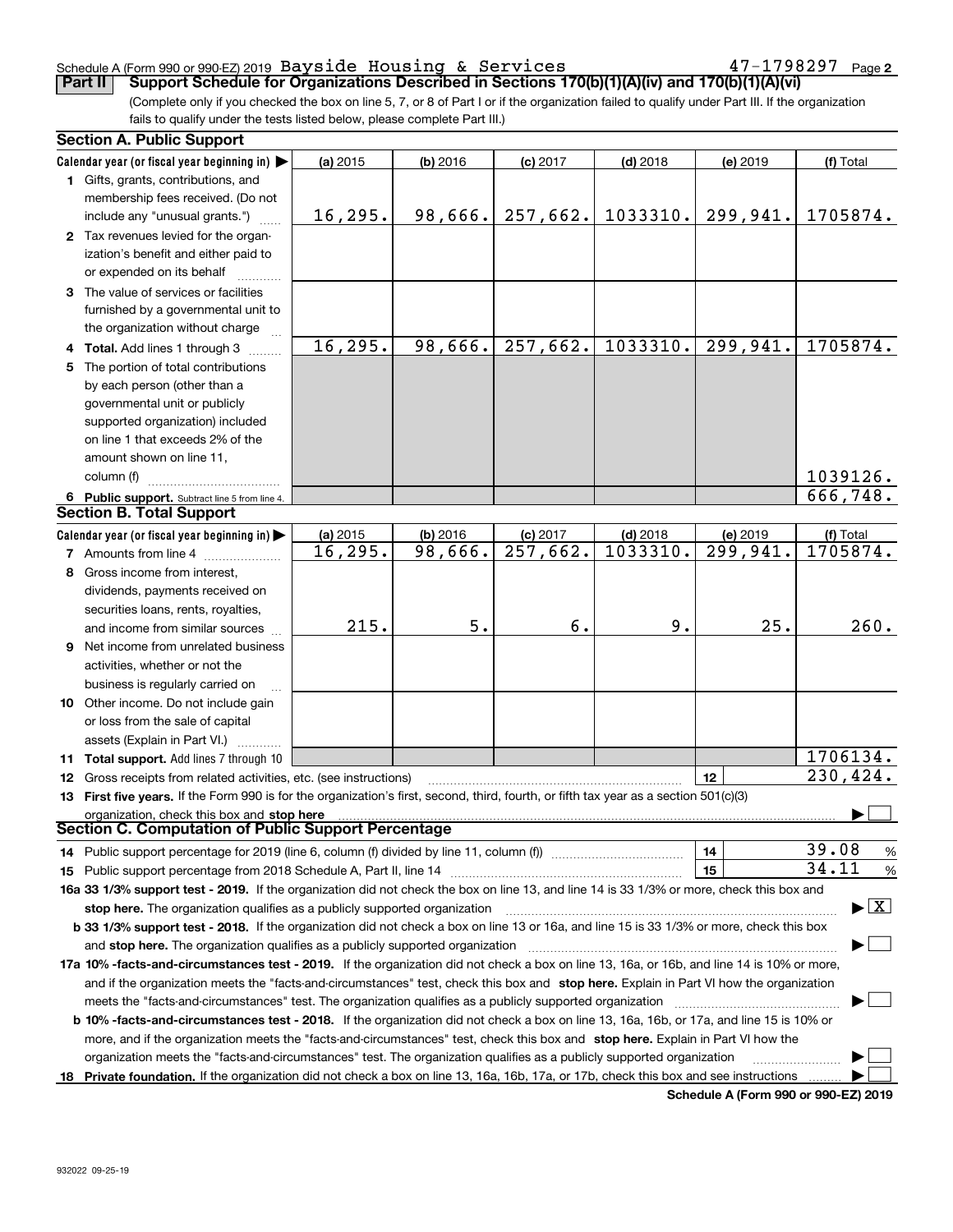### Schedule A (Form 990 or 990-EZ) 2019 Page Bayside Housing & Services 47-1798297**Part III Support Schedule for Organizations Described in Section 509(a)(2)**

(Complete only if you checked the box on line 10 of Part I or if the organization failed to qualify under Part II. If the organization fails to qualify under the tests listed below, please complete Part II.)

|    | <b>Section A. Public Support</b>                                                                                                                    |          |          |            |            |    |          |             |   |
|----|-----------------------------------------------------------------------------------------------------------------------------------------------------|----------|----------|------------|------------|----|----------|-------------|---|
|    | Calendar year (or fiscal year beginning in) $\blacktriangleright$                                                                                   | (a) 2015 | (b) 2016 | $(c)$ 2017 | $(d)$ 2018 |    | (e) 2019 | (f) Total   |   |
|    | 1 Gifts, grants, contributions, and                                                                                                                 |          |          |            |            |    |          |             |   |
|    | membership fees received. (Do not                                                                                                                   |          |          |            |            |    |          |             |   |
|    | include any "unusual grants.")                                                                                                                      |          |          |            |            |    |          |             |   |
|    | <b>2</b> Gross receipts from admissions,                                                                                                            |          |          |            |            |    |          |             |   |
|    | merchandise sold or services per-                                                                                                                   |          |          |            |            |    |          |             |   |
|    | formed, or facilities furnished in                                                                                                                  |          |          |            |            |    |          |             |   |
|    | any activity that is related to the<br>organization's tax-exempt purpose                                                                            |          |          |            |            |    |          |             |   |
|    | 3 Gross receipts from activities that                                                                                                               |          |          |            |            |    |          |             |   |
|    | are not an unrelated trade or bus-                                                                                                                  |          |          |            |            |    |          |             |   |
|    | iness under section 513                                                                                                                             |          |          |            |            |    |          |             |   |
|    |                                                                                                                                                     |          |          |            |            |    |          |             |   |
|    | 4 Tax revenues levied for the organ-                                                                                                                |          |          |            |            |    |          |             |   |
|    | ization's benefit and either paid to                                                                                                                |          |          |            |            |    |          |             |   |
|    | or expended on its behalf<br>.                                                                                                                      |          |          |            |            |    |          |             |   |
|    | 5 The value of services or facilities                                                                                                               |          |          |            |            |    |          |             |   |
|    | furnished by a governmental unit to                                                                                                                 |          |          |            |            |    |          |             |   |
|    | the organization without charge                                                                                                                     |          |          |            |            |    |          |             |   |
|    | <b>6 Total.</b> Add lines 1 through 5                                                                                                               |          |          |            |            |    |          |             |   |
|    | 7a Amounts included on lines 1, 2, and                                                                                                              |          |          |            |            |    |          |             |   |
|    | 3 received from disqualified persons                                                                                                                |          |          |            |            |    |          |             |   |
|    | <b>b</b> Amounts included on lines 2 and 3 received                                                                                                 |          |          |            |            |    |          |             |   |
|    | from other than disqualified persons that<br>exceed the greater of \$5,000 or 1% of the                                                             |          |          |            |            |    |          |             |   |
|    | amount on line 13 for the year                                                                                                                      |          |          |            |            |    |          |             |   |
|    | c Add lines 7a and 7b                                                                                                                               |          |          |            |            |    |          |             |   |
|    | 8 Public support. (Subtract line 7c from line 6.)                                                                                                   |          |          |            |            |    |          |             |   |
|    | <b>Section B. Total Support</b>                                                                                                                     |          |          |            |            |    |          |             |   |
|    | Calendar year (or fiscal year beginning in)                                                                                                         | (a) 2015 | (b) 2016 | $(c)$ 2017 | $(d)$ 2018 |    | (e) 2019 | (f) Total   |   |
|    | 9 Amounts from line 6                                                                                                                               |          |          |            |            |    |          |             |   |
|    | <b>10a</b> Gross income from interest,                                                                                                              |          |          |            |            |    |          |             |   |
|    | dividends, payments received on                                                                                                                     |          |          |            |            |    |          |             |   |
|    | securities loans, rents, royalties,<br>and income from similar sources                                                                              |          |          |            |            |    |          |             |   |
|    | <b>b</b> Unrelated business taxable income                                                                                                          |          |          |            |            |    |          |             |   |
|    | (less section 511 taxes) from businesses                                                                                                            |          |          |            |            |    |          |             |   |
|    | acquired after June 30, 1975 [10001]                                                                                                                |          |          |            |            |    |          |             |   |
|    |                                                                                                                                                     |          |          |            |            |    |          |             |   |
|    | c Add lines 10a and 10b<br>11 Net income from unrelated business                                                                                    |          |          |            |            |    |          |             |   |
|    | activities not included in line 10b,                                                                                                                |          |          |            |            |    |          |             |   |
|    | whether or not the business is                                                                                                                      |          |          |            |            |    |          |             |   |
|    | regularly carried on                                                                                                                                |          |          |            |            |    |          |             |   |
|    | <b>12</b> Other income. Do not include gain<br>or loss from the sale of capital                                                                     |          |          |            |            |    |          |             |   |
|    | assets (Explain in Part VI.)                                                                                                                        |          |          |            |            |    |          |             |   |
|    | <b>13</b> Total support. (Add lines 9, 10c, 11, and 12.)                                                                                            |          |          |            |            |    |          |             |   |
|    | 14 First five years. If the Form 990 is for the organization's first, second, third, fourth, or fifth tax year as a section 501(c)(3) organization, |          |          |            |            |    |          |             |   |
|    | check this box and stop here measurements are constructed as the state of the state of the state of the state o                                     |          |          |            |            |    |          |             |   |
|    | <b>Section C. Computation of Public Support Percentage</b>                                                                                          |          |          |            |            |    |          |             |   |
|    | 15 Public support percentage for 2019 (line 8, column (f), divided by line 13, column (f))                                                          |          |          |            |            | 15 |          |             | % |
|    | 16 Public support percentage from 2018 Schedule A, Part III, line 15                                                                                |          |          |            |            | 16 |          |             | % |
|    | <b>Section D. Computation of Investment Income Percentage</b>                                                                                       |          |          |            |            |    |          |             |   |
|    | 17 Investment income percentage for 2019 (line 10c, column (f), divided by line 13, column (f))                                                     |          |          |            |            | 17 |          |             | % |
|    | <b>18</b> Investment income percentage from <b>2018</b> Schedule A, Part III, line 17                                                               |          |          |            |            | 18 |          |             | % |
|    | 19a 33 1/3% support tests - 2019. If the organization did not check the box on line 14, and line 15 is more than 33 1/3%, and line 17 is not        |          |          |            |            |    |          |             |   |
|    | more than 33 1/3%, check this box and stop here. The organization qualifies as a publicly supported organization                                    |          |          |            |            |    |          | $\sim$<br>▶ |   |
|    | b 33 1/3% support tests - 2018. If the organization did not check a box on line 14 or line 19a, and line 16 is more than 33 1/3%, and               |          |          |            |            |    |          |             |   |
|    | line 18 is not more than 33 1/3%, check this box and stop here. The organization qualifies as a publicly supported organization                     |          |          |            |            |    |          |             |   |
| 20 |                                                                                                                                                     |          |          |            |            |    |          |             |   |
|    |                                                                                                                                                     |          |          |            |            |    |          |             |   |

**Schedule A (Form 990 or 990-EZ) 2019**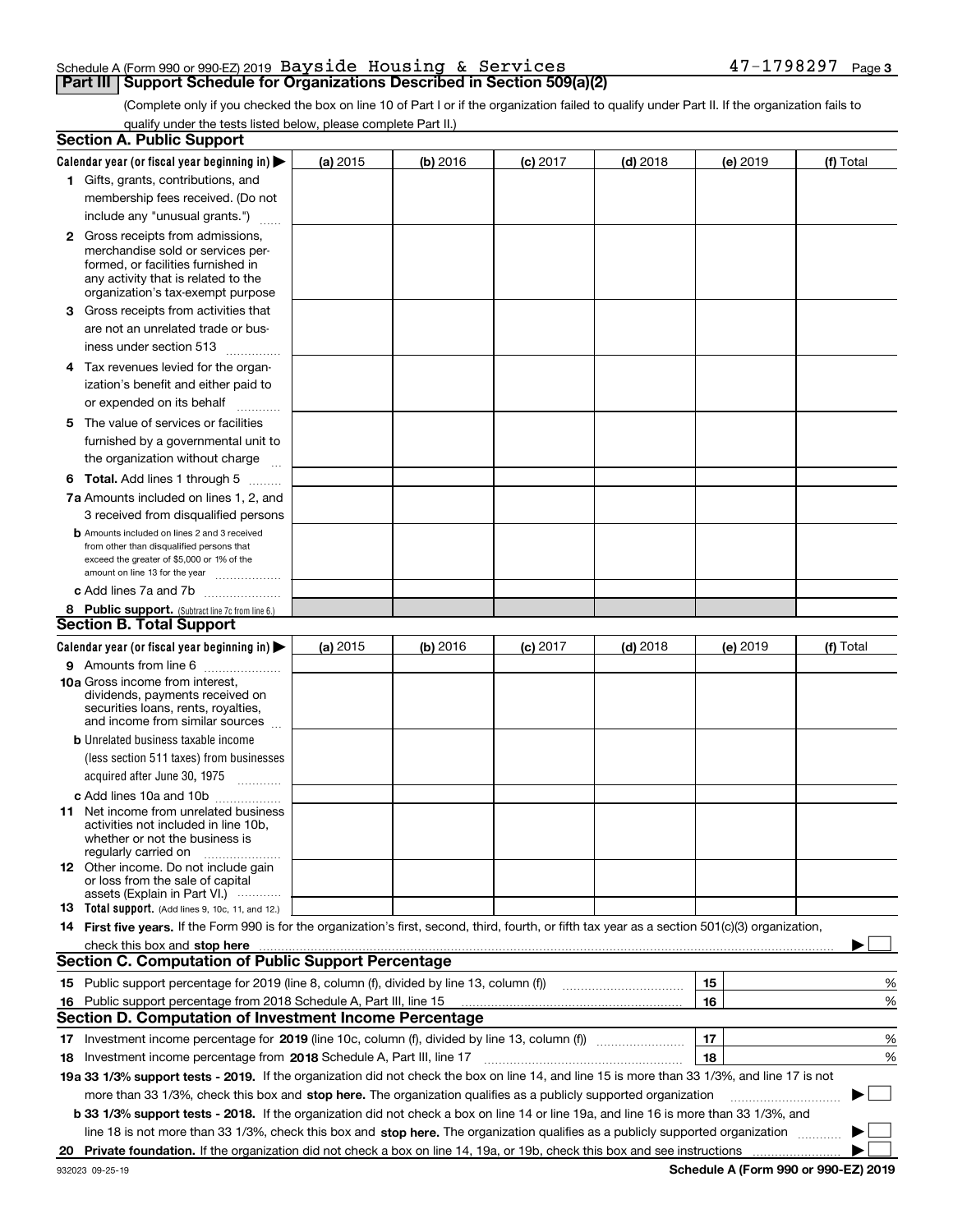### Schedule A (Form 990 or 990-EZ) 2019 Page Bayside Housing & Services 47-1798297

## **Part IV Supporting Organizations**

(Complete only if you checked a box in line 12 on Part I. If you checked 12a of Part I, complete Sections A and B. If you checked 12b of Part I, complete Sections A and C. If you checked 12c of Part I, complete Sections A, D, and E. If you checked 12d of Part I, complete Sections A and D, and complete Part V.)

### **Section A. All Supporting Organizations**

- **1** Are all of the organization's supported organizations listed by name in the organization's governing documents? If "No," describe in **Part VI** how the supported organizations are designated. If designated by *class or purpose, describe the designation. If historic and continuing relationship, explain.*
- **2** Did the organization have any supported organization that does not have an IRS determination of status under section 509(a)(1) or (2)? If "Yes," explain in Part VI how the organization determined that the supported *organization was described in section 509(a)(1) or (2).*
- **3a** Did the organization have a supported organization described in section 501(c)(4), (5), or (6)? If "Yes," answer *(b) and (c) below.*
- **b** Did the organization confirm that each supported organization qualified under section 501(c)(4), (5), or (6) and satisfied the public support tests under section 509(a)(2)? If "Yes," describe in **Part VI** when and how the *organization made the determination.*
- **c**Did the organization ensure that all support to such organizations was used exclusively for section 170(c)(2)(B) purposes? If "Yes," explain in **Part VI** what controls the organization put in place to ensure such use.
- **4a***If* Was any supported organization not organized in the United States ("foreign supported organization")? *"Yes," and if you checked 12a or 12b in Part I, answer (b) and (c) below.*
- **b** Did the organization have ultimate control and discretion in deciding whether to make grants to the foreign supported organization? If "Yes," describe in **Part VI** how the organization had such control and discretion *despite being controlled or supervised by or in connection with its supported organizations.*
- **c** Did the organization support any foreign supported organization that does not have an IRS determination under sections 501(c)(3) and 509(a)(1) or (2)? If "Yes," explain in **Part VI** what controls the organization used *to ensure that all support to the foreign supported organization was used exclusively for section 170(c)(2)(B) purposes.*
- **5a***If "Yes,"* Did the organization add, substitute, or remove any supported organizations during the tax year? answer (b) and (c) below (if applicable). Also, provide detail in **Part VI,** including (i) the names and EIN *numbers of the supported organizations added, substituted, or removed; (ii) the reasons for each such action; (iii) the authority under the organization's organizing document authorizing such action; and (iv) how the action was accomplished (such as by amendment to the organizing document).*
- **b** Type I or Type II only. Was any added or substituted supported organization part of a class already designated in the organization's organizing document?
- **cSubstitutions only.**  Was the substitution the result of an event beyond the organization's control?
- **6** Did the organization provide support (whether in the form of grants or the provision of services or facilities) to **Part VI.** *If "Yes," provide detail in* support or benefit one or more of the filing organization's supported organizations? anyone other than (i) its supported organizations, (ii) individuals that are part of the charitable class benefited by one or more of its supported organizations, or (iii) other supporting organizations that also
- **7**Did the organization provide a grant, loan, compensation, or other similar payment to a substantial contributor *If "Yes," complete Part I of Schedule L (Form 990 or 990-EZ).* regard to a substantial contributor? (as defined in section 4958(c)(3)(C)), a family member of a substantial contributor, or a 35% controlled entity with
- **8** Did the organization make a loan to a disqualified person (as defined in section 4958) not described in line 7? *If "Yes," complete Part I of Schedule L (Form 990 or 990-EZ).*
- **9a** Was the organization controlled directly or indirectly at any time during the tax year by one or more in section 509(a)(1) or (2))? If "Yes," *provide detail in* <code>Part VI.</code> disqualified persons as defined in section 4946 (other than foundation managers and organizations described
- **b** Did one or more disqualified persons (as defined in line 9a) hold a controlling interest in any entity in which the supporting organization had an interest? If "Yes," provide detail in P**art VI**.
- **c**Did a disqualified person (as defined in line 9a) have an ownership interest in, or derive any personal benefit from, assets in which the supporting organization also had an interest? If "Yes," provide detail in P**art VI.**
- **10a** Was the organization subject to the excess business holdings rules of section 4943 because of section supporting organizations)? If "Yes," answer 10b below. 4943(f) (regarding certain Type II supporting organizations, and all Type III non-functionally integrated
- **b** Did the organization have any excess business holdings in the tax year? (Use Schedule C, Form 4720, to *determine whether the organization had excess business holdings.)*

**3b3c4a4b4c5a5b5c6789a 9b9c10a10b**

**1**

**2**

**3a**

**YesNo**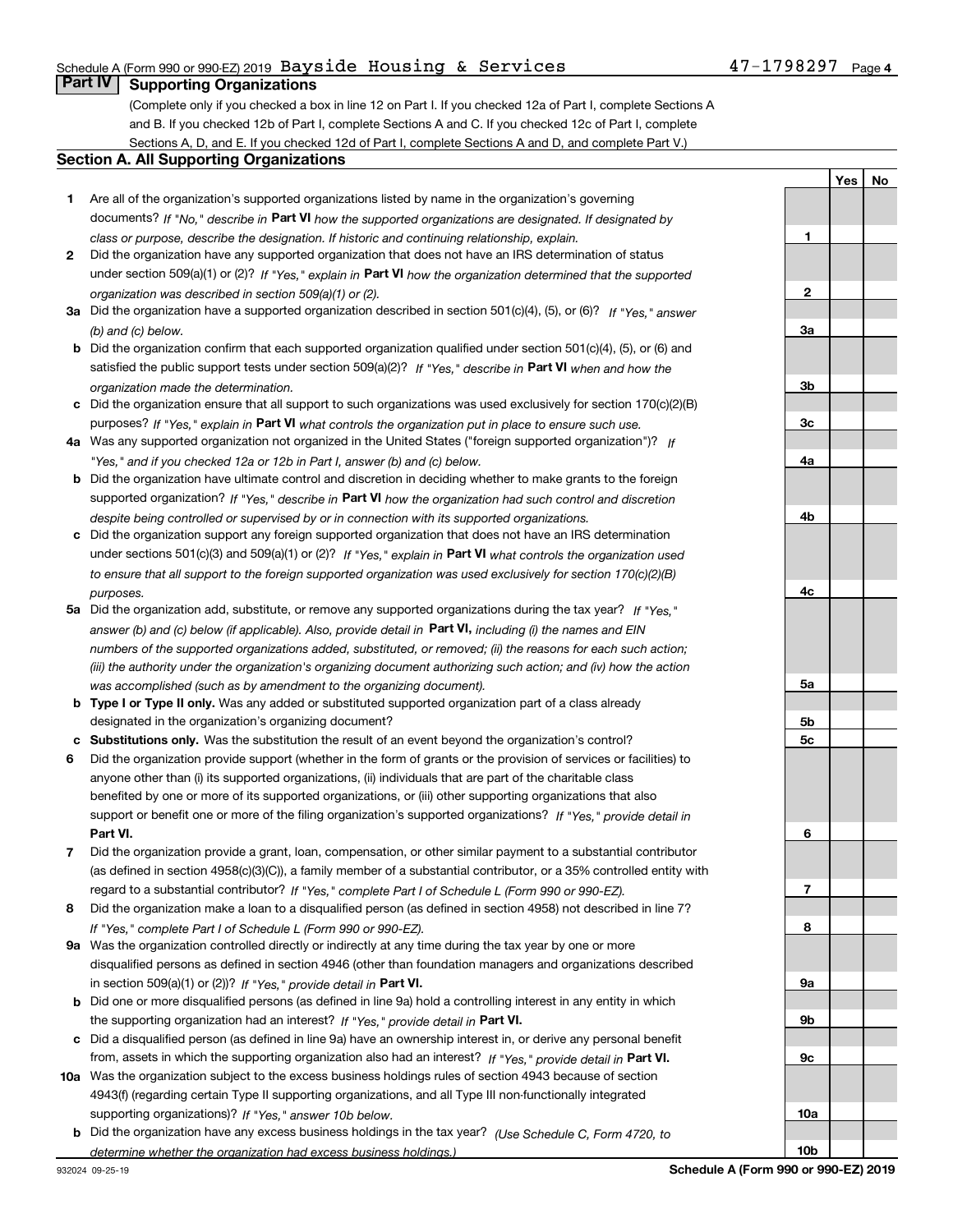## Schedule A (Form 990 or 990-EZ) 2019 Page Bayside Housing & Services 47-1798297**Part IV** Supporting Organizations (*continued*)

т

┱

|    |                                                                                                                                   |     | Yes | No |
|----|-----------------------------------------------------------------------------------------------------------------------------------|-----|-----|----|
| 11 | Has the organization accepted a gift or contribution from any of the following persons?                                           |     |     |    |
|    | a A person who directly or indirectly controls, either alone or together with persons described in (b) and (c)                    |     |     |    |
|    | below, the governing body of a supported organization?                                                                            | 11a |     |    |
|    | <b>b</b> A family member of a person described in (a) above?                                                                      | 11b |     |    |
|    | c A 35% controlled entity of a person described in (a) or (b) above? If "Yes" to a, b, or c, provide detail in Part VI.           | 11c |     |    |
|    | <b>Section B. Type I Supporting Organizations</b>                                                                                 |     |     |    |
|    |                                                                                                                                   |     | Yes | No |
| 1  | Did the directors, trustees, or membership of one or more supported organizations have the power to                               |     |     |    |
|    | regularly appoint or elect at least a majority of the organization's directors or trustees at all times during the                |     |     |    |
|    | tax year? If "No," describe in Part VI how the supported organization(s) effectively operated, supervised, or                     |     |     |    |
|    | controlled the organization's activities. If the organization had more than one supported organization,                           |     |     |    |
|    | describe how the powers to appoint and/or remove directors or trustees were allocated among the supported                         |     |     |    |
|    | organizations and what conditions or restrictions, if any, applied to such powers during the tax year.                            | 1   |     |    |
| 2  | Did the organization operate for the benefit of any supported organization other than the supported                               |     |     |    |
|    | organization(s) that operated, supervised, or controlled the supporting organization? If "Yes," explain in                        |     |     |    |
|    |                                                                                                                                   |     |     |    |
|    | Part VI how providing such benefit carried out the purposes of the supported organization(s) that operated,                       | 2   |     |    |
|    | supervised, or controlled the supporting organization.<br><b>Section C. Type II Supporting Organizations</b>                      |     |     |    |
|    |                                                                                                                                   |     |     |    |
|    |                                                                                                                                   |     | Yes | No |
| 1. | Were a majority of the organization's directors or trustees during the tax year also a majority of the directors                  |     |     |    |
|    | or trustees of each of the organization's supported organization(s)? If "No," describe in Part VI how control                     |     |     |    |
|    | or management of the supporting organization was vested in the same persons that controlled or managed                            |     |     |    |
|    | the supported organization(s).<br>Section D. All Type III Supporting Organizations                                                | 1   |     |    |
|    |                                                                                                                                   |     |     |    |
|    |                                                                                                                                   |     | Yes | No |
| 1  | Did the organization provide to each of its supported organizations, by the last day of the fifth month of the                    |     |     |    |
|    | organization's tax year, (i) a written notice describing the type and amount of support provided during the prior tax             |     |     |    |
|    | year, (ii) a copy of the Form 990 that was most recently filed as of the date of notification, and (iii) copies of the            |     |     |    |
|    | organization's governing documents in effect on the date of notification, to the extent not previously provided?                  | 1   |     |    |
| 2  | Were any of the organization's officers, directors, or trustees either (i) appointed or elected by the supported                  |     |     |    |
|    | organization(s) or (ii) serving on the governing body of a supported organization? If "No," explain in Part VI how                |     |     |    |
|    | the organization maintained a close and continuous working relationship with the supported organization(s).                       | 2   |     |    |
| 3  | By reason of the relationship described in (2), did the organization's supported organizations have a                             |     |     |    |
|    | significant voice in the organization's investment policies and in directing the use of the organization's                        |     |     |    |
|    | income or assets at all times during the tax year? If "Yes," describe in Part VI the role the organization's                      |     |     |    |
|    | supported organizations played in this regard.                                                                                    | 3   |     |    |
|    | Section E. Type III Functionally Integrated Supporting Organizations                                                              |     |     |    |
| 1  | Check the box next to the method that the organization used to satisfy the Integral Part Test during the year (see instructions). |     |     |    |
| a  | The organization satisfied the Activities Test. Complete line 2 below.                                                            |     |     |    |
| b  | The organization is the parent of each of its supported organizations. Complete line 3 below.                                     |     |     |    |
| с  | The organization supported a governmental entity. Describe in Part VI how you supported a government entity (see instructions),   |     |     |    |
| 2  | Activities Test. Answer (a) and (b) below.                                                                                        |     | Yes | No |
| а  | Did substantially all of the organization's activities during the tax year directly further the exempt purposes of                |     |     |    |
|    | the supported organization(s) to which the organization was responsive? If "Yes," then in Part VI identify                        |     |     |    |
|    | those supported organizations and explain how these activities directly furthered their exempt purposes,                          |     |     |    |
|    | how the organization was responsive to those supported organizations, and how the organization determined                         |     |     |    |
|    | that these activities constituted substantially all of its activities.                                                            | 2a  |     |    |
| b  | Did the activities described in (a) constitute activities that, but for the organization's involvement, one or more               |     |     |    |
|    | of the organization's supported organization(s) would have been engaged in? If "Yes," explain in Part VI the                      |     |     |    |
|    | reasons for the organization's position that its supported organization(s) would have engaged in these                            |     |     |    |
|    | activities but for the organization's involvement.                                                                                | 2b  |     |    |
| З  | Parent of Supported Organizations. Answer (a) and (b) below.                                                                      |     |     |    |
|    | a Did the organization have the power to regularly appoint or elect a majority of the officers, directors, or                     |     |     |    |
|    | trustees of each of the supported organizations? Provide details in Part VI.                                                      | За  |     |    |
|    | <b>b</b> Did the organization exercise a substantial degree of direction over the policies, programs, and activities of each      |     |     |    |
|    | of its supported organizations? If "Yes," describe in Part VI the role played by the organization in this regard.                 | 3b  |     |    |

**Schedule A (Form 990 or 990-EZ) 2019**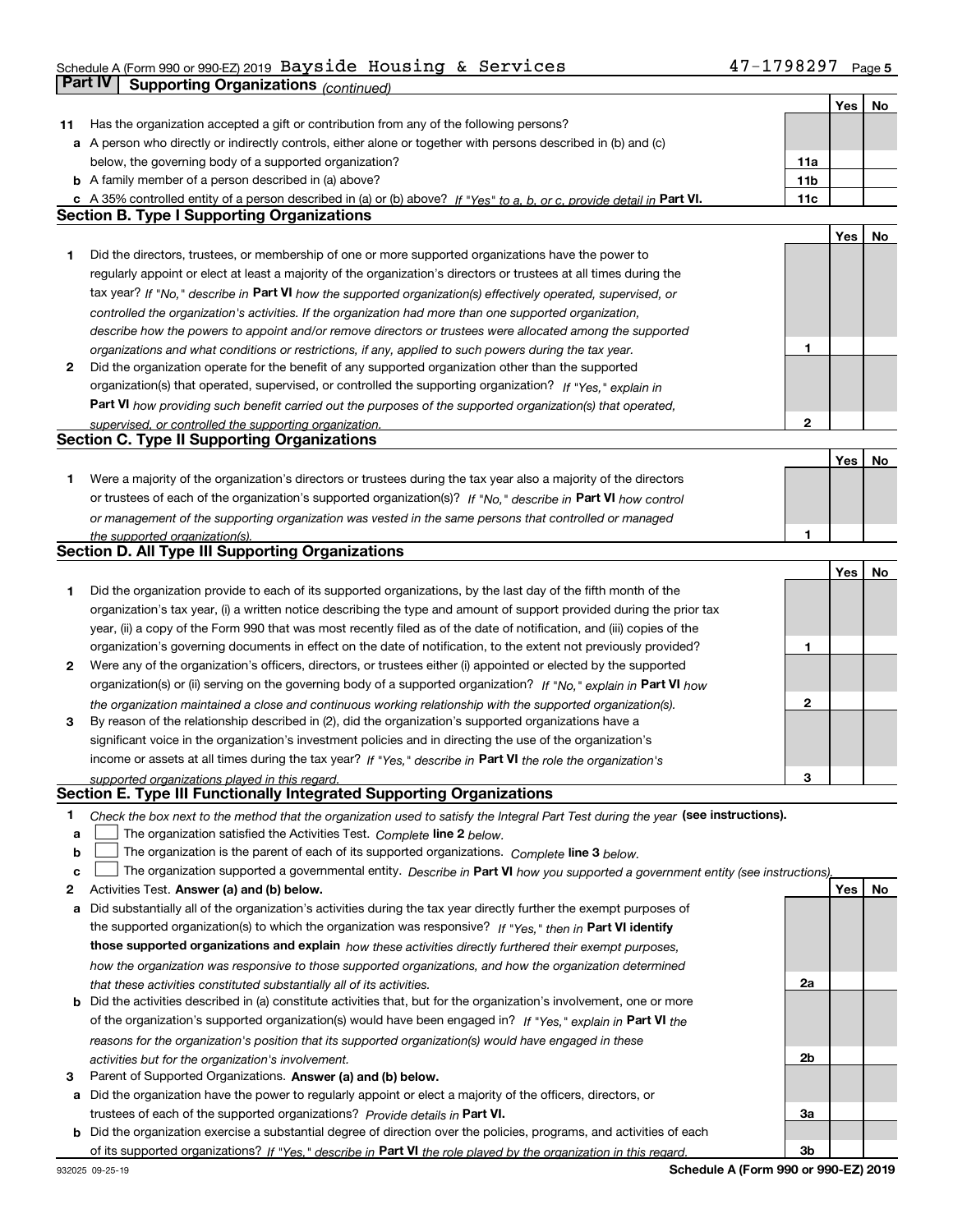### Schedule A (Form 990 or 990-EZ) 2019 Page Bayside Housing & Services 47-1798297**Part V** Type III Non-Functionally Integrated 509(a)(3) Supporting Organizations

**SEP 10. See instructions.** All antegral Part Test as a qualifying trust on Nov. 20, 1970 (explain in Part VI). See instructions. All other Type III non-functionally integrated supporting organizations must complete Sections A through E. ×.

|              | Section A - Adjusted Net Income                                              |                | (A) Prior Year | (B) Current Year<br>(optional) |
|--------------|------------------------------------------------------------------------------|----------------|----------------|--------------------------------|
| 1            | Net short-term capital gain                                                  | 1              |                |                                |
| 2            | Recoveries of prior-year distributions                                       | $\overline{2}$ |                |                                |
| 3            | Other gross income (see instructions)                                        | 3              |                |                                |
| 4            | Add lines 1 through 3.                                                       | 4              |                |                                |
| 5            | Depreciation and depletion                                                   | 5              |                |                                |
| 6            | Portion of operating expenses paid or incurred for production or             |                |                |                                |
|              | collection of gross income or for management, conservation, or               |                |                |                                |
|              | maintenance of property held for production of income (see instructions)     | 6              |                |                                |
| 7            | Other expenses (see instructions)                                            | $\overline{7}$ |                |                                |
| 8            | <b>Adjusted Net Income</b> (subtract lines 5, 6, and 7 from line 4)          | 8              |                |                                |
|              | <b>Section B - Minimum Asset Amount</b>                                      |                | (A) Prior Year | (B) Current Year<br>(optional) |
| 1.           | Aggregate fair market value of all non-exempt-use assets (see                |                |                |                                |
|              | instructions for short tax year or assets held for part of year):            |                |                |                                |
|              | a Average monthly value of securities                                        | 1a             |                |                                |
|              | <b>b</b> Average monthly cash balances                                       | 1b             |                |                                |
|              | c Fair market value of other non-exempt-use assets                           | 1c             |                |                                |
|              | d Total (add lines 1a, 1b, and 1c)                                           | 1d             |                |                                |
|              | e Discount claimed for blockage or other                                     |                |                |                                |
|              | factors (explain in detail in <b>Part VI</b> ):                              |                |                |                                |
| $\mathbf{2}$ | Acquisition indebtedness applicable to non-exempt-use assets                 | $\mathbf{2}$   |                |                                |
| 3            | Subtract line 2 from line 1d.                                                | 3              |                |                                |
| 4            | Cash deemed held for exempt use. Enter 1-1/2% of line 3 (for greater amount, |                |                |                                |
|              | see instructions).                                                           | 4              |                |                                |
| 5            | Net value of non-exempt-use assets (subtract line 4 from line 3)             | 5              |                |                                |
| 6            | Multiply line 5 by .035.                                                     | 6              |                |                                |
| 7            | Recoveries of prior-year distributions                                       | 7              |                |                                |
| 8            | Minimum Asset Amount (add line 7 to line 6)                                  | 8              |                |                                |
|              | <b>Section C - Distributable Amount</b>                                      |                |                | <b>Current Year</b>            |
| 1            | Adjusted net income for prior year (from Section A, line 8, Column A)        | 1              |                |                                |
| 2            | Enter 85% of line 1.                                                         | $\mathbf{2}$   |                |                                |
| 3            | Minimum asset amount for prior year (from Section B, line 8, Column A)       | 3              |                |                                |
| 4            | Enter greater of line 2 or line 3.                                           | 4              |                |                                |
| 5            | Income tax imposed in prior year                                             | 5              |                |                                |
| 6            | <b>Distributable Amount.</b> Subtract line 5 from line 4, unless subject to  |                |                |                                |
|              | emergency temporary reduction (see instructions).                            | 6              |                |                                |

**7**Check here if the current year is the organization's first as a non-functionally integrated Type III supporting organization (see instructions).

**Schedule A (Form 990 or 990-EZ) 2019**

**1**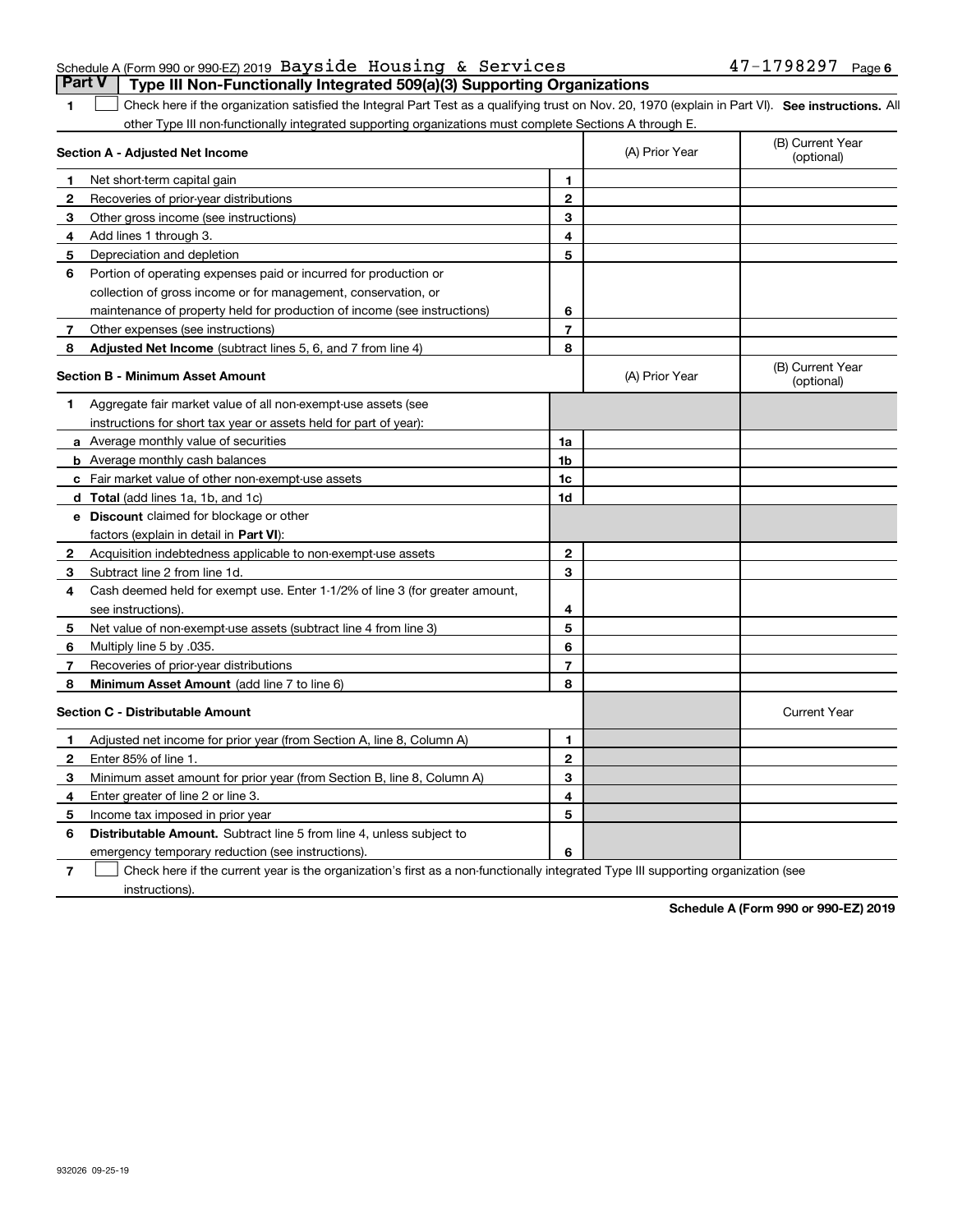### Schedule A (Form 990 or 990-EZ) 2019 Page Bayside Housing & Services 47-1798297

| <b>Part V</b> | Type III Non-Functionally Integrated 509(a)(3) Supporting Organizations                    |                             | (continued)                           |                                                |
|---------------|--------------------------------------------------------------------------------------------|-----------------------------|---------------------------------------|------------------------------------------------|
|               | Section D - Distributions                                                                  |                             |                                       | <b>Current Year</b>                            |
| 1             | Amounts paid to supported organizations to accomplish exempt purposes                      |                             |                                       |                                                |
| 2             | Amounts paid to perform activity that directly furthers exempt purposes of supported       |                             |                                       |                                                |
|               | organizations, in excess of income from activity                                           |                             |                                       |                                                |
| з             | Administrative expenses paid to accomplish exempt purposes of supported organizations      |                             |                                       |                                                |
| 4             | Amounts paid to acquire exempt-use assets                                                  |                             |                                       |                                                |
| 5             | Qualified set-aside amounts (prior IRS approval required)                                  |                             |                                       |                                                |
| 6             | Other distributions (describe in Part VI). See instructions.                               |                             |                                       |                                                |
| 7             | Total annual distributions. Add lines 1 through 6.                                         |                             |                                       |                                                |
| 8             | Distributions to attentive supported organizations to which the organization is responsive |                             |                                       |                                                |
|               | (provide details in Part VI). See instructions.                                            |                             |                                       |                                                |
| 9             | Distributable amount for 2019 from Section C, line 6                                       |                             |                                       |                                                |
| 10            | Line 8 amount divided by line 9 amount                                                     |                             |                                       |                                                |
|               |                                                                                            | (i)                         | (ii)                                  | (iii)                                          |
|               | Section E - Distribution Allocations (see instructions)                                    | <b>Excess Distributions</b> | <b>Underdistributions</b><br>Pre-2019 | <b>Distributable</b><br><b>Amount for 2019</b> |
| 1             | Distributable amount for 2019 from Section C, line 6                                       |                             |                                       |                                                |
| 2             | Underdistributions, if any, for years prior to 2019 (reason-                               |                             |                                       |                                                |
|               | able cause required- explain in Part VI). See instructions.                                |                             |                                       |                                                |
| З             | Excess distributions carryover, if any, to 2019                                            |                             |                                       |                                                |
|               | <b>a</b> From 2014                                                                         |                             |                                       |                                                |
|               | <b>b</b> From 2015                                                                         |                             |                                       |                                                |
|               | c From 2016                                                                                |                             |                                       |                                                |
|               | d From 2017                                                                                |                             |                                       |                                                |
|               | e From 2018                                                                                |                             |                                       |                                                |
|               | f Total of lines 3a through e                                                              |                             |                                       |                                                |
|               | <b>g</b> Applied to underdistributions of prior years                                      |                             |                                       |                                                |
|               | <b>h</b> Applied to 2019 distributable amount                                              |                             |                                       |                                                |
|               | Carryover from 2014 not applied (see instructions)                                         |                             |                                       |                                                |
|               | Remainder. Subtract lines 3g, 3h, and 3i from 3f.                                          |                             |                                       |                                                |
| 4             | Distributions for 2019 from Section D,                                                     |                             |                                       |                                                |
|               | line $7:$                                                                                  |                             |                                       |                                                |
|               | <b>a</b> Applied to underdistributions of prior years                                      |                             |                                       |                                                |
|               | <b>b</b> Applied to 2019 distributable amount                                              |                             |                                       |                                                |
| c             | Remainder. Subtract lines 4a and 4b from 4.                                                |                             |                                       |                                                |
| 5             | Remaining underdistributions for years prior to 2019, if                                   |                             |                                       |                                                |
|               | any. Subtract lines 3g and 4a from line 2. For result greater                              |                             |                                       |                                                |
|               | than zero, explain in Part VI. See instructions.                                           |                             |                                       |                                                |
| 6             | Remaining underdistributions for 2019. Subtract lines 3h                                   |                             |                                       |                                                |
|               | and 4b from line 1. For result greater than zero, explain in                               |                             |                                       |                                                |
|               | Part VI. See instructions.                                                                 |                             |                                       |                                                |
|               |                                                                                            |                             |                                       |                                                |
| 7             | Excess distributions carryover to 2020. Add lines 3j                                       |                             |                                       |                                                |
|               | and 4c.                                                                                    |                             |                                       |                                                |
| 8             | Breakdown of line 7:                                                                       |                             |                                       |                                                |
|               | a Excess from 2015                                                                         |                             |                                       |                                                |
|               | <b>b</b> Excess from 2016                                                                  |                             |                                       |                                                |
|               | c Excess from 2017                                                                         |                             |                                       |                                                |
|               | d Excess from 2018                                                                         |                             |                                       |                                                |
|               | e Excess from 2019                                                                         |                             |                                       |                                                |

**Schedule A (Form 990 or 990-EZ) 2019**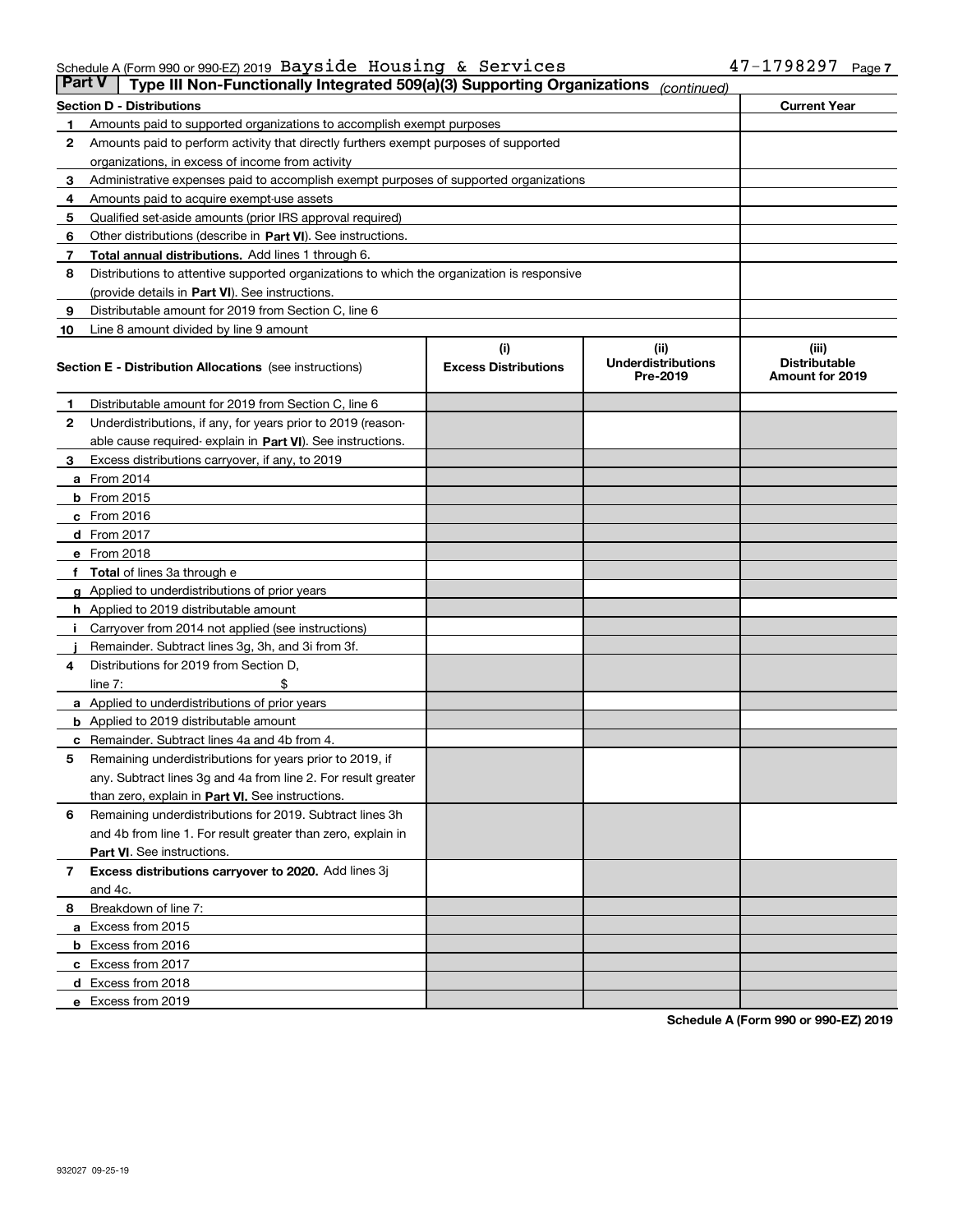|                | Schedule A (Form 990 or 990-EZ) 2019 Bayside Housing & Services                                                                                                                                                                                                                                                                                                                                                                                                                                                                                                                             | $47 - 1798297$ Page 8 |  |
|----------------|---------------------------------------------------------------------------------------------------------------------------------------------------------------------------------------------------------------------------------------------------------------------------------------------------------------------------------------------------------------------------------------------------------------------------------------------------------------------------------------------------------------------------------------------------------------------------------------------|-----------------------|--|
| <b>Part VI</b> | Supplemental Information. Provide the explanations required by Part II, line 10; Part II, line 17a or 17b; Part III, line 12;<br>Part IV, Section A, lines 1, 2, 3b, 3c, 4b, 4c, 5a, 6, 9a, 9b, 9c, 11a, 11b, and 11c; Part IV, Section B, lines 1 and 2; Part IV, Section C,<br>line 1; Part IV, Section D, lines 2 and 3; Part IV, Section E, lines 1c, 2a, 2b, 3a, and 3b; Part V, line 1; Part V, Section B, line 1e; Part V,<br>Section D, lines 5, 6, and 8; and Part V, Section E, lines 2, 5, and 6. Also complete this part for any additional information.<br>(See instructions.) |                       |  |
|                |                                                                                                                                                                                                                                                                                                                                                                                                                                                                                                                                                                                             |                       |  |
|                |                                                                                                                                                                                                                                                                                                                                                                                                                                                                                                                                                                                             |                       |  |
|                |                                                                                                                                                                                                                                                                                                                                                                                                                                                                                                                                                                                             |                       |  |
|                |                                                                                                                                                                                                                                                                                                                                                                                                                                                                                                                                                                                             |                       |  |
|                |                                                                                                                                                                                                                                                                                                                                                                                                                                                                                                                                                                                             |                       |  |
|                |                                                                                                                                                                                                                                                                                                                                                                                                                                                                                                                                                                                             |                       |  |
|                |                                                                                                                                                                                                                                                                                                                                                                                                                                                                                                                                                                                             |                       |  |
|                |                                                                                                                                                                                                                                                                                                                                                                                                                                                                                                                                                                                             |                       |  |
|                |                                                                                                                                                                                                                                                                                                                                                                                                                                                                                                                                                                                             |                       |  |
|                |                                                                                                                                                                                                                                                                                                                                                                                                                                                                                                                                                                                             |                       |  |
|                |                                                                                                                                                                                                                                                                                                                                                                                                                                                                                                                                                                                             |                       |  |
|                |                                                                                                                                                                                                                                                                                                                                                                                                                                                                                                                                                                                             |                       |  |
|                |                                                                                                                                                                                                                                                                                                                                                                                                                                                                                                                                                                                             |                       |  |
|                |                                                                                                                                                                                                                                                                                                                                                                                                                                                                                                                                                                                             |                       |  |
|                |                                                                                                                                                                                                                                                                                                                                                                                                                                                                                                                                                                                             |                       |  |
|                |                                                                                                                                                                                                                                                                                                                                                                                                                                                                                                                                                                                             |                       |  |
|                |                                                                                                                                                                                                                                                                                                                                                                                                                                                                                                                                                                                             |                       |  |
|                |                                                                                                                                                                                                                                                                                                                                                                                                                                                                                                                                                                                             |                       |  |
|                |                                                                                                                                                                                                                                                                                                                                                                                                                                                                                                                                                                                             |                       |  |
|                |                                                                                                                                                                                                                                                                                                                                                                                                                                                                                                                                                                                             |                       |  |
|                |                                                                                                                                                                                                                                                                                                                                                                                                                                                                                                                                                                                             |                       |  |
|                |                                                                                                                                                                                                                                                                                                                                                                                                                                                                                                                                                                                             |                       |  |
|                |                                                                                                                                                                                                                                                                                                                                                                                                                                                                                                                                                                                             |                       |  |
|                |                                                                                                                                                                                                                                                                                                                                                                                                                                                                                                                                                                                             |                       |  |
|                |                                                                                                                                                                                                                                                                                                                                                                                                                                                                                                                                                                                             |                       |  |
|                |                                                                                                                                                                                                                                                                                                                                                                                                                                                                                                                                                                                             |                       |  |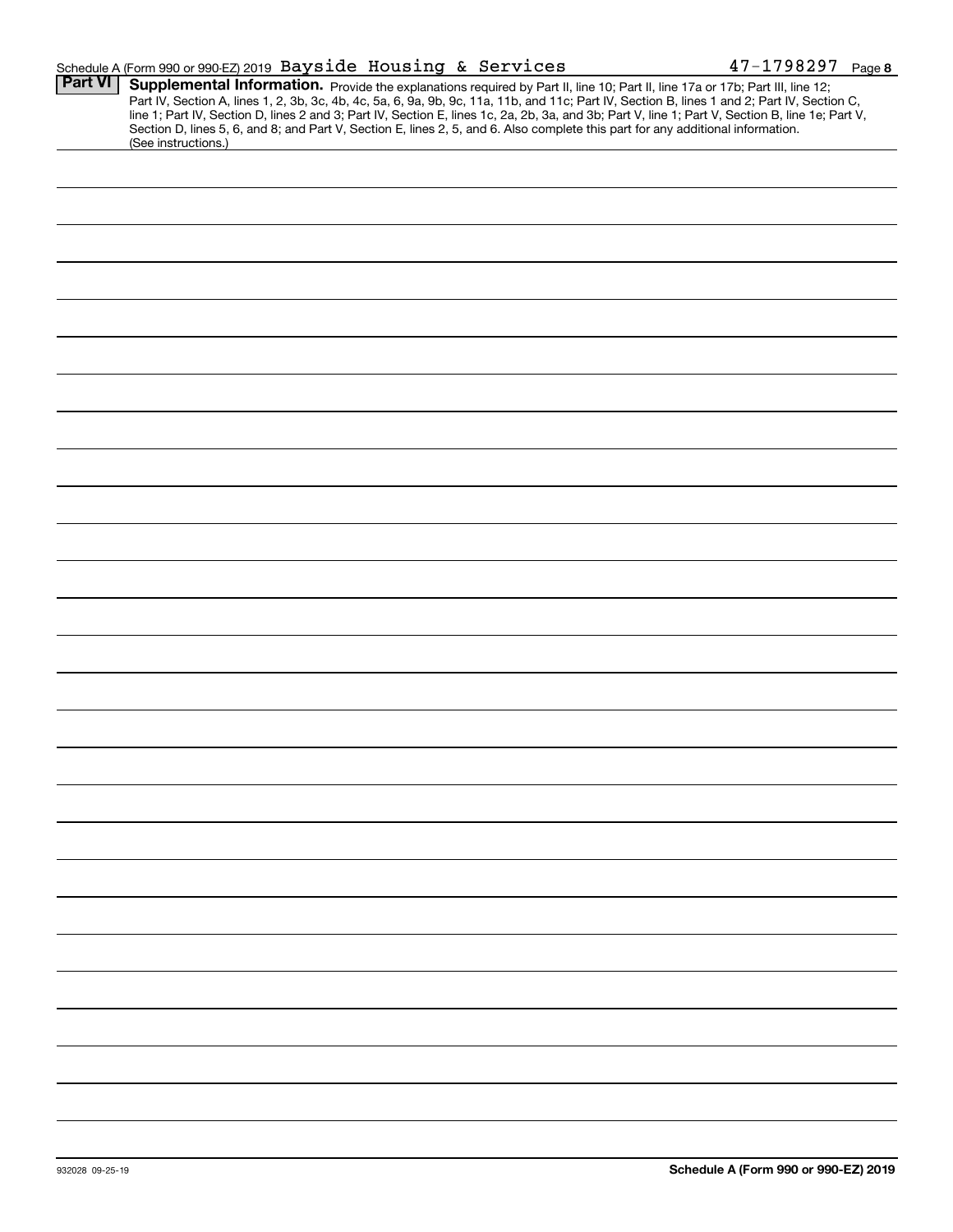Department of the Treasury Internal Revenue Service **(Form 990, 990-EZ, or 990-PF)** Name of the organization

# **Schedule B Schedule of Contributors**

**| Attach to Form 990, Form 990-EZ, or Form 990-PF. | Go to www.irs.gov/Form990 for the latest information.** OMB No. 1545-0047

**2019**

**Employer identification number**

|                                       | Bayside Housing & Services                                                | 47-1798297 |
|---------------------------------------|---------------------------------------------------------------------------|------------|
| <b>Organization type (check one):</b> |                                                                           |            |
| Filers of:                            | Section:                                                                  |            |
| Form 990 or 990-EZ                    | X  <br>501(c)( $\overline{3}$ ) (enter number) organization               |            |
|                                       | 4947(a)(1) nonexempt charitable trust not treated as a private foundation |            |
|                                       | 527 political organization                                                |            |
| Form 990-PF                           | 501(c)(3) exempt private foundation                                       |            |
|                                       | 4947(a)(1) nonexempt charitable trust treated as a private foundation     |            |
|                                       | 501(c)(3) taxable private foundation                                      |            |

Check if your organization is covered by the **General Rule** or a **Special Rule. Note:**  Only a section 501(c)(7), (8), or (10) organization can check boxes for both the General Rule and a Special Rule. See instructions.

### **General Rule**

 $\mathcal{L}^{\text{max}}$ 

For an organization filing Form 990, 990-EZ, or 990-PF that received, during the year, contributions totaling \$5,000 or more (in money or property) from any one contributor. Complete Parts I and II. See instructions for determining a contributor's total contributions.

### **Special Rules**

any one contributor, during the year, total contributions of the greater of  $\,$  (1) \$5,000; or **(2)** 2% of the amount on (i) Form 990, Part VIII, line 1h;  $\boxed{\textbf{X}}$  For an organization described in section 501(c)(3) filing Form 990 or 990-EZ that met the 33 1/3% support test of the regulations under sections 509(a)(1) and 170(b)(1)(A)(vi), that checked Schedule A (Form 990 or 990-EZ), Part II, line 13, 16a, or 16b, and that received from or (ii) Form 990-EZ, line 1. Complete Parts I and II.

year, total contributions of more than \$1,000 *exclusively* for religious, charitable, scientific, literary, or educational purposes, or for the For an organization described in section 501(c)(7), (8), or (10) filing Form 990 or 990-EZ that received from any one contributor, during the prevention of cruelty to children or animals. Complete Parts I, II, and III.  $\mathcal{L}^{\text{max}}$ 

purpose. Don't complete any of the parts unless the **General Rule** applies to this organization because it received *nonexclusively* year, contributions <sub>exclusively</sub> for religious, charitable, etc., purposes, but no such contributions totaled more than \$1,000. If this box is checked, enter here the total contributions that were received during the year for an  $\;$ exclusively religious, charitable, etc., For an organization described in section 501(c)(7), (8), or (10) filing Form 990 or 990-EZ that received from any one contributor, during the religious, charitable, etc., contributions totaling \$5,000 or more during the year  $\Box$ — $\Box$   $\Box$  $\mathcal{L}^{\text{max}}$ 

**Caution:**  An organization that isn't covered by the General Rule and/or the Special Rules doesn't file Schedule B (Form 990, 990-EZ, or 990-PF),  **must** but it answer "No" on Part IV, line 2, of its Form 990; or check the box on line H of its Form 990-EZ or on its Form 990-PF, Part I, line 2, to certify that it doesn't meet the filing requirements of Schedule B (Form 990, 990-EZ, or 990-PF).

**For Paperwork Reduction Act Notice, see the instructions for Form 990, 990-EZ, or 990-PF. Schedule B (Form 990, 990-EZ, or 990-PF) (2019)** LHA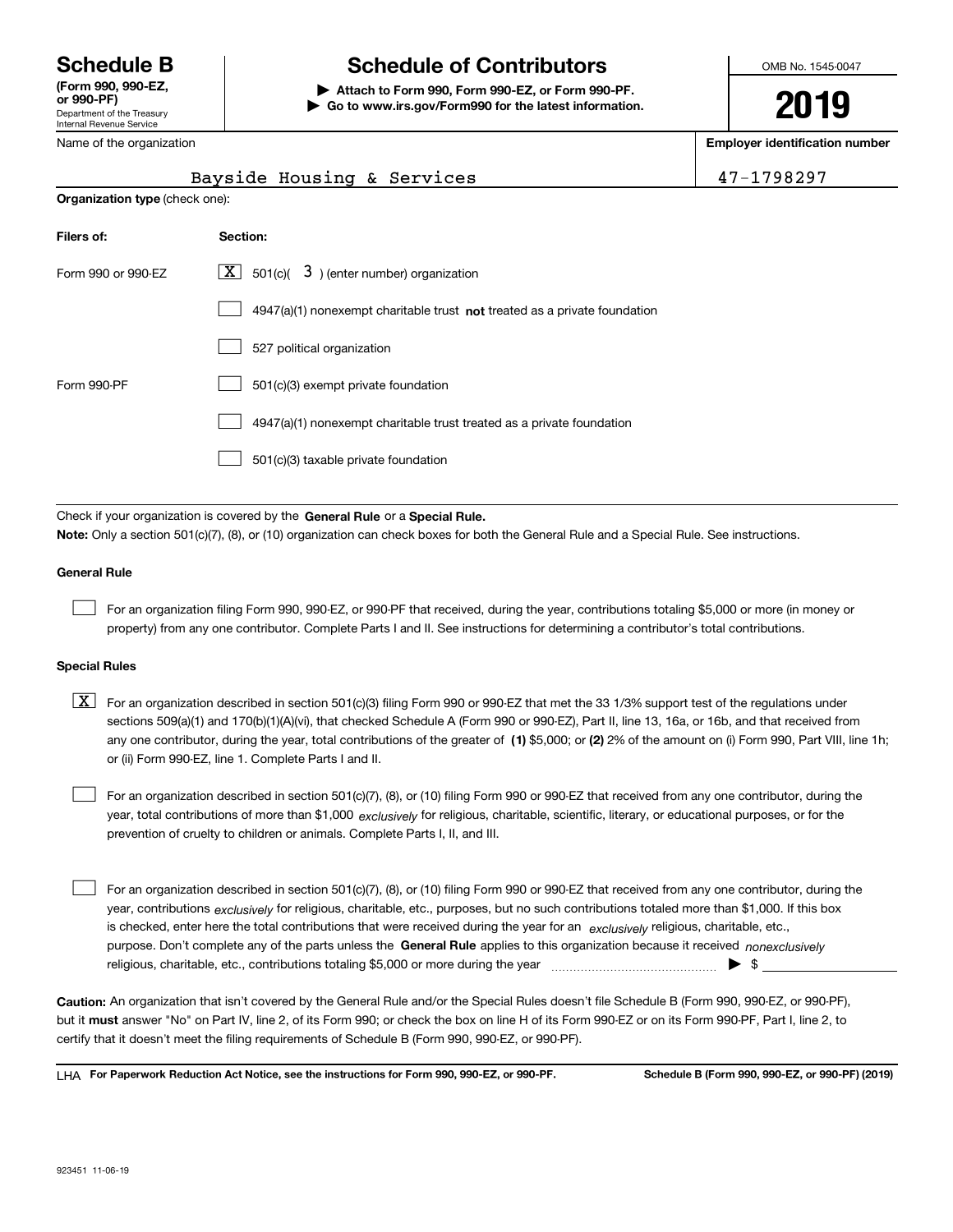Name of organization

**Employer identification number**

### Bayside Housing & Services 47-1798297

**(a)No.(b)Name, address, and ZIP + 4 (c)Total contributions (d)Type of contribution PersonPayrollNoncash (a)No.(b)Name, address, and ZIP + 4 (c)Total contributions (d)Type of contribution PersonPayrollNoncash (a)No.(b)Name, address, and ZIP + 4 (c)Total contributions (d)Type of contribution PersonPayrollNoncash (a) No.(b)Name, address, and ZIP + 4 (c) Total contributions (d) Type of contribution PersonPayrollNoncash (a)No.(b)Name, address, and ZIP + 4 (c)Total contributions (d)Type of contribution PersonPayrollNoncash (a)No.(b)Name, address, and ZIP + 4 (c)Total contributions (d)Type of contribution PersonPayrollNoncash Contributors** (see instructions). Use duplicate copies of Part I if additional space is needed. \$(Complete Part II for noncash contributions.) \$(Complete Part II for noncash contributions.)  $$$ (Complete Part II for noncash contributions.) \$(Complete Part II for noncash contributions.) \$(Complete Part II for noncash contributions.) \$(Complete Part II for Employer identification Page 2<br>
Jame of organization<br> **2Part I 2Part I Contributors** (see instructions). Use duplicate copies of Part I if additional space is needed.  $\lceil \text{X} \rceil$  $\mathcal{L}^{\text{max}}$  $\mathcal{L}^{\text{max}}$  $\boxed{\text{X}}$  $\mathcal{L}^{\text{max}}$  $\mathcal{L}^{\text{max}}$  $\lceil \text{X} \rceil$  $\mathcal{L}^{\text{max}}$  $\mathcal{L}^{\text{max}}$  $|X|$  $\mathcal{L}^{\text{max}}$  $\mathcal{L}^{\text{max}}$  $\mathcal{L}^{\text{max}}$  $\mathcal{L}^{\text{max}}$  $\mathcal{L}^{\text{max}}$  $\mathcal{L}^{\text{max}}$  $\mathcal{L}^{\text{max}}$  $\mathcal{L}^{\text{max}}$ 1 X Chris Eagan 33,202. PO Box 927 Port Hadlock, WA 98339 2 X Vincent Verneuil Jr 130,000. PO Box 927 Port Hadlock, WA 98339 3 X Richard Lynn 100,000. PO Box 927 Port Hadlock, WA 98339 4 Discovery Behavioral Healthcare Theory (Service Service Service Service Service Service Service Service Service S 9,000. PO Box 927 Port Hadlock, WA 98339

noncash contributions.)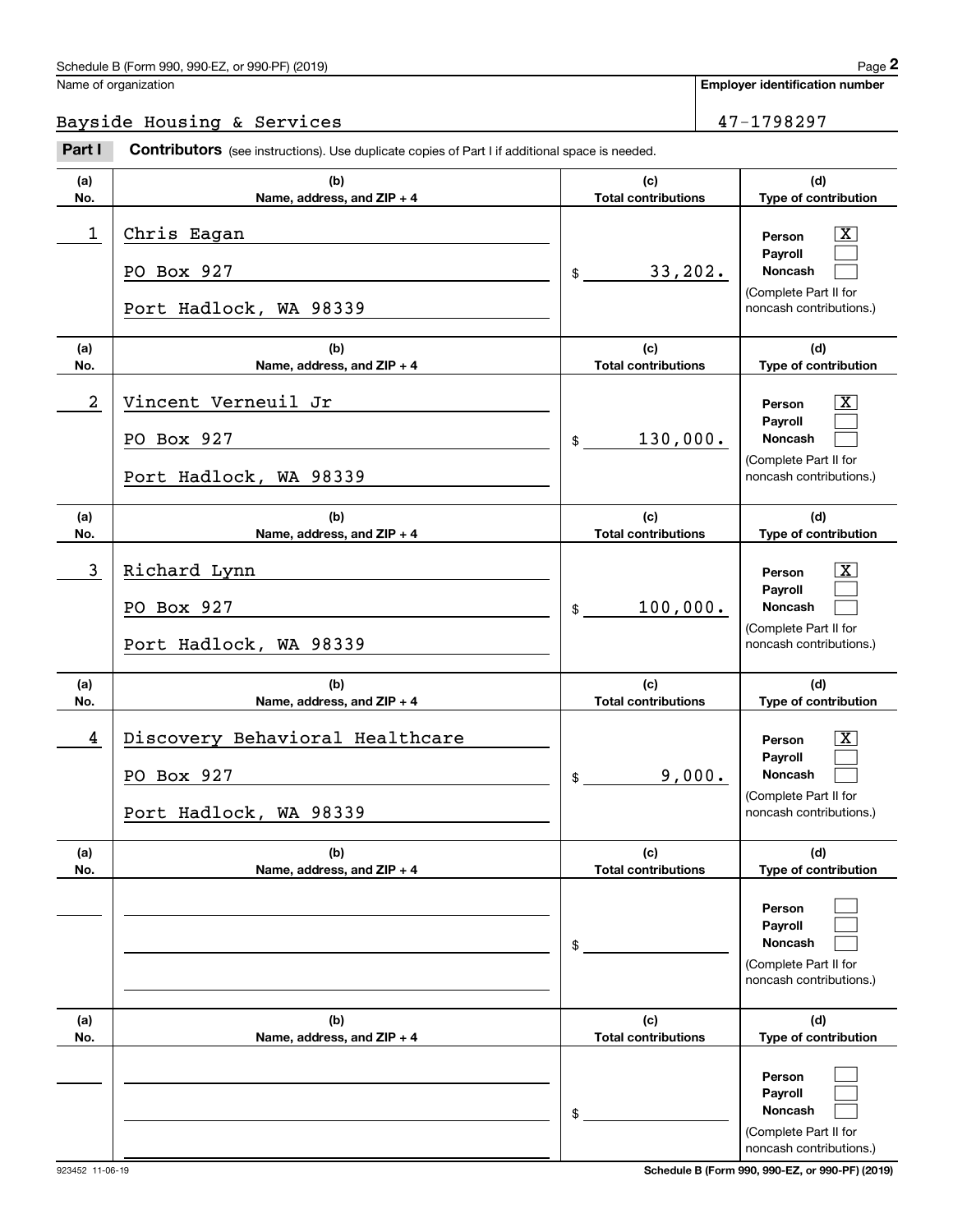Bayside Housing & Services 47-1798297

Fage 3 (schedule B (Form 990, 990-EZ, or 990-PF) (2019)<br>
Jame of organization<br> **3**<br> **2Part II if additional space is needed.**<br> **2Part II if additional space is needed.** 

| (a)<br>No.<br>from<br>Part I | (b)<br>Description of noncash property given | (c)<br>FMV (or estimate)<br>(See instructions.) | (d)<br>Date received |
|------------------------------|----------------------------------------------|-------------------------------------------------|----------------------|
|                              |                                              |                                                 |                      |
|                              |                                              | \$                                              |                      |
| (a)<br>No.<br>from<br>Part I | (b)<br>Description of noncash property given | (c)<br>FMV (or estimate)<br>(See instructions.) | (d)<br>Date received |
|                              |                                              |                                                 |                      |
|                              |                                              | \$                                              |                      |
| (a)<br>No.<br>from<br>Part I | (b)<br>Description of noncash property given | (c)<br>FMV (or estimate)<br>(See instructions.) | (d)<br>Date received |
|                              |                                              |                                                 |                      |
|                              |                                              | \$                                              |                      |
| (a)<br>No.<br>from<br>Part I | (b)<br>Description of noncash property given | (c)<br>FMV (or estimate)<br>(See instructions.) | (d)<br>Date received |
|                              |                                              |                                                 |                      |
|                              |                                              | \$                                              |                      |
| (a)<br>No.<br>from<br>Part I | (b)<br>Description of noncash property given | (c)<br>FMV (or estimate)<br>(See instructions.) | (d)<br>Date received |
|                              |                                              |                                                 |                      |
|                              |                                              | \$                                              |                      |
| (a)<br>No.<br>from<br>Part I | (b)<br>Description of noncash property given | (c)<br>FMV (or estimate)<br>(See instructions.) | (d)<br>Date received |
|                              |                                              |                                                 |                      |
|                              |                                              | \$                                              |                      |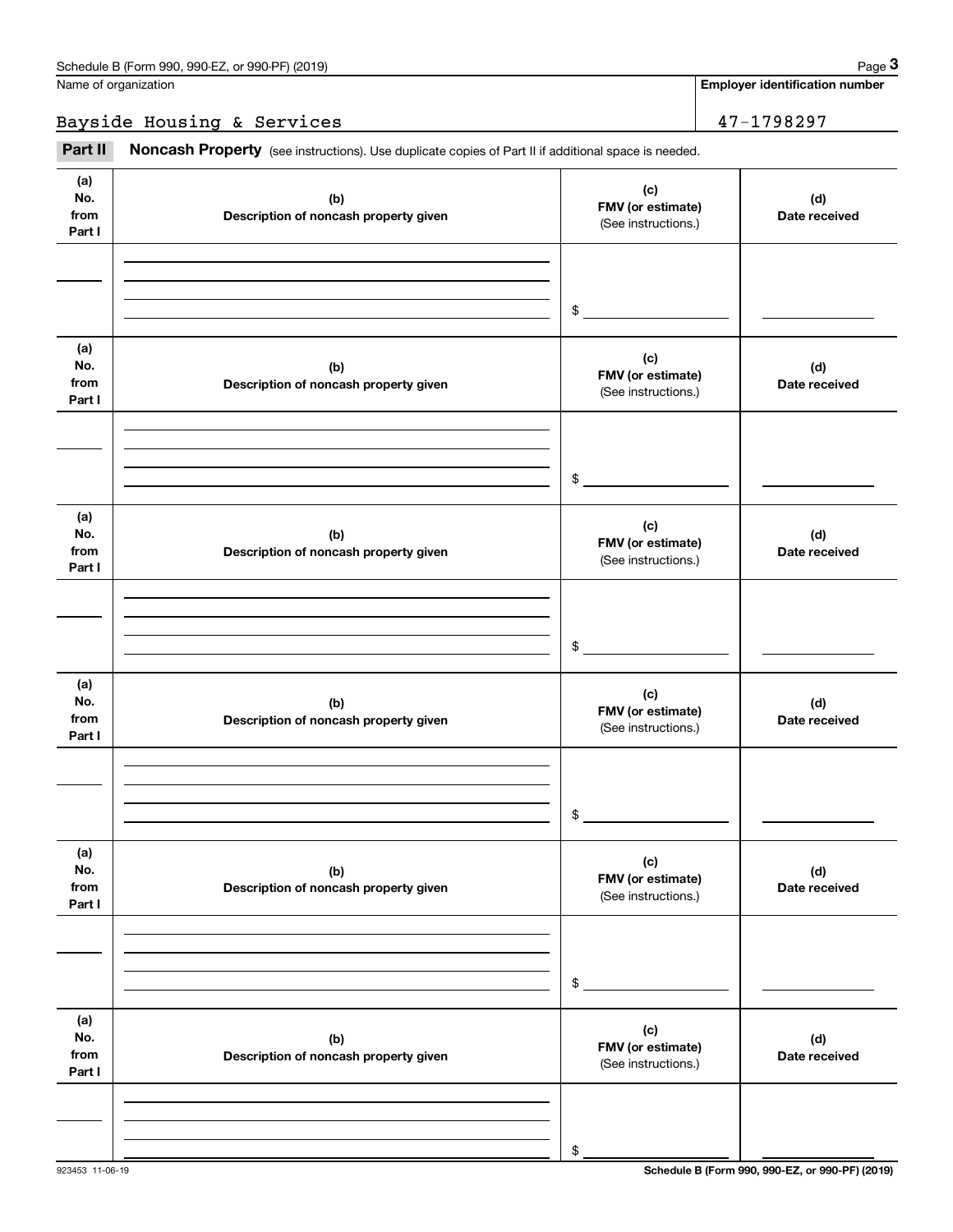|                 | Schedule B (Form 990, 990-EZ, or 990-PF) (2019)                                                                                                                                                                                                      |                      | Page 4                                                                                                                                                         |  |  |  |  |  |  |
|-----------------|------------------------------------------------------------------------------------------------------------------------------------------------------------------------------------------------------------------------------------------------------|----------------------|----------------------------------------------------------------------------------------------------------------------------------------------------------------|--|--|--|--|--|--|
|                 | Name of organization                                                                                                                                                                                                                                 |                      | <b>Employer identification number</b>                                                                                                                          |  |  |  |  |  |  |
|                 | Bayside Housing & Services                                                                                                                                                                                                                           |                      | 47-1798297                                                                                                                                                     |  |  |  |  |  |  |
| Part III        |                                                                                                                                                                                                                                                      |                      | Exclusively religious, charitable, etc., contributions to organizations described in section 501(c)(7), (8), or (10) that total more than \$1,000 for the year |  |  |  |  |  |  |
|                 | from any one contributor. Complete columns (a) through (e) and the following line entry. For organizations                                                                                                                                           |                      |                                                                                                                                                                |  |  |  |  |  |  |
|                 | completing Part III, enter the total of exclusively religious, charitable, etc., contributions of \$1,000 or less for the year. (Enter this info. once.) $\blacktriangleright$ \$<br>Use duplicate copies of Part III if additional space is needed. |                      |                                                                                                                                                                |  |  |  |  |  |  |
| (a) No.         |                                                                                                                                                                                                                                                      |                      |                                                                                                                                                                |  |  |  |  |  |  |
| from<br>Part I  | (b) Purpose of gift                                                                                                                                                                                                                                  | (c) Use of gift      | (d) Description of how gift is held                                                                                                                            |  |  |  |  |  |  |
|                 |                                                                                                                                                                                                                                                      |                      |                                                                                                                                                                |  |  |  |  |  |  |
|                 |                                                                                                                                                                                                                                                      |                      |                                                                                                                                                                |  |  |  |  |  |  |
|                 |                                                                                                                                                                                                                                                      |                      |                                                                                                                                                                |  |  |  |  |  |  |
|                 |                                                                                                                                                                                                                                                      |                      |                                                                                                                                                                |  |  |  |  |  |  |
|                 |                                                                                                                                                                                                                                                      | (e) Transfer of gift |                                                                                                                                                                |  |  |  |  |  |  |
|                 | Transferee's name, address, and ZIP + 4                                                                                                                                                                                                              |                      | Relationship of transferor to transferee                                                                                                                       |  |  |  |  |  |  |
|                 |                                                                                                                                                                                                                                                      |                      |                                                                                                                                                                |  |  |  |  |  |  |
|                 |                                                                                                                                                                                                                                                      |                      |                                                                                                                                                                |  |  |  |  |  |  |
|                 |                                                                                                                                                                                                                                                      |                      |                                                                                                                                                                |  |  |  |  |  |  |
|                 |                                                                                                                                                                                                                                                      |                      |                                                                                                                                                                |  |  |  |  |  |  |
| (a) No.<br>from | (b) Purpose of gift                                                                                                                                                                                                                                  | (c) Use of gift      | (d) Description of how gift is held                                                                                                                            |  |  |  |  |  |  |
| Part I          |                                                                                                                                                                                                                                                      |                      |                                                                                                                                                                |  |  |  |  |  |  |
|                 |                                                                                                                                                                                                                                                      |                      |                                                                                                                                                                |  |  |  |  |  |  |
|                 |                                                                                                                                                                                                                                                      |                      |                                                                                                                                                                |  |  |  |  |  |  |
|                 |                                                                                                                                                                                                                                                      |                      |                                                                                                                                                                |  |  |  |  |  |  |
|                 |                                                                                                                                                                                                                                                      | (e) Transfer of gift |                                                                                                                                                                |  |  |  |  |  |  |
|                 |                                                                                                                                                                                                                                                      |                      |                                                                                                                                                                |  |  |  |  |  |  |
|                 | Transferee's name, address, and $ZIP + 4$                                                                                                                                                                                                            |                      | Relationship of transferor to transferee                                                                                                                       |  |  |  |  |  |  |
|                 |                                                                                                                                                                                                                                                      |                      |                                                                                                                                                                |  |  |  |  |  |  |
|                 |                                                                                                                                                                                                                                                      |                      |                                                                                                                                                                |  |  |  |  |  |  |
|                 |                                                                                                                                                                                                                                                      |                      |                                                                                                                                                                |  |  |  |  |  |  |
| (a) No.<br>from | (b) Purpose of gift                                                                                                                                                                                                                                  | (c) Use of gift      | (d) Description of how gift is held                                                                                                                            |  |  |  |  |  |  |
| Part I          |                                                                                                                                                                                                                                                      |                      |                                                                                                                                                                |  |  |  |  |  |  |
|                 |                                                                                                                                                                                                                                                      |                      |                                                                                                                                                                |  |  |  |  |  |  |
|                 |                                                                                                                                                                                                                                                      |                      |                                                                                                                                                                |  |  |  |  |  |  |
|                 |                                                                                                                                                                                                                                                      |                      |                                                                                                                                                                |  |  |  |  |  |  |
|                 |                                                                                                                                                                                                                                                      | (e) Transfer of gift |                                                                                                                                                                |  |  |  |  |  |  |
|                 |                                                                                                                                                                                                                                                      |                      |                                                                                                                                                                |  |  |  |  |  |  |
|                 | Transferee's name, address, and ZIP + 4                                                                                                                                                                                                              |                      | Relationship of transferor to transferee                                                                                                                       |  |  |  |  |  |  |
|                 |                                                                                                                                                                                                                                                      |                      |                                                                                                                                                                |  |  |  |  |  |  |
|                 |                                                                                                                                                                                                                                                      |                      |                                                                                                                                                                |  |  |  |  |  |  |
|                 |                                                                                                                                                                                                                                                      |                      |                                                                                                                                                                |  |  |  |  |  |  |
| (a) No.<br>from |                                                                                                                                                                                                                                                      |                      |                                                                                                                                                                |  |  |  |  |  |  |
| Part I          | (b) Purpose of gift                                                                                                                                                                                                                                  | (c) Use of gift      | (d) Description of how gift is held                                                                                                                            |  |  |  |  |  |  |
|                 |                                                                                                                                                                                                                                                      |                      |                                                                                                                                                                |  |  |  |  |  |  |
|                 |                                                                                                                                                                                                                                                      |                      |                                                                                                                                                                |  |  |  |  |  |  |
|                 |                                                                                                                                                                                                                                                      |                      |                                                                                                                                                                |  |  |  |  |  |  |
|                 |                                                                                                                                                                                                                                                      |                      |                                                                                                                                                                |  |  |  |  |  |  |
|                 |                                                                                                                                                                                                                                                      | (e) Transfer of gift |                                                                                                                                                                |  |  |  |  |  |  |
|                 | Transferee's name, address, and $ZIP + 4$                                                                                                                                                                                                            |                      | Relationship of transferor to transferee                                                                                                                       |  |  |  |  |  |  |
|                 |                                                                                                                                                                                                                                                      |                      |                                                                                                                                                                |  |  |  |  |  |  |
|                 |                                                                                                                                                                                                                                                      |                      |                                                                                                                                                                |  |  |  |  |  |  |
|                 |                                                                                                                                                                                                                                                      |                      |                                                                                                                                                                |  |  |  |  |  |  |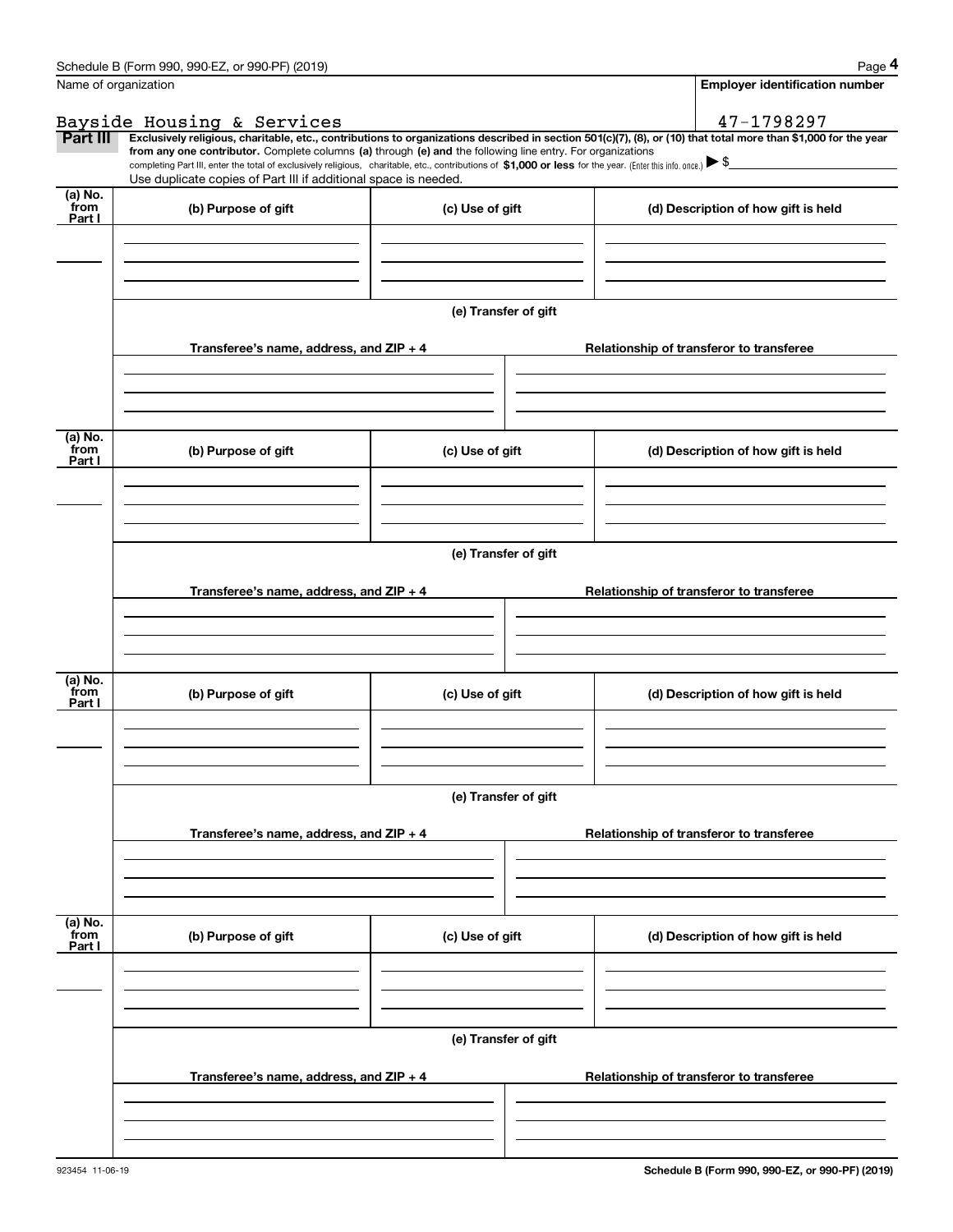| <b>SCHEDULE D</b> |  |
|-------------------|--|
|-------------------|--|

Department of the Treasury Internal Revenue Service

# **SCHEDULE D Supplemental Financial Statements**

(Form 990)<br>
Pepartment of the Treasury<br>
Department of the Treasury<br>
Department of the Treasury<br>
Department of the Treasury<br> **Co to www.irs.gov/Form990 for instructions and the latest information.**<br> **Co to www.irs.gov/Form9** 

| OMB No. 1545-0047     |  |  |
|-----------------------|--|--|
| 019                   |  |  |
| <b>Open to Public</b> |  |  |
| Inspection            |  |  |

|         | Name of the organization<br>Bayside Housing & Services                                                                                                                                                                                                                          | <b>Employer identification number</b><br>47-1798297 |
|---------|---------------------------------------------------------------------------------------------------------------------------------------------------------------------------------------------------------------------------------------------------------------------------------|-----------------------------------------------------|
| Part I  | Organizations Maintaining Donor Advised Funds or Other Similar Funds or Accounts. Complete if the                                                                                                                                                                               |                                                     |
|         | organization answered "Yes" on Form 990, Part IV, line 6.                                                                                                                                                                                                                       |                                                     |
|         | (a) Donor advised funds                                                                                                                                                                                                                                                         | (b) Funds and other accounts                        |
| 1.      |                                                                                                                                                                                                                                                                                 |                                                     |
| 2       | Aggregate value of contributions to (during year)                                                                                                                                                                                                                               |                                                     |
| з       | Aggregate value of grants from (during year)                                                                                                                                                                                                                                    |                                                     |
| 4       |                                                                                                                                                                                                                                                                                 |                                                     |
| 5       | Did the organization inform all donors and donor advisors in writing that the assets held in donor advised funds                                                                                                                                                                |                                                     |
|         |                                                                                                                                                                                                                                                                                 | Yes<br>No                                           |
| 6       | Did the organization inform all grantees, donors, and donor advisors in writing that grant funds can be used only                                                                                                                                                               |                                                     |
|         | for charitable purposes and not for the benefit of the donor or donor advisor, or for any other purpose conferring                                                                                                                                                              |                                                     |
|         |                                                                                                                                                                                                                                                                                 | Yes<br>No                                           |
| Part II | Conservation Easements. Complete if the organization answered "Yes" on Form 990, Part IV, line 7.                                                                                                                                                                               |                                                     |
| 1       | Purpose(s) of conservation easements held by the organization (check all that apply).                                                                                                                                                                                           |                                                     |
|         | Preservation of land for public use (for example, recreation or education)                                                                                                                                                                                                      | Preservation of a historically important land area  |
|         | Protection of natural habitat<br>Preservation of a certified historic structure                                                                                                                                                                                                 |                                                     |
|         | Preservation of open space                                                                                                                                                                                                                                                      |                                                     |
| 2       | Complete lines 2a through 2d if the organization held a qualified conservation contribution in the form of a conservation easement on the last                                                                                                                                  |                                                     |
|         | day of the tax year.                                                                                                                                                                                                                                                            | Held at the End of the Tax Year                     |
| a       | Total number of conservation easements                                                                                                                                                                                                                                          | 2a                                                  |
| b       | Total acreage restricted by conservation easements                                                                                                                                                                                                                              | 2 <sub>b</sub>                                      |
|         | Number of conservation easements on a certified historic structure included in (a) manufacture of conservation                                                                                                                                                                  | 2c                                                  |
|         | d Number of conservation easements included in (c) acquired after 7/25/06, and not on a historic structure                                                                                                                                                                      |                                                     |
|         | listed in the National Register [1,1,2000] [1,2000] [1,2000] [1,2000] [1,2000] [1,2000] [1,2000] [1,2000] [1,2000] [1,2000] [1,2000] [1,2000] [1,2000] [1,2000] [1,2000] [1,2000] [1,2000] [1,2000] [1,2000] [1,2000] [1,2000]                                                  | 2d                                                  |
| 3       | Number of conservation easements modified, transferred, released, extinguished, or terminated by the organization during the tax                                                                                                                                                |                                                     |
|         | $year \triangleright$                                                                                                                                                                                                                                                           |                                                     |
| 4       | Number of states where property subject to conservation easement is located >                                                                                                                                                                                                   |                                                     |
| 5       | Does the organization have a written policy regarding the periodic monitoring, inspection, handling of                                                                                                                                                                          |                                                     |
|         | violations, and enforcement of the conservation easements it holds?                                                                                                                                                                                                             | Yes<br>No                                           |
| 6       | Staff and volunteer hours devoted to monitoring, inspecting, handling of violations, and enforcing conservation easements during the year                                                                                                                                       |                                                     |
|         |                                                                                                                                                                                                                                                                                 |                                                     |
| 7       | Amount of expenses incurred in monitoring, inspecting, handling of violations, and enforcing conservation easements during the year                                                                                                                                             |                                                     |
|         | $\blacktriangleright$ \$                                                                                                                                                                                                                                                        |                                                     |
| 8       | Does each conservation easement reported on line 2(d) above satisfy the requirements of section 170(h)(4)(B)(i)                                                                                                                                                                 |                                                     |
|         | and section $170(h)(4)(B)(ii)?$                                                                                                                                                                                                                                                 | Yes<br>No                                           |
| 9       | In Part XIII, describe how the organization reports conservation easements in its revenue and expense statement and                                                                                                                                                             |                                                     |
|         | balance sheet, and include, if applicable, the text of the footnote to the organization's financial statements that describes the                                                                                                                                               |                                                     |
|         | organization's accounting for conservation easements.<br>Organizations Maintaining Collections of Art, Historical Treasures, or Other Similar Assets.<br>Part III                                                                                                               |                                                     |
|         | Complete if the organization answered "Yes" on Form 990, Part IV, line 8.                                                                                                                                                                                                       |                                                     |
|         |                                                                                                                                                                                                                                                                                 |                                                     |
|         | 1a If the organization elected, as permitted under FASB ASC 958, not to report in its revenue statement and balance sheet works                                                                                                                                                 |                                                     |
|         | of art, historical treasures, or other similar assets held for public exhibition, education, or research in furtherance of public                                                                                                                                               |                                                     |
|         | service, provide in Part XIII the text of the footnote to its financial statements that describes these items.                                                                                                                                                                  |                                                     |
|         | <b>b</b> If the organization elected, as permitted under FASB ASC 958, to report in its revenue statement and balance sheet works of<br>art, historical treasures, or other similar assets held for public exhibition, education, or research in furtherance of public service, |                                                     |
|         |                                                                                                                                                                                                                                                                                 |                                                     |
|         | provide the following amounts relating to these items:                                                                                                                                                                                                                          |                                                     |
|         | (i) Revenue included on Form 990, Part VIII, line 1 [2000] [2010] Revenue included on Form 990, Part VIII, line 1                                                                                                                                                               | $\blacktriangleright$ \$                            |
|         | (ii) Assets included in Form 990, Part X                                                                                                                                                                                                                                        | $\sim$                                              |
| 2       | If the organization received or held works of art, historical treasures, or other similar assets for financial gain, provide                                                                                                                                                    |                                                     |
|         | the following amounts required to be reported under FASB ASC 958 relating to these items:                                                                                                                                                                                       |                                                     |
|         | a Revenue included on Form 990, Part VIII, line 1 [2000] [2000] [2000] [2000] [2000] [2000] [2000] [2000] [2000<br><b>b</b> Assets included in Form 990, Part X                                                                                                                 | \$<br>► \$                                          |
|         |                                                                                                                                                                                                                                                                                 |                                                     |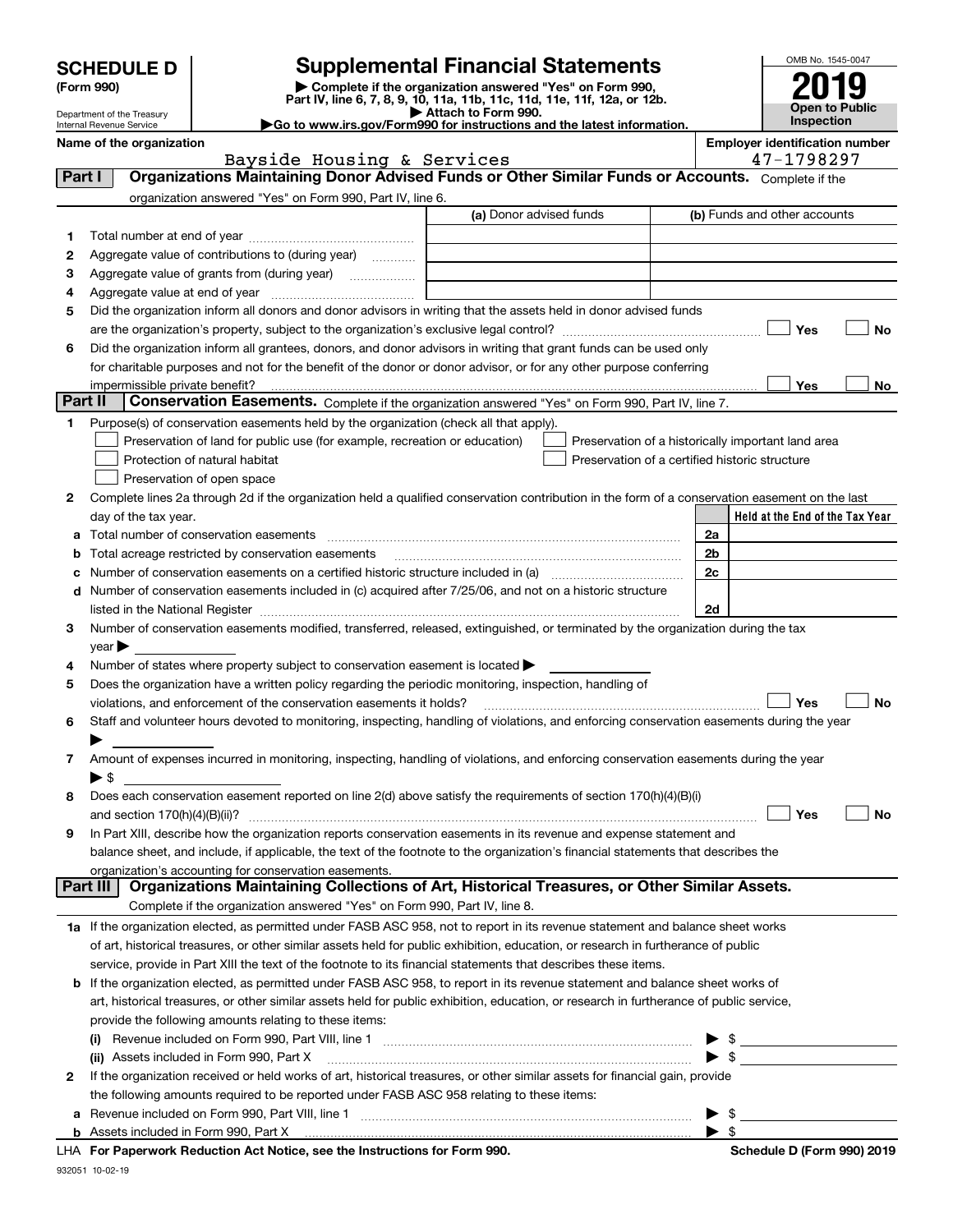|                | Schedule D (Form 990) 2019                                                                                                                                                                                                           | Bayside Housing & Services              |   |                |                                                                             |                                 | 47-1798297 Page 2 |                |        |    |
|----------------|--------------------------------------------------------------------------------------------------------------------------------------------------------------------------------------------------------------------------------------|-----------------------------------------|---|----------------|-----------------------------------------------------------------------------|---------------------------------|-------------------|----------------|--------|----|
| Part III       | Organizations Maintaining Collections of Art, Historical Treasures, or Other Similar Assets (continued)                                                                                                                              |                                         |   |                |                                                                             |                                 |                   |                |        |    |
| 3              | Using the organization's acquisition, accession, and other records, check any of the following that make significant use of its                                                                                                      |                                         |   |                |                                                                             |                                 |                   |                |        |    |
|                | collection items (check all that apply):                                                                                                                                                                                             |                                         |   |                |                                                                             |                                 |                   |                |        |    |
| a              | Public exhibition                                                                                                                                                                                                                    |                                         |   |                | Loan or exchange program                                                    |                                 |                   |                |        |    |
| b              | Scholarly research                                                                                                                                                                                                                   |                                         |   |                |                                                                             |                                 |                   |                |        |    |
| c              | Preservation for future generations                                                                                                                                                                                                  |                                         |   |                |                                                                             |                                 |                   |                |        |    |
|                | Provide a description of the organization's collections and explain how they further the organization's exempt purpose in Part XIII.                                                                                                 |                                         |   |                |                                                                             |                                 |                   |                |        |    |
| 5              | During the year, did the organization solicit or receive donations of art, historical treasures, or other similar assets                                                                                                             |                                         |   |                |                                                                             |                                 |                   |                |        |    |
|                | to be sold to raise funds rather than to be maintained as part of the organization's collection?                                                                                                                                     |                                         |   |                |                                                                             |                                 |                   | Yes            |        | No |
|                | <b>Part IV</b><br>Escrow and Custodial Arrangements. Complete if the organization answered "Yes" on Form 990, Part IV, line 9, or                                                                                                    |                                         |   |                |                                                                             |                                 |                   |                |        |    |
|                | reported an amount on Form 990, Part X, line 21.                                                                                                                                                                                     |                                         |   |                |                                                                             |                                 |                   |                |        |    |
|                | 1a Is the organization an agent, trustee, custodian or other intermediary for contributions or other assets not included                                                                                                             |                                         |   |                |                                                                             |                                 |                   |                |        |    |
|                |                                                                                                                                                                                                                                      |                                         |   |                |                                                                             |                                 |                   | Yes            |        | No |
|                | b If "Yes," explain the arrangement in Part XIII and complete the following table:                                                                                                                                                   |                                         |   |                |                                                                             |                                 |                   |                |        |    |
|                |                                                                                                                                                                                                                                      |                                         |   |                |                                                                             |                                 |                   | Amount         |        |    |
|                | Beginning balance                                                                                                                                                                                                                    |                                         |   |                |                                                                             | 1c                              |                   |                |        |    |
|                | Additions during the year manufactured and an annual contract of the year manufactured and all the year manufactured and all the year manufactured and all the year manufactured and all the year manufactured and all the yea       |                                         |   |                |                                                                             | 1d                              |                   |                |        |    |
|                | Distributions during the year measurement contained and all the state of the state of the state of the state of                                                                                                                      |                                         |   |                |                                                                             | 1e                              |                   |                |        |    |
|                | Ending balance manufactured and contract the contract of the contract of the contract of the contract of the contract of the contract of the contract of the contract of the contract of the contract of the contract of the c       |                                         |   |                |                                                                             | 1f                              |                   | Yes            |        |    |
|                | 2a Did the organization include an amount on Form 990, Part X, line 21, for escrow or custodial account liability?<br>b If "Yes," explain the arrangement in Part XIII. Check here if the explanation has been provided on Part XIII |                                         |   |                |                                                                             |                                 |                   |                |        | No |
| <b>Part V</b>  | <b>Endowment Funds.</b> Complete if the organization answered "Yes" on Form 990, Part IV, line 10.                                                                                                                                   |                                         |   |                |                                                                             |                                 |                   |                |        |    |
|                |                                                                                                                                                                                                                                      | (a) Current year                        |   | (b) Prior year | (c) Two years back $\vert$ (d) Three years back $\vert$ (e) Four years back |                                 |                   |                |        |    |
|                | 1a Beginning of year balance                                                                                                                                                                                                         |                                         |   |                |                                                                             |                                 |                   |                |        |    |
|                |                                                                                                                                                                                                                                      |                                         |   |                |                                                                             |                                 |                   |                |        |    |
|                | Net investment earnings, gains, and losses                                                                                                                                                                                           |                                         |   |                |                                                                             |                                 |                   |                |        |    |
|                |                                                                                                                                                                                                                                      |                                         |   |                |                                                                             |                                 |                   |                |        |    |
|                | e Other expenditures for facilities                                                                                                                                                                                                  |                                         |   |                |                                                                             |                                 |                   |                |        |    |
|                | and programs                                                                                                                                                                                                                         |                                         |   |                |                                                                             |                                 |                   |                |        |    |
|                |                                                                                                                                                                                                                                      |                                         |   |                |                                                                             |                                 |                   |                |        |    |
| g              | End of year balance                                                                                                                                                                                                                  |                                         |   |                |                                                                             |                                 |                   |                |        |    |
| 2              | Provide the estimated percentage of the current year end balance (line 1g, column (a)) held as:                                                                                                                                      |                                         |   |                |                                                                             |                                 |                   |                |        |    |
|                | Board designated or quasi-endowment                                                                                                                                                                                                  |                                         | % |                |                                                                             |                                 |                   |                |        |    |
| b              | Permanent endowment                                                                                                                                                                                                                  | %                                       |   |                |                                                                             |                                 |                   |                |        |    |
| c              | Term endowment $\blacktriangleright$                                                                                                                                                                                                 | %                                       |   |                |                                                                             |                                 |                   |                |        |    |
|                | The percentages on lines 2a, 2b, and 2c should equal 100%.                                                                                                                                                                           |                                         |   |                |                                                                             |                                 |                   |                |        |    |
|                | <b>3a</b> Are there endowment funds not in the possession of the organization that are held and administered for the organization                                                                                                    |                                         |   |                |                                                                             |                                 |                   |                |        |    |
|                | by:                                                                                                                                                                                                                                  |                                         |   |                |                                                                             |                                 |                   |                | Yes    | No |
|                | (i)                                                                                                                                                                                                                                  |                                         |   |                |                                                                             |                                 |                   | 3a(i)          |        |    |
|                |                                                                                                                                                                                                                                      |                                         |   |                |                                                                             |                                 |                   | 3a(ii)         |        |    |
|                |                                                                                                                                                                                                                                      |                                         |   |                |                                                                             |                                 |                   | 3b             |        |    |
|                | Describe in Part XIII the intended uses of the organization's endowment funds.<br>Land, Buildings, and Equipment.                                                                                                                    |                                         |   |                |                                                                             |                                 |                   |                |        |    |
| <b>Part VI</b> |                                                                                                                                                                                                                                      |                                         |   |                |                                                                             |                                 |                   |                |        |    |
|                | Complete if the organization answered "Yes" on Form 990, Part IV, line 11a. See Form 990, Part X, line 10.                                                                                                                           |                                         |   |                |                                                                             |                                 |                   |                |        |    |
|                | Description of property                                                                                                                                                                                                              | (a) Cost or other<br>basis (investment) |   | basis (other)  | (b) Cost or other                                                           | (c) Accumulated<br>depreciation |                   | (d) Book value |        |    |
|                |                                                                                                                                                                                                                                      |                                         |   |                |                                                                             |                                 |                   |                |        |    |
| b              |                                                                                                                                                                                                                                      |                                         |   |                |                                                                             |                                 |                   |                |        |    |
|                |                                                                                                                                                                                                                                      |                                         |   |                |                                                                             |                                 |                   |                |        |    |
|                |                                                                                                                                                                                                                                      |                                         |   |                | 4,188.                                                                      | 2,662.                          |                   |                | 1,526. |    |
|                | e Other.                                                                                                                                                                                                                             |                                         |   |                |                                                                             |                                 |                   |                |        |    |
|                |                                                                                                                                                                                                                                      |                                         |   |                |                                                                             |                                 |                   |                | 1,526. |    |

**Schedule D (Form 990) 2019**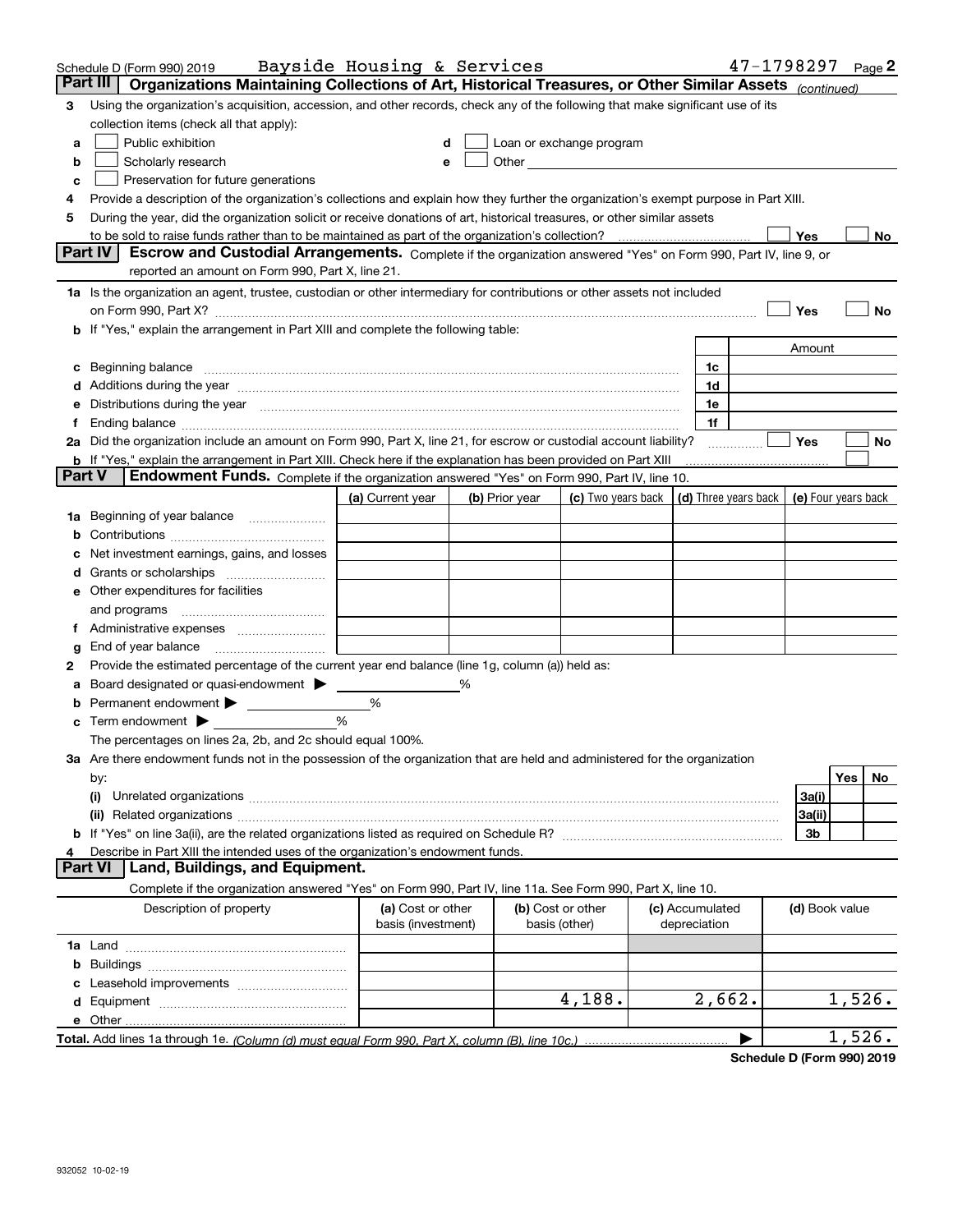| Schedule D (Form 990) 2019 |                                          | Bayside Housing & Services |  | $47 - 1798297$ Page |  |
|----------------------------|------------------------------------------|----------------------------|--|---------------------|--|
|                            | Part VII Investments - Other Securities. |                            |  |                     |  |

Complete if the organization answered "Yes" on Form 990, Part IV, line 11b. See Form 990, Part X, line 12.

| (a) Description of security or category (including name of security)                   | (b) Book value | (c) Method of valuation: Cost or end-of-year market value |
|----------------------------------------------------------------------------------------|----------------|-----------------------------------------------------------|
| (1) Financial derivatives                                                              |                |                                                           |
| (2) Closely held equity interests                                                      |                |                                                           |
| $(3)$ Other                                                                            |                |                                                           |
| (A)                                                                                    |                |                                                           |
| (B)                                                                                    |                |                                                           |
| (C)                                                                                    |                |                                                           |
| (D)                                                                                    |                |                                                           |
| (E)                                                                                    |                |                                                           |
| (F)                                                                                    |                |                                                           |
| (G)                                                                                    |                |                                                           |
| (H)                                                                                    |                |                                                           |
| Total. (Col. (b) must equal Form 990, Part X, col. (B) line 12.) $\blacktriangleright$ |                |                                                           |

### **Part VIII Investments - Program Related.**

Complete if the organization answered "Yes" on Form 990, Part IV, line 11c. See Form 990, Part X, line 13.

| (a) Description of investment                                                                 | (b) Book value | (c) Method of valuation: Cost or end-of-year market value |
|-----------------------------------------------------------------------------------------------|----------------|-----------------------------------------------------------|
| (1)                                                                                           |                |                                                           |
| (2)                                                                                           |                |                                                           |
| $\frac{1}{2}$                                                                                 |                |                                                           |
| (4)                                                                                           |                |                                                           |
| (5)                                                                                           |                |                                                           |
| (6)                                                                                           |                |                                                           |
| (7)                                                                                           |                |                                                           |
| (8)                                                                                           |                |                                                           |
| (9)                                                                                           |                |                                                           |
| <b>Total.</b> (Col. (b) must equal Form 990, Part X, col. (B) line 13.) $\blacktriangleright$ |                |                                                           |

### **Part IX Other Assets.**

Complete if the organization answered "Yes" on Form 990, Part IV, line 11d. See Form 990, Part X, line 15.

|        | (a) Description                                                                                                   | (b) Book value |
|--------|-------------------------------------------------------------------------------------------------------------------|----------------|
| (1)    |                                                                                                                   |                |
| (2)    |                                                                                                                   |                |
| (3)    |                                                                                                                   |                |
| (4)    |                                                                                                                   |                |
| (5)    |                                                                                                                   |                |
| (6)    |                                                                                                                   |                |
| (7)    |                                                                                                                   |                |
| (8)    |                                                                                                                   |                |
| (9)    |                                                                                                                   |                |
|        |                                                                                                                   |                |
| Part X | <b>Other Liabilities.</b>                                                                                         |                |
|        | Complete if the organization answered "Yes" on Form 990, Part IV, line 11e or 11f. See Form 990, Part X, line 25. |                |
|        | (a) Description of liability                                                                                      | (b) Book value |
|        | Federal income taxes                                                                                              |                |
| (2)    |                                                                                                                   |                |
| (3)    |                                                                                                                   |                |

| ا ب |  |
|-----|--|
| (4) |  |
| (5) |  |
| (6) |  |
|     |  |
| (8) |  |
| (9) |  |

**Total.**  *(Column (b) must equal Form 990, Part X, col. (B) line 25.)* 

**2.** Liability for uncertain tax positions. In Part XIII, provide the text of the footnote to the organization's financial statements that reports the

 $\vert$  X  $\vert$ 

 $\blacktriangleright$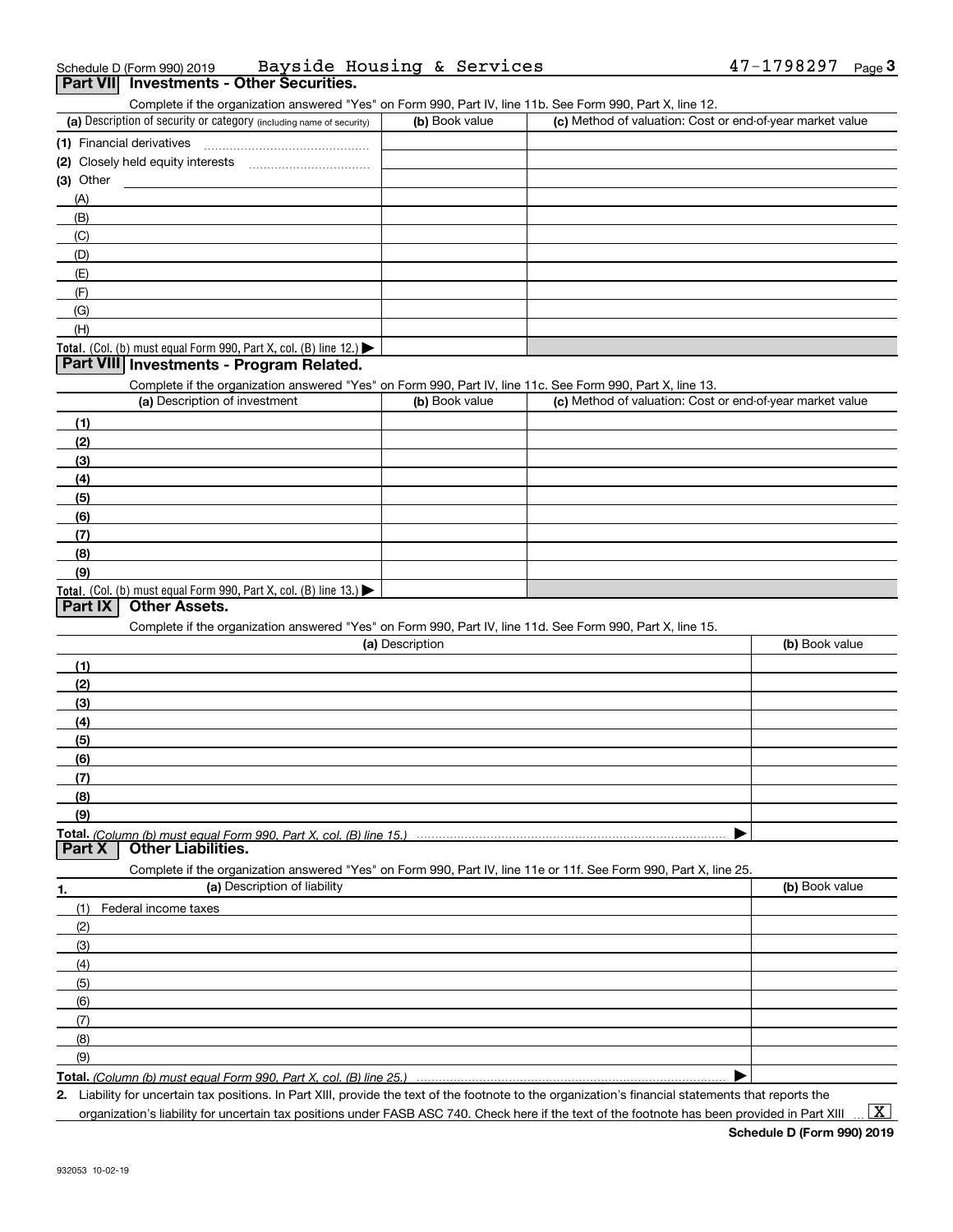|    | Bayside Housing & Services<br>Schedule D (Form 990) 2019                                                                                                                                                                             |                |                | 47-1798297<br>Page 4 |
|----|--------------------------------------------------------------------------------------------------------------------------------------------------------------------------------------------------------------------------------------|----------------|----------------|----------------------|
|    | Reconciliation of Revenue per Audited Financial Statements With Revenue per Return.<br><b>Part XI</b>                                                                                                                                |                |                |                      |
|    | Complete if the organization answered "Yes" on Form 990, Part IV, line 12a.                                                                                                                                                          |                |                |                      |
| 1. | Total revenue, gains, and other support per audited financial statements                                                                                                                                                             |                | $\blacksquare$ | 370,049.             |
| 2  | Amounts included on line 1 but not on Form 990, Part VIII, line 12:                                                                                                                                                                  |                |                |                      |
| a  |                                                                                                                                                                                                                                      | 2a             |                |                      |
|    |                                                                                                                                                                                                                                      | 2 <sub>b</sub> |                |                      |
| c  |                                                                                                                                                                                                                                      | 2c             |                |                      |
| d  |                                                                                                                                                                                                                                      | 2d             |                |                      |
| е  | Add lines 2a through 2d <b>continuum continuum contract and all the contract and all the contract of the contract of the contract of the contract of the contract of the contract of the contract of the contract of the contrac</b> |                | 2e             | 0.                   |
| 3  |                                                                                                                                                                                                                                      |                | 3              | 370,049.             |
| 4  | Amounts included on Form 990, Part VIII, line 12, but not on line 1:                                                                                                                                                                 |                |                |                      |
| a  | Investment expenses not included on Form 990, Part VIII, line 7b [100] [100] [100] [100] [100] [100] [100] [10                                                                                                                       | 4a             |                |                      |
| b  | Other (Describe in Part XIII.) (2000) (2000) (2000) (2010) (2010) (2010) (2010) (2010) (2010) (2010) (2010) (20                                                                                                                      | 4 <sub>b</sub> |                |                      |
|    | Add lines 4a and 4b                                                                                                                                                                                                                  |                | 4с             | 0.                   |
| 5  |                                                                                                                                                                                                                                      |                | 5              | 370,049.             |
|    |                                                                                                                                                                                                                                      |                |                |                      |
|    | Part XII   Reconciliation of Expenses per Audited Financial Statements With Expenses per Return.                                                                                                                                     |                |                |                      |
|    | Complete if the organization answered "Yes" on Form 990, Part IV, line 12a.                                                                                                                                                          |                |                |                      |
| 1. |                                                                                                                                                                                                                                      |                | $\blacksquare$ | 418,989.             |
| 2  | Amounts included on line 1 but not on Form 990, Part IX, line 25:                                                                                                                                                                    |                |                |                      |
| a  |                                                                                                                                                                                                                                      | 2a             |                |                      |
| b  |                                                                                                                                                                                                                                      | 2 <sub>b</sub> |                |                      |
|    |                                                                                                                                                                                                                                      | 2c             |                |                      |
|    |                                                                                                                                                                                                                                      | 2d             |                |                      |
|    |                                                                                                                                                                                                                                      |                | 2e             |                      |
| 3  |                                                                                                                                                                                                                                      |                | $\mathbf{a}$   | 418,989.             |
| 4  | Amounts included on Form 990, Part IX, line 25, but not on line 1:                                                                                                                                                                   |                |                |                      |
| a  |                                                                                                                                                                                                                                      | 4a             |                |                      |
|    | Other (Describe in Part XIII.) <b>Construction Contract Construction</b> Chemistry Chemistry Chemistry Chemistry Chemistry                                                                                                           | 4 <sub>b</sub> |                |                      |
|    | c Add lines 4a and 4b                                                                                                                                                                                                                |                | 4c             | υ.                   |
|    | Part XIII Supplemental Information.                                                                                                                                                                                                  |                | 5              | 418,989.             |

Provide the descriptions required for Part II, lines 3, 5, and 9; Part III, lines 1a and 4; Part IV, lines 1b and 2b; Part V, line 4; Part X, line 2; Part XI, lines 2d and 4b; and Part XII, lines 2d and 4b. Also complete this part to provide any additional information.

## Part X, Line 2:

| The Organization is a tax exempt non-profit organization under the           |
|------------------------------------------------------------------------------|
| Internal Revenue Code Section $501(c)(3)$ and is not classified as a private |
| foundation. Accordingly, the financial statements do not include any         |
| provision for income taxes. The Organization files income tax returns in     |
| the U.S. federal jurisdiction. The Organization is no longer subject to      |
| U.S. federal income tax examinations by tax authorities for years before     |
| 2016. Currently, there is no examination or pending examination with the     |
| Internal Revenue Service (IRS). The Organization adopted the provisions of   |
| FASB ASC 740-10, Accounting for Uncertainty in Income Taxes, on January 1,   |
| 2015. As of December 31, 2019, there are no tax positions for which the      |
| deductibility is certain but for which there is uncertainty regarding the    |
| Schedule D (Form 990) 2019<br>932054 10-02-19                                |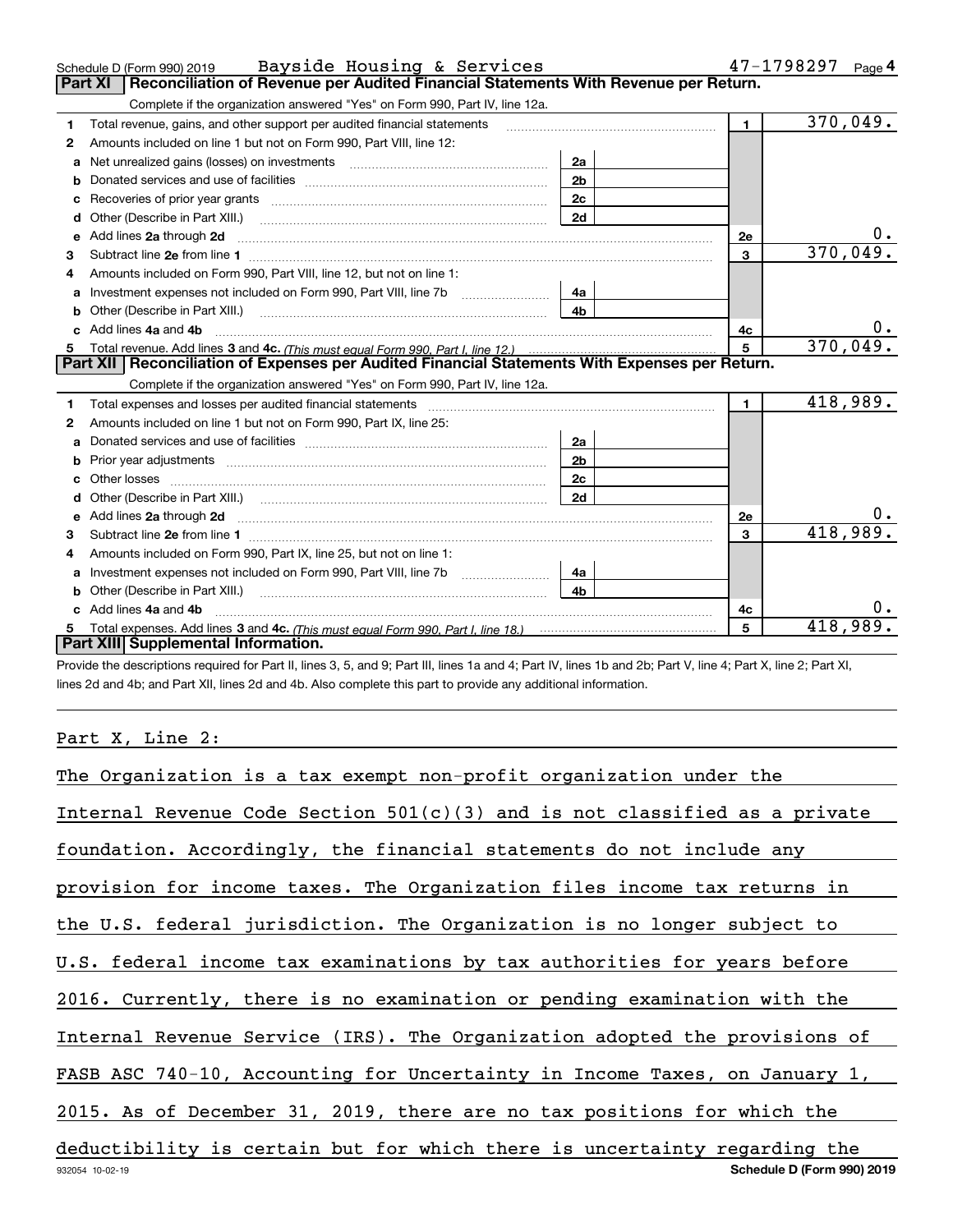| Bayside Housing & Services<br><u>and a strong strong the strong</u>                                                    | 47-1798297 Page 5 |
|------------------------------------------------------------------------------------------------------------------------|-------------------|
| Schedule D (Form 990) 2019     Bayside Housing & Services<br>Part XIII Supplemental Information <sub>(continued)</sub> |                   |
| timing of such deductibility.                                                                                          |                   |
|                                                                                                                        |                   |
|                                                                                                                        |                   |
|                                                                                                                        |                   |
|                                                                                                                        |                   |
|                                                                                                                        |                   |
|                                                                                                                        |                   |
|                                                                                                                        |                   |
|                                                                                                                        |                   |
|                                                                                                                        |                   |
|                                                                                                                        |                   |
|                                                                                                                        |                   |
|                                                                                                                        |                   |
|                                                                                                                        |                   |
|                                                                                                                        |                   |
|                                                                                                                        |                   |
|                                                                                                                        |                   |
|                                                                                                                        |                   |
|                                                                                                                        |                   |
|                                                                                                                        |                   |
|                                                                                                                        |                   |
|                                                                                                                        |                   |
|                                                                                                                        |                   |
|                                                                                                                        |                   |
|                                                                                                                        |                   |
|                                                                                                                        |                   |
|                                                                                                                        |                   |
|                                                                                                                        |                   |
|                                                                                                                        |                   |
|                                                                                                                        |                   |
|                                                                                                                        |                   |
|                                                                                                                        |                   |
|                                                                                                                        |                   |
|                                                                                                                        |                   |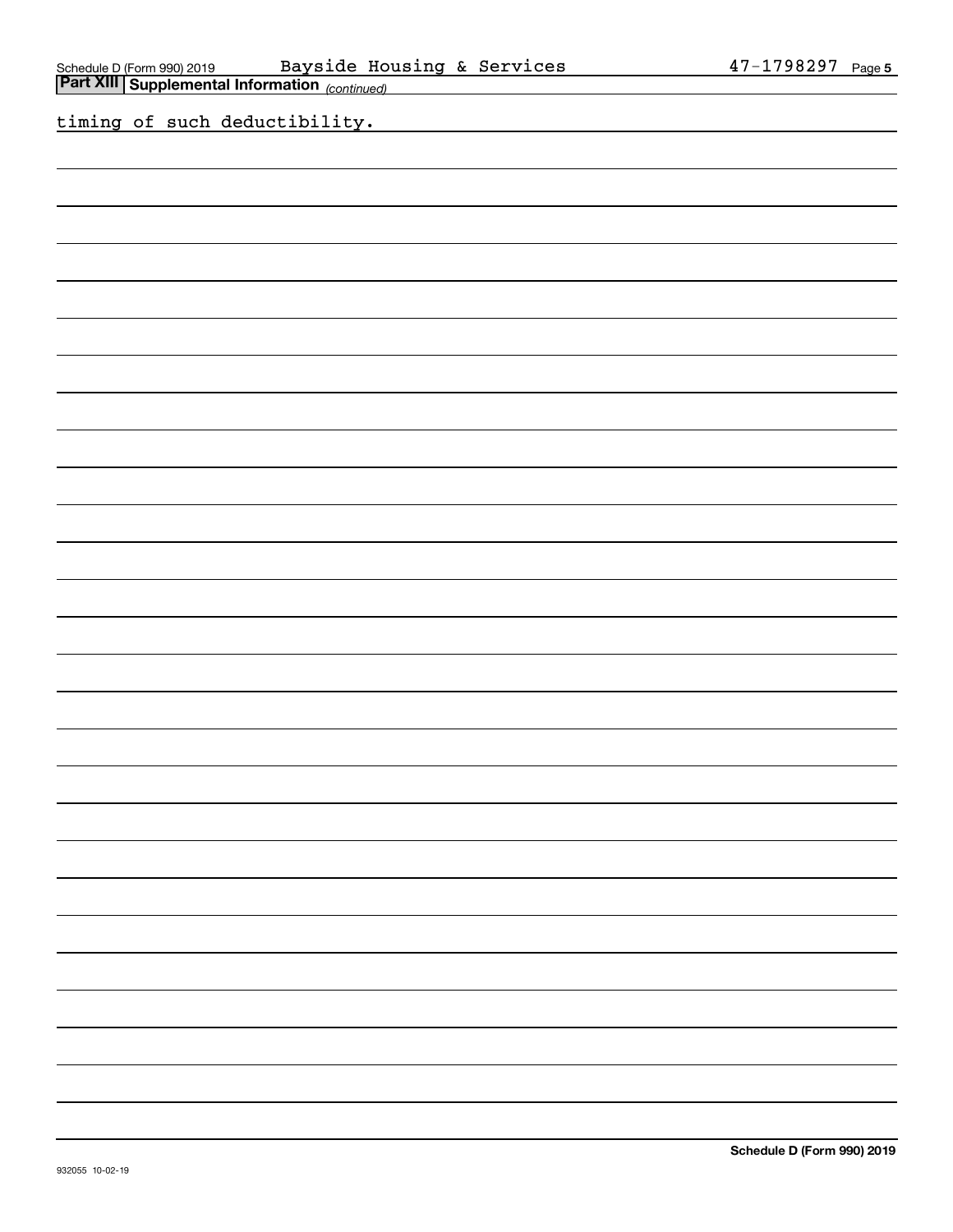| <b>SCHEDULE G</b>                                                                                                                                           |                                  |                                    |                |                         | <b>Supplemental Information Regarding Fundraising or Gaming Activities</b>                                                                                          |                    |                                   | OMB No. 1545-0047                     |
|-------------------------------------------------------------------------------------------------------------------------------------------------------------|----------------------------------|------------------------------------|----------------|-------------------------|---------------------------------------------------------------------------------------------------------------------------------------------------------------------|--------------------|-----------------------------------|---------------------------------------|
| (Form 990 or 990-EZ)                                                                                                                                        |                                  |                                    |                |                         | Complete if the organization answered "Yes" on Form 990, Part IV, line 17, 18, or 19, or if the<br>organization entered more than \$15,000 on Form 990-EZ, line 6a. |                    |                                   | 2019                                  |
| Department of the Treasury                                                                                                                                  |                                  | Attach to Form 990 or Form 990-EZ. |                |                         |                                                                                                                                                                     |                    |                                   | <b>Open to Public</b>                 |
| Internal Revenue Service<br>Name of the organization                                                                                                        |                                  |                                    |                |                         | Go to www.irs.gov/Form990 for instructions and the latest information.                                                                                              |                    |                                   | Inspection                            |
|                                                                                                                                                             |                                  |                                    |                |                         |                                                                                                                                                                     |                    | 47-1798297                        | <b>Employer identification number</b> |
| Part I                                                                                                                                                      |                                  | Bayside Housing & Services         |                |                         |                                                                                                                                                                     |                    |                                   |                                       |
|                                                                                                                                                             | required to complete this part.  |                                    |                |                         | Fundraising Activities. Complete if the organization answered "Yes" on Form 990, Part IV, line 17. Form 990-EZ filers are not                                       |                    |                                   |                                       |
| 1 Indicate whether the organization raised funds through any of the following activities. Check all that apply.                                             |                                  |                                    |                |                         |                                                                                                                                                                     |                    |                                   |                                       |
| Mail solicitations<br>a                                                                                                                                     |                                  | e                                  |                |                         | Solicitation of non-government grants                                                                                                                               |                    |                                   |                                       |
| b                                                                                                                                                           | Internet and email solicitations | f                                  |                |                         | Solicitation of government grants                                                                                                                                   |                    |                                   |                                       |
| Phone solicitations<br>c                                                                                                                                    |                                  | Special fundraising events<br>g    |                |                         |                                                                                                                                                                     |                    |                                   |                                       |
| In-person solicitations<br>d                                                                                                                                |                                  |                                    |                |                         |                                                                                                                                                                     |                    |                                   |                                       |
| 2 a Did the organization have a written or oral agreement with any individual (including officers, directors, trustees, or                                  |                                  |                                    |                |                         |                                                                                                                                                                     |                    |                                   |                                       |
|                                                                                                                                                             |                                  |                                    |                |                         | key employees listed in Form 990, Part VII) or entity in connection with professional fundraising services?                                                         |                    | Yes                               | No                                    |
| <b>b</b> If "Yes," list the 10 highest paid individuals or entities (fundraisers) pursuant to agreements under which the fundraiser is to be                |                                  |                                    |                |                         |                                                                                                                                                                     |                    |                                   |                                       |
| compensated at least \$5,000 by the organization.                                                                                                           |                                  |                                    |                |                         |                                                                                                                                                                     |                    |                                   |                                       |
|                                                                                                                                                             |                                  |                                    |                |                         |                                                                                                                                                                     |                    | (v) Amount paid                   | (vi) Amount paid                      |
| (i) Name and address of individual<br>or entity (fundraiser)                                                                                                |                                  | (ii) Activity                      | have custody   | (iii) Did<br>fundraiser | (iv) Gross receipts<br>from activity                                                                                                                                |                    | to (or retained by)<br>fundraiser | to (or retained by)                   |
|                                                                                                                                                             |                                  |                                    | contributions? | or control of           |                                                                                                                                                                     | listed in col. (i) |                                   | organization                          |
|                                                                                                                                                             |                                  |                                    | Yes            | <b>No</b>               |                                                                                                                                                                     |                    |                                   |                                       |
|                                                                                                                                                             |                                  |                                    |                |                         |                                                                                                                                                                     |                    |                                   |                                       |
|                                                                                                                                                             |                                  |                                    |                |                         |                                                                                                                                                                     |                    |                                   |                                       |
|                                                                                                                                                             |                                  |                                    |                |                         |                                                                                                                                                                     |                    |                                   |                                       |
|                                                                                                                                                             |                                  |                                    |                |                         |                                                                                                                                                                     |                    |                                   |                                       |
|                                                                                                                                                             |                                  |                                    |                |                         |                                                                                                                                                                     |                    |                                   |                                       |
|                                                                                                                                                             |                                  |                                    |                |                         |                                                                                                                                                                     |                    |                                   |                                       |
|                                                                                                                                                             |                                  |                                    |                |                         |                                                                                                                                                                     |                    |                                   |                                       |
|                                                                                                                                                             |                                  |                                    |                |                         |                                                                                                                                                                     |                    |                                   |                                       |
|                                                                                                                                                             |                                  |                                    |                |                         |                                                                                                                                                                     |                    |                                   |                                       |
|                                                                                                                                                             |                                  |                                    |                |                         |                                                                                                                                                                     |                    |                                   |                                       |
|                                                                                                                                                             |                                  |                                    |                |                         |                                                                                                                                                                     |                    |                                   |                                       |
|                                                                                                                                                             |                                  |                                    |                |                         |                                                                                                                                                                     |                    |                                   |                                       |
|                                                                                                                                                             |                                  |                                    |                |                         |                                                                                                                                                                     |                    |                                   |                                       |
|                                                                                                                                                             |                                  |                                    |                |                         |                                                                                                                                                                     |                    |                                   |                                       |
|                                                                                                                                                             |                                  |                                    |                |                         |                                                                                                                                                                     |                    |                                   |                                       |
|                                                                                                                                                             |                                  |                                    |                |                         |                                                                                                                                                                     |                    |                                   |                                       |
|                                                                                                                                                             |                                  |                                    |                |                         |                                                                                                                                                                     |                    |                                   |                                       |
|                                                                                                                                                             |                                  |                                    |                |                         |                                                                                                                                                                     |                    |                                   |                                       |
|                                                                                                                                                             |                                  |                                    |                |                         |                                                                                                                                                                     |                    |                                   |                                       |
| Total<br>3 List all states in which the organization is registered or licensed to solicit contributions or has been notified it is exempt from registration |                                  |                                    |                |                         |                                                                                                                                                                     |                    |                                   |                                       |
| or licensing                                                                                                                                                |                                  |                                    |                |                         |                                                                                                                                                                     |                    |                                   |                                       |
|                                                                                                                                                             |                                  |                                    |                |                         |                                                                                                                                                                     |                    |                                   |                                       |
|                                                                                                                                                             |                                  |                                    |                |                         |                                                                                                                                                                     |                    |                                   |                                       |
|                                                                                                                                                             |                                  |                                    |                |                         |                                                                                                                                                                     |                    |                                   |                                       |
|                                                                                                                                                             |                                  |                                    |                |                         |                                                                                                                                                                     |                    |                                   |                                       |
|                                                                                                                                                             |                                  |                                    |                |                         |                                                                                                                                                                     |                    |                                   |                                       |

LHA For Paperwork Reduction Act Notice, see the Instructions for Form 990 or 990-EZ. Schedule G (Form 990 or 990-EZ) 2019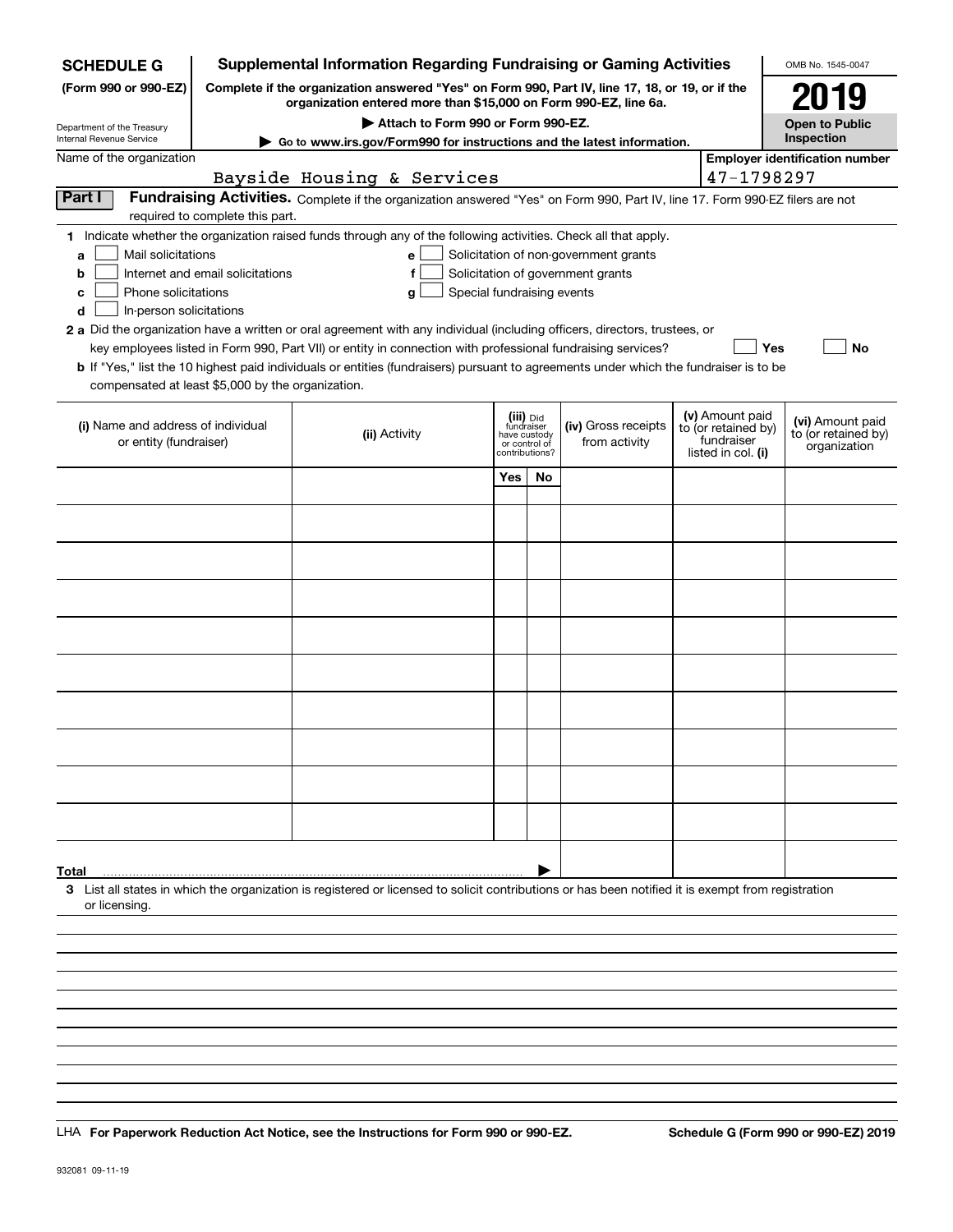### Schedule G (Form 990 or 990-EZ) 2019 Page Bayside Housing & Services 47-1798297

**2**

**Part II** | Fundraising Events. Complete if the organization answered "Yes" on Form 990, Part IV, line 18, or reported more than \$15,000 of fundraising event contributions and gross income on Form 990-EZ, lines 1 and 6b. List events with gross receipts greater than \$5,000.

|                 |          | .000.or rundraising event contributions and gross income on Form 990-EZ, lines 1 and 6b. List events with gross receipts greater than \$5,000.                              |                |                         |                  |                            |
|-----------------|----------|-----------------------------------------------------------------------------------------------------------------------------------------------------------------------------|----------------|-------------------------|------------------|----------------------------|
|                 |          |                                                                                                                                                                             | (a) Event $#1$ | $(b)$ Event #2          | (c) Other events |                            |
|                 |          |                                                                                                                                                                             | Special        |                         | None             | (d) Total events           |
|                 |          |                                                                                                                                                                             | Event          |                         |                  | (add col. (a) through      |
|                 |          |                                                                                                                                                                             |                |                         |                  | col. (c)                   |
|                 |          |                                                                                                                                                                             | (event type)   | (event type)            | (total number)   |                            |
| Revenue         |          |                                                                                                                                                                             |                |                         |                  |                            |
|                 |          |                                                                                                                                                                             | 16,552.        |                         |                  | <u>16,552.</u>             |
|                 |          |                                                                                                                                                                             |                |                         |                  |                            |
|                 |          |                                                                                                                                                                             | 5,901.         |                         |                  | 5,901.                     |
|                 |          |                                                                                                                                                                             |                |                         |                  |                            |
|                 |          | 3 Gross income (line 1 minus line 2)                                                                                                                                        | 10,651.        |                         |                  | 10,651.                    |
|                 |          |                                                                                                                                                                             |                |                         |                  |                            |
|                 |          |                                                                                                                                                                             |                |                         |                  |                            |
|                 |          |                                                                                                                                                                             |                |                         |                  |                            |
|                 |          |                                                                                                                                                                             |                |                         |                  |                            |
|                 |          |                                                                                                                                                                             |                |                         |                  |                            |
| Direct Expenses |          |                                                                                                                                                                             |                |                         |                  |                            |
|                 |          |                                                                                                                                                                             |                |                         |                  |                            |
|                 |          |                                                                                                                                                                             |                |                         |                  |                            |
|                 |          | 7 Food and beverages                                                                                                                                                        |                |                         |                  |                            |
|                 |          |                                                                                                                                                                             |                |                         |                  |                            |
|                 | 8        |                                                                                                                                                                             |                |                         |                  |                            |
|                 | 9        |                                                                                                                                                                             | 10,651.        |                         |                  | 10,651.                    |
|                 | 10       | Direct expense summary. Add lines 4 through 9 in column (d)                                                                                                                 |                |                         |                  | 10,651.                    |
|                 |          |                                                                                                                                                                             |                |                         |                  | $0$ .                      |
|                 | Part III | 11 Net income summary. Subtract line 10 from line 3, column (d)<br>Gaming. Complete if the organization answered "Yes" on Form 990, Part IV, line 19, or reported more than |                |                         |                  |                            |
|                 |          |                                                                                                                                                                             |                |                         |                  |                            |
|                 |          | \$15,000 on Form 990-EZ, line 6a.                                                                                                                                           |                |                         |                  |                            |
|                 |          |                                                                                                                                                                             | (a) Bingo      | (b) Pull tabs/instant   | (c) Other gaming | (d) Total gaming (add      |
|                 |          |                                                                                                                                                                             |                | bingo/progressive bingo |                  | col. (a) through col. (c)) |
| Revenue         |          |                                                                                                                                                                             |                |                         |                  |                            |
|                 | 1        |                                                                                                                                                                             |                |                         |                  |                            |
|                 |          |                                                                                                                                                                             |                |                         |                  |                            |
|                 |          |                                                                                                                                                                             |                |                         |                  |                            |
|                 |          |                                                                                                                                                                             |                |                         |                  |                            |
|                 |          |                                                                                                                                                                             |                |                         |                  |                            |
| Direct Expenses |          |                                                                                                                                                                             |                |                         |                  |                            |
|                 |          |                                                                                                                                                                             |                |                         |                  |                            |
|                 |          |                                                                                                                                                                             |                |                         |                  |                            |
|                 |          |                                                                                                                                                                             |                |                         |                  |                            |
|                 |          | 5 Other direct expenses                                                                                                                                                     |                |                         |                  |                            |
|                 |          |                                                                                                                                                                             | $\%$<br>Yes    | Yes<br>%                | Yes<br>%         |                            |
|                 |          | 6 Volunteer labor                                                                                                                                                           | No             | No                      | No               |                            |
|                 |          |                                                                                                                                                                             |                |                         |                  |                            |
|                 |          | 7 Direct expense summary. Add lines 2 through 5 in column (d)                                                                                                               |                |                         |                  |                            |
|                 |          |                                                                                                                                                                             |                |                         |                  |                            |
|                 | 8        |                                                                                                                                                                             |                |                         |                  |                            |
|                 |          |                                                                                                                                                                             |                |                         |                  |                            |
|                 |          | 9 Enter the state(s) in which the organization conducts gaming activities:                                                                                                  |                |                         |                  |                            |
|                 |          |                                                                                                                                                                             |                |                         |                  | Yes<br>No                  |
|                 |          |                                                                                                                                                                             |                |                         |                  |                            |
|                 |          | <b>b</b> If "No," explain:                                                                                                                                                  |                |                         |                  |                            |
|                 |          |                                                                                                                                                                             |                |                         |                  |                            |
|                 |          |                                                                                                                                                                             |                |                         |                  |                            |
|                 |          |                                                                                                                                                                             |                |                         |                  | Yes<br>No                  |
|                 |          | <b>b</b> If "Yes," explain:                                                                                                                                                 |                |                         |                  |                            |
|                 |          |                                                                                                                                                                             |                |                         |                  |                            |
|                 |          |                                                                                                                                                                             |                |                         |                  |                            |

932082 09-11-19

**Schedule G (Form 990 or 990-EZ) 2019**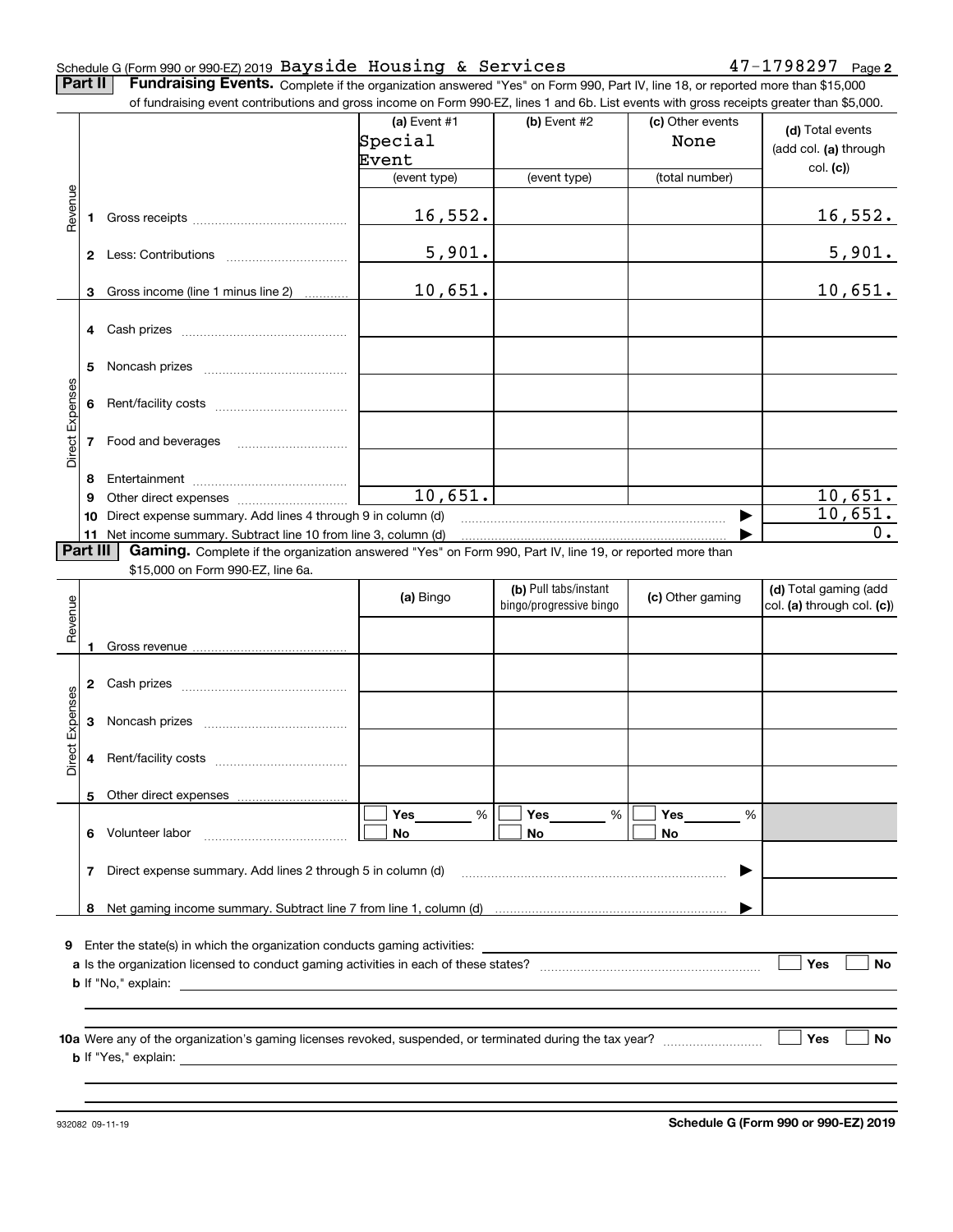|    | Schedule G (Form 990 or 990-EZ) 2019 Bayside Housing & Services                                                                                                                                                                           | 47-1798297        |     | Page 3 |
|----|-------------------------------------------------------------------------------------------------------------------------------------------------------------------------------------------------------------------------------------------|-------------------|-----|--------|
|    |                                                                                                                                                                                                                                           |                   | Yes | No     |
|    | 12 Is the organization a grantor, beneficiary or trustee of a trust, or a member of a partnership or other entity formed                                                                                                                  |                   |     |        |
|    |                                                                                                                                                                                                                                           |                   | Yes | No     |
|    | 13 Indicate the percentage of gaming activity conducted in:                                                                                                                                                                               |                   |     |        |
|    |                                                                                                                                                                                                                                           | <u>13a</u>        |     | %      |
|    | <b>b</b> An outside facility <i>www.communicality communicality communicality communicality communicality communicality communically communically communically communically communically communically communically communically commu</i> | 13 <sub>b</sub>   |     | %      |
|    | 14 Enter the name and address of the person who prepares the organization's gaming/special events books and records:                                                                                                                      |                   |     |        |
|    |                                                                                                                                                                                                                                           |                   |     |        |
|    | Name $\blacktriangleright$<br><u>some started and the started and the started and the started and the started and the started and the started and</u>                                                                                     |                   |     |        |
|    |                                                                                                                                                                                                                                           |                   |     |        |
|    |                                                                                                                                                                                                                                           |                   | Yes | No     |
|    |                                                                                                                                                                                                                                           |                   |     |        |
|    |                                                                                                                                                                                                                                           |                   |     |        |
|    | c If "Yes," enter name and address of the third party:                                                                                                                                                                                    |                   |     |        |
|    |                                                                                                                                                                                                                                           |                   |     |        |
|    | Name $\blacktriangleright$                                                                                                                                                                                                                |                   |     |        |
|    | Address $\blacktriangleright$                                                                                                                                                                                                             |                   |     |        |
| 16 | Gaming manager information:                                                                                                                                                                                                               |                   |     |        |
|    | Name $\blacktriangleright$                                                                                                                                                                                                                |                   |     |        |
|    | Gaming manager compensation > \$                                                                                                                                                                                                          |                   |     |        |
|    |                                                                                                                                                                                                                                           |                   |     |        |
|    | Description of services provided >                                                                                                                                                                                                        |                   |     |        |
|    |                                                                                                                                                                                                                                           |                   |     |        |
|    |                                                                                                                                                                                                                                           |                   |     |        |
|    |                                                                                                                                                                                                                                           |                   |     |        |
|    | Director/officer<br>Employee<br>Independent contractor                                                                                                                                                                                    |                   |     |        |
|    |                                                                                                                                                                                                                                           |                   |     |        |
| 17 | Mandatory distributions:                                                                                                                                                                                                                  |                   |     |        |
|    | a Is the organization required under state law to make charitable distributions from the gaming proceeds to                                                                                                                               |                   |     |        |
|    | retain the state gaming license?                                                                                                                                                                                                          | $\Box$ Yes $\Box$ |     |        |
|    | <b>b</b> Enter the amount of distributions required under state law to be distributed to other exempt organizations or spent in the                                                                                                       |                   |     |        |
|    | organization's own exempt activities during the tax year $\triangleright$ \$                                                                                                                                                              |                   |     |        |
|    | <b>Part IV</b><br>Supplemental Information. Provide the explanations required by Part I, line 2b, columns (iii) and (v); and Part III, lines 9, 9b, 10b,                                                                                  |                   |     |        |
|    | 15b, 15c, 16, and 17b, as applicable. Also provide any additional information. See instructions.                                                                                                                                          |                   |     |        |
|    |                                                                                                                                                                                                                                           |                   |     |        |
|    |                                                                                                                                                                                                                                           |                   |     |        |
|    |                                                                                                                                                                                                                                           |                   |     |        |
|    |                                                                                                                                                                                                                                           |                   |     |        |
|    |                                                                                                                                                                                                                                           |                   |     |        |
|    |                                                                                                                                                                                                                                           |                   |     |        |
|    |                                                                                                                                                                                                                                           |                   |     |        |
|    |                                                                                                                                                                                                                                           |                   |     |        |
|    |                                                                                                                                                                                                                                           |                   |     |        |
|    |                                                                                                                                                                                                                                           |                   |     |        |
|    |                                                                                                                                                                                                                                           |                   |     |        |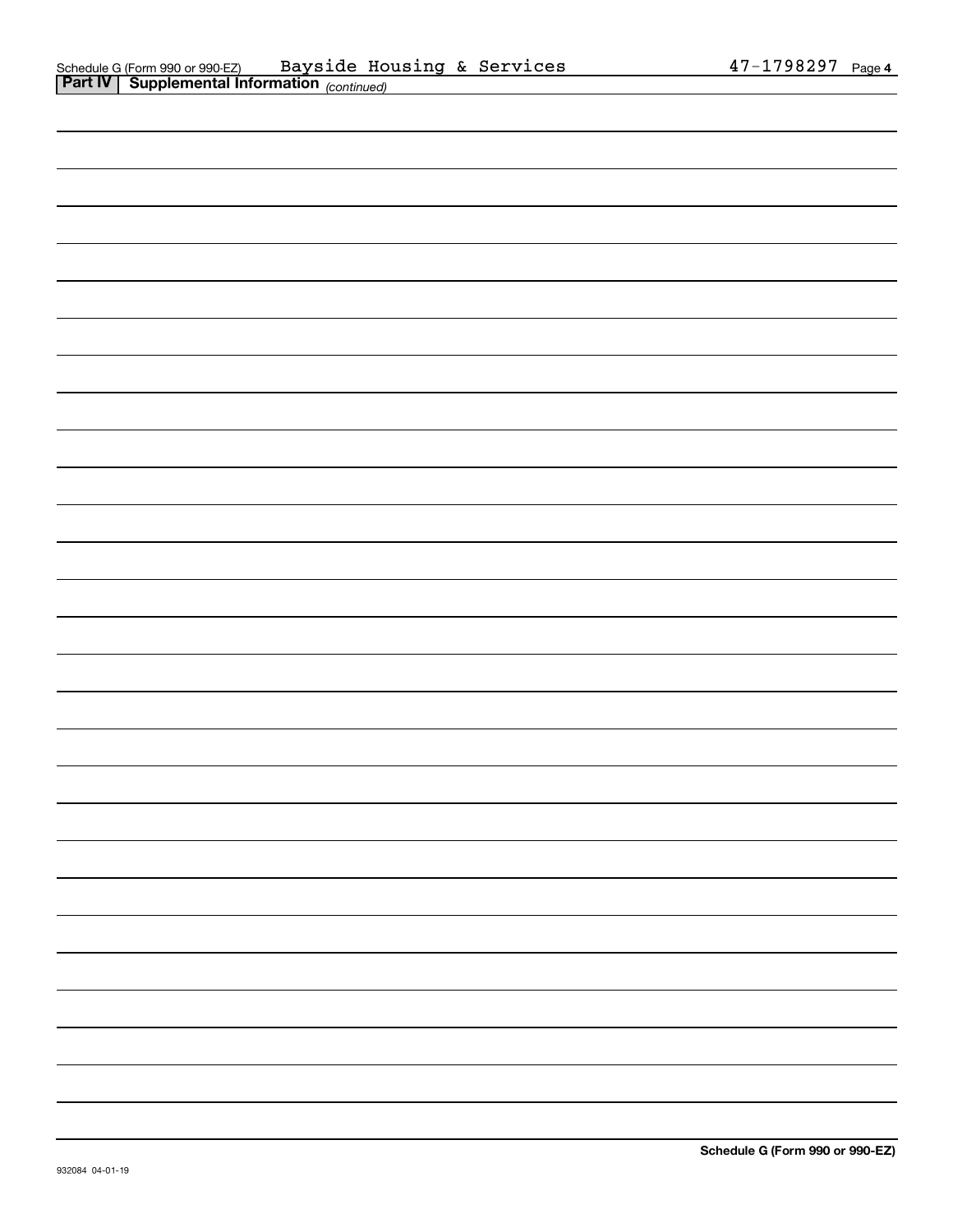| <b>SCHEDULE L</b>          |                                  |                                       | <b>Transactions With Interested Persons</b>                                |         |                            |                                    |                                                                                                                                    |                      |                          |                                                          | OMB No. 1545-0047     |          |                |
|----------------------------|----------------------------------|---------------------------------------|----------------------------------------------------------------------------|---------|----------------------------|------------------------------------|------------------------------------------------------------------------------------------------------------------------------------|----------------------|--------------------------|----------------------------------------------------------|-----------------------|----------|----------------|
|                            | (Form 990 or 990-EZ)             |                                       | 28b, or 28c, or Form 990-EZ, Part V, line 38a or 40b.                      |         |                            |                                    | Complete if the organization answered "Yes" on Form 990, Part IV, line 25a, 25b, 26, 27, 28a,                                      |                      |                          |                                                          | 2019                  |          |                |
| Department of the Treasury |                                  |                                       |                                                                            |         |                            | Attach to Form 990 or Form 990-EZ. |                                                                                                                                    |                      |                          |                                                          | <b>Open To Public</b> |          |                |
| Internal Revenue Service   |                                  |                                       |                                                                            |         |                            |                                    | Go to www.irs.gov/Form990 for instructions and the latest information.                                                             |                      |                          |                                                          | Inspection            |          |                |
|                            | Name of the organization         |                                       | Bayside Housing & Services                                                 |         |                            |                                    |                                                                                                                                    |                      |                          | <b>Employer identification number</b><br>47-1798297      |                       |          |                |
| Part I                     |                                  |                                       |                                                                            |         |                            |                                    | Excess Benefit Transactions (section 501(c)(3), section 501(c)(4), and section 501(c)(29) organizations only).                     |                      |                          |                                                          |                       |          |                |
|                            |                                  |                                       |                                                                            |         |                            |                                    | Complete if the organization answered "Yes" on Form 990, Part IV, line 25a or 25b, or Form 990-EZ, Part V, line 40b.               |                      |                          |                                                          |                       |          |                |
| 1                          |                                  |                                       | (b) Relationship between disqualified                                      |         |                            |                                    |                                                                                                                                    |                      |                          |                                                          |                       |          | (d) Corrected? |
|                            | (a) Name of disqualified person  |                                       | person and organization                                                    |         |                            |                                    | (c) Description of transaction                                                                                                     |                      |                          |                                                          |                       | Yes      | No             |
|                            |                                  |                                       |                                                                            |         |                            |                                    |                                                                                                                                    |                      |                          |                                                          |                       |          |                |
|                            |                                  |                                       |                                                                            |         |                            |                                    |                                                                                                                                    |                      |                          |                                                          |                       |          |                |
|                            |                                  |                                       |                                                                            |         |                            |                                    |                                                                                                                                    |                      |                          |                                                          |                       |          |                |
|                            |                                  |                                       |                                                                            |         |                            |                                    |                                                                                                                                    |                      |                          |                                                          |                       |          |                |
|                            |                                  |                                       |                                                                            |         |                            |                                    |                                                                                                                                    |                      |                          |                                                          |                       |          |                |
|                            |                                  |                                       |                                                                            |         |                            |                                    | 2 Enter the amount of tax incurred by the organization managers or disqualified persons during the year under                      |                      |                          |                                                          |                       |          |                |
|                            | section 4958                     |                                       |                                                                            |         |                            |                                    |                                                                                                                                    |                      |                          | $\frac{1}{2}$                                            |                       |          |                |
|                            |                                  |                                       |                                                                            |         |                            |                                    |                                                                                                                                    |                      | $\blacktriangleright$ \$ |                                                          |                       |          |                |
|                            |                                  |                                       |                                                                            |         |                            |                                    |                                                                                                                                    |                      |                          |                                                          |                       |          |                |
| Part II                    |                                  |                                       | Loans to and/or From Interested Persons.                                   |         |                            |                                    |                                                                                                                                    |                      |                          |                                                          |                       |          |                |
|                            |                                  |                                       |                                                                            |         |                            |                                    | Complete if the organization answered "Yes" on Form 990-EZ, Part V, line 38a or Form 990, Part IV, line 26; or if the organization |                      |                          |                                                          |                       |          |                |
|                            |                                  |                                       | reported an amount on Form 990, Part X, line 5, 6, or 22.                  |         |                            |                                    |                                                                                                                                    |                      |                          |                                                          |                       |          |                |
|                            | (a) Name of<br>interested person | (b) Relationship<br>with organization | (c) Purpose<br>of loan                                                     |         | (d) Loan to or<br>from the | (e) Original<br>principal amount   | (f) Balance due                                                                                                                    | $(g)$ In<br>default? |                          | (h) Approved<br>(i) Written<br>by board or<br>agreement? |                       |          |                |
|                            |                                  |                                       |                                                                            |         | organization?              |                                    |                                                                                                                                    |                      |                          | committee?                                               |                       |          |                |
| Chris Egan                 |                                  |                                       | Board MeOperatin                                                           | To<br>X | From                       | 55,000.                            | 66,278.                                                                                                                            | Yes                  | No<br>x                  | <b>Yes</b>                                               | No<br>x               | Yes<br>x | No             |
|                            | Vince Verneuil                   |                                       | Board MeOperatin                                                           | х       |                            | 40,000.                            | 48,854.                                                                                                                            |                      | X                        |                                                          | X                     | х        |                |
|                            |                                  |                                       |                                                                            |         |                            |                                    |                                                                                                                                    |                      |                          |                                                          |                       |          |                |
|                            |                                  |                                       |                                                                            |         |                            |                                    |                                                                                                                                    |                      |                          |                                                          |                       |          |                |
|                            |                                  |                                       |                                                                            |         |                            |                                    |                                                                                                                                    |                      |                          |                                                          |                       |          |                |
|                            |                                  |                                       |                                                                            |         |                            |                                    |                                                                                                                                    |                      |                          |                                                          |                       |          |                |
|                            |                                  |                                       |                                                                            |         |                            |                                    |                                                                                                                                    |                      |                          |                                                          |                       |          |                |
|                            |                                  |                                       |                                                                            |         |                            |                                    |                                                                                                                                    |                      |                          |                                                          |                       |          |                |
|                            |                                  |                                       |                                                                            |         |                            |                                    |                                                                                                                                    |                      |                          |                                                          |                       |          |                |
|                            |                                  |                                       |                                                                            |         |                            | - \$<br>▶                          | 115,132.                                                                                                                           |                      |                          |                                                          |                       |          |                |
| <b>Total</b><br>Part III   |                                  |                                       | <b>Grants or Assistance Benefiting Interested Persons.</b>                 |         |                            |                                    |                                                                                                                                    |                      |                          |                                                          |                       |          |                |
|                            |                                  |                                       | Complete if the organization answered "Yes" on Form 990, Part IV, line 27. |         |                            |                                    |                                                                                                                                    |                      |                          |                                                          |                       |          |                |
|                            | (a) Name of interested person    |                                       | (b) Relationship between                                                   |         |                            | (c) Amount of                      | (d) Type of                                                                                                                        |                      |                          |                                                          | (e) Purpose of        |          |                |
|                            |                                  |                                       | interested person and                                                      |         |                            | assistance                         | assistance                                                                                                                         |                      |                          |                                                          | assistance            |          |                |
|                            |                                  |                                       | the organization                                                           |         |                            |                                    |                                                                                                                                    |                      |                          |                                                          |                       |          |                |
|                            |                                  |                                       |                                                                            |         |                            |                                    |                                                                                                                                    |                      |                          |                                                          |                       |          |                |
|                            |                                  |                                       |                                                                            |         |                            |                                    |                                                                                                                                    |                      |                          |                                                          |                       |          |                |
|                            |                                  |                                       |                                                                            |         |                            |                                    |                                                                                                                                    |                      |                          |                                                          |                       |          |                |
|                            |                                  |                                       |                                                                            |         |                            |                                    |                                                                                                                                    |                      |                          |                                                          |                       |          |                |
|                            |                                  |                                       |                                                                            |         |                            |                                    |                                                                                                                                    |                      |                          |                                                          |                       |          |                |
|                            |                                  |                                       |                                                                            |         |                            |                                    |                                                                                                                                    |                      |                          |                                                          |                       |          |                |
|                            |                                  |                                       |                                                                            |         |                            |                                    |                                                                                                                                    |                      |                          |                                                          |                       |          |                |
|                            |                                  |                                       |                                                                            |         |                            |                                    |                                                                                                                                    |                      |                          |                                                          |                       |          |                |
|                            |                                  |                                       |                                                                            |         |                            |                                    |                                                                                                                                    |                      |                          |                                                          |                       |          |                |

LHA For Paperwork Reduction Act Notice, see the Instructions for Form 990 or 990-EZ. Schedule L (Form 990 or 990-EZ) 2019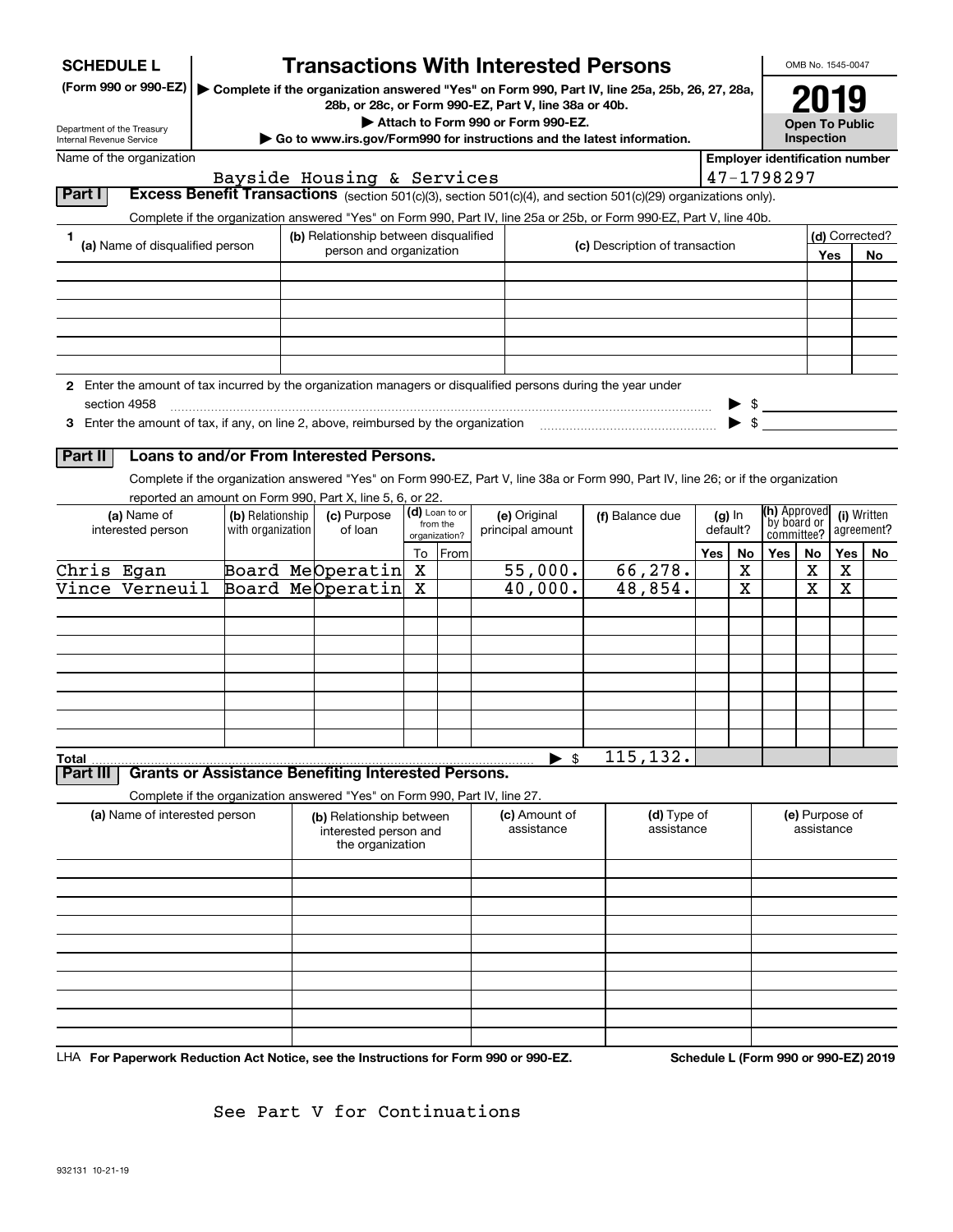### **2** Schedule L (Form 990 or 990-EZ) 2019 Page 47-1798297 Bayside Housing & Services**Part IV** Business Transactions Involving Interested Persons.

Complete if the organization answered "Yes" on Form 990, Part IV, line 28a, 28b, or 28c.

| (a) Name of interested person | (b) Relationship between interested<br>person and the organization | (c) Amount of<br>transaction | (d) Description of<br>transaction | revenues? | (e) Sharing of<br>organization's |
|-------------------------------|--------------------------------------------------------------------|------------------------------|-----------------------------------|-----------|----------------------------------|
|                               |                                                                    |                              |                                   | Yes       | No                               |
|                               |                                                                    |                              |                                   |           |                                  |
|                               |                                                                    |                              |                                   |           |                                  |
|                               |                                                                    |                              |                                   |           |                                  |
|                               |                                                                    |                              |                                   |           |                                  |
|                               |                                                                    |                              |                                   |           |                                  |
|                               |                                                                    |                              |                                   |           |                                  |
|                               |                                                                    |                              |                                   |           |                                  |
|                               |                                                                    |                              |                                   |           |                                  |
|                               |                                                                    |                              |                                   |           |                                  |
|                               |                                                                    |                              |                                   |           |                                  |

### **Part V** Supplemental Information.

Provide additional information for responses to questions on Schedule L (see instructions).

### Schedule L, Part II, Loans To and From Interested Persons:

(a) Name of Person: Chris Egan

(b) Relationship with Organization: Board Member

(c) Purpose of Loan: Operating Funds

(a) Name of Person: Vince Verneuil

(b) Relationship with Organization: Board Member

(c) Purpose of Loan: Operating Funds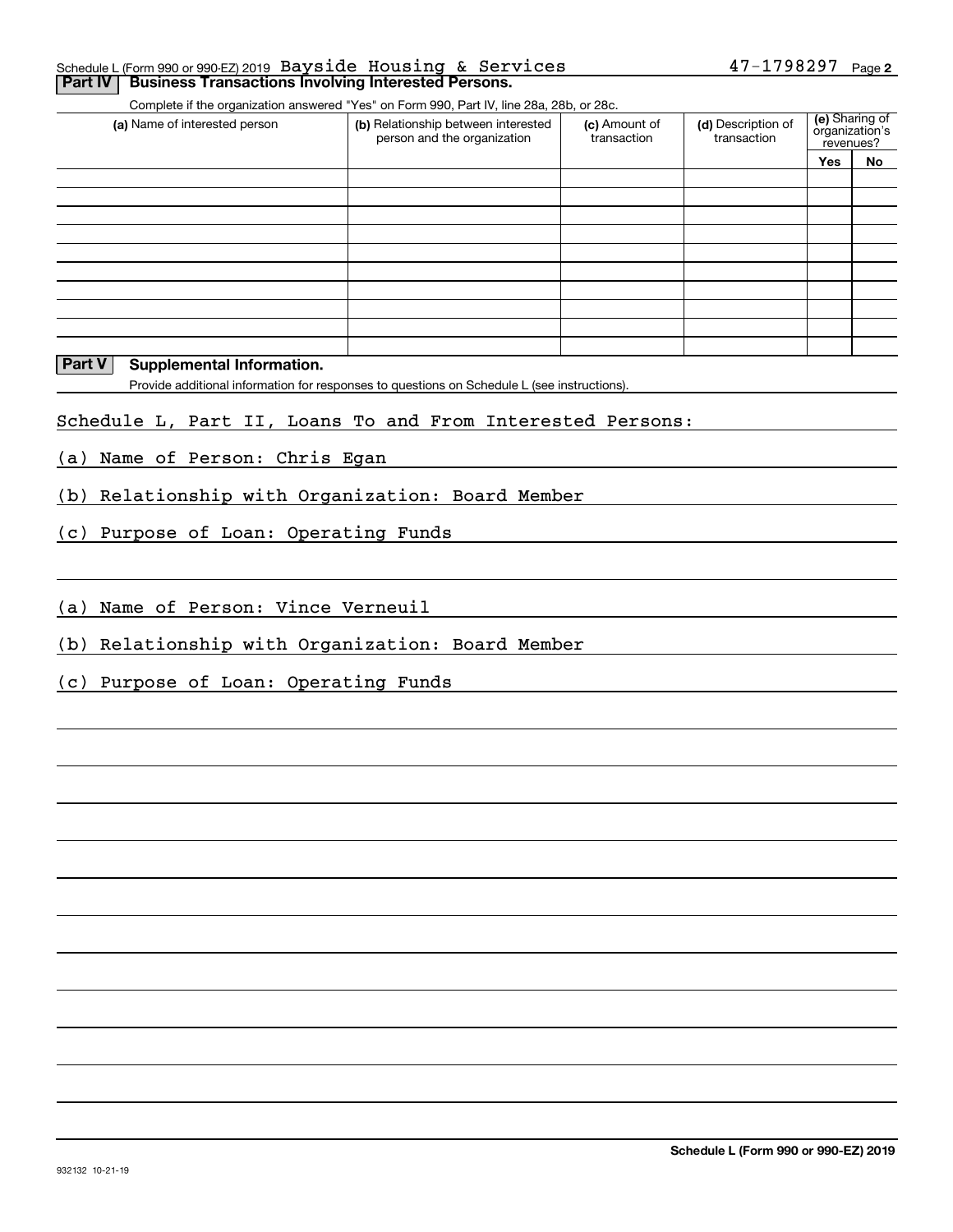**(Form 990 or 990-EZ)**

Department of the Treasury Internal Revenue Service Name of the organization

OMB No. 1545-0047 **Complete to provide information for responses to specific questions on SCHEDULE O Supplemental Information to Form 990 or 990-EZ**

**Form 990 or 990-EZ or to provide any additional information. | Attach to Form 990 or 990-EZ. | Go to www.irs.gov/Form990 for the latest information.**



Bayside Housing & Services 198297

Form 990, Part I, Line 1, Description of Organization Mission:

services so people in need can secure permanent housing.

Form 990, Part III, Line 4a, Program Service Accomplishments:

workers who need housing in order to retain employment.

All applicants are screened carefully and receive a personal interview

before acceptance. We offer personalized case management that includes

assistance with filling out housing applications, scheduling and

transportation for medical appointments, and navigating other social

services that are related to independent living and securing long-term

housing.

Form 990, Part VI, Section A, line 2:

Chris Eagan, Vince Verneuil, and Susan Keister have a business relationship

via ownership of Inn Properties LLC.

Form 990, Part VI, Section B, line 11b:

A consultant to the board advised the board on the 990's accuracy before

filing.

Form 990, Part VI, Section C, Line 19:

These documents are available upon request.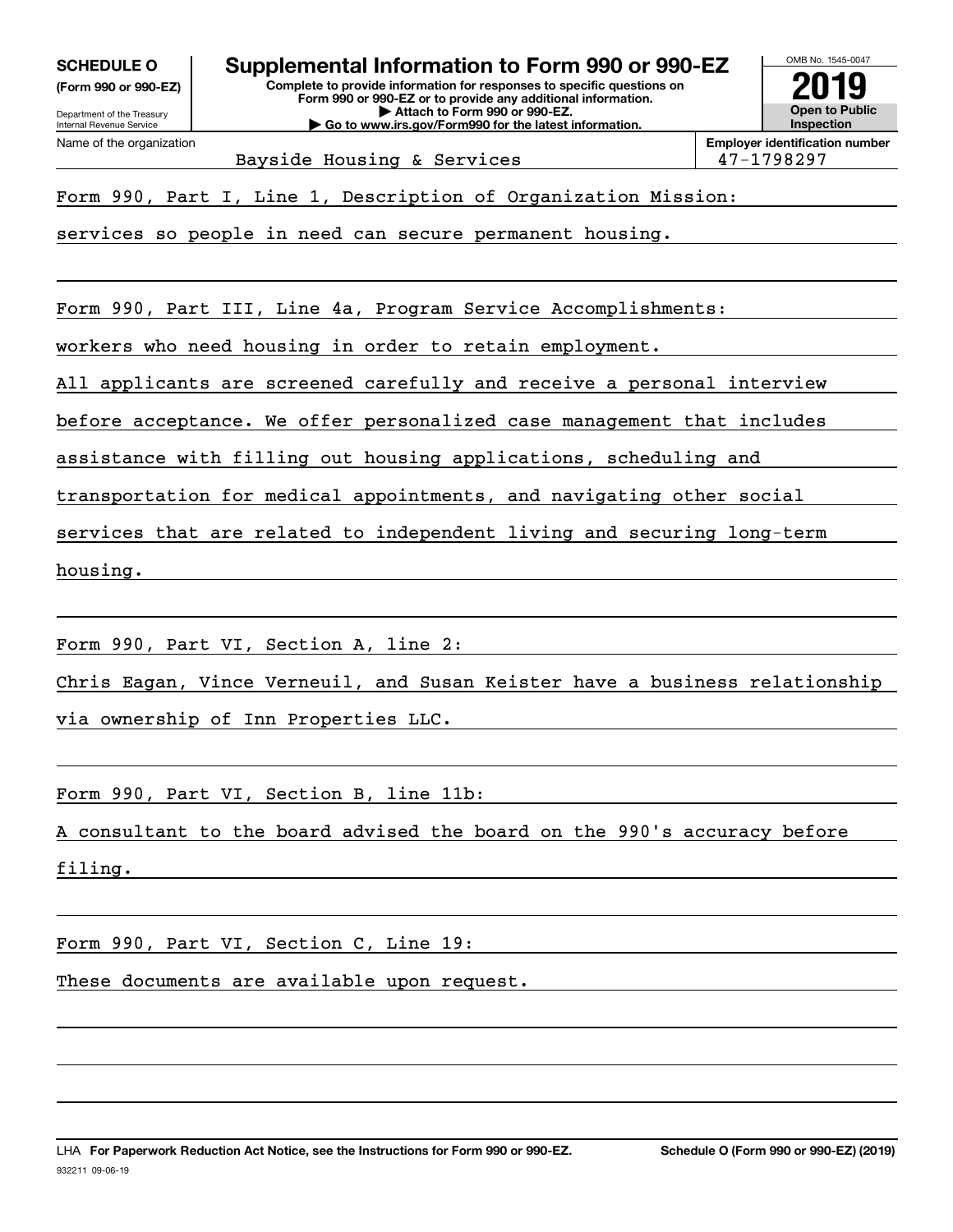| Form 990-T                                             | <b>Exempt Organization Business Income Tax Return</b>                                                                                                                                                                                                                        | OMB No. 1545-0047 |                                                      |                                                    |                 |                                                               |       |  |  |
|--------------------------------------------------------|------------------------------------------------------------------------------------------------------------------------------------------------------------------------------------------------------------------------------------------------------------------------------|-------------------|------------------------------------------------------|----------------------------------------------------|-----------------|---------------------------------------------------------------|-------|--|--|
|                                                        | (and proxy tax under section 6033(e))                                                                                                                                                                                                                                        |                   |                                                      |                                                    |                 |                                                               |       |  |  |
|                                                        | For calendar year 2019 or other tax year beginning [1,1] [1,200] , and ending<br>Go to www.irs.gov/Form990T for instructions and the latest information.                                                                                                                     |                   |                                                      |                                                    |                 |                                                               |       |  |  |
| Department of the Treasury<br>Internal Revenue Service | bo not enter SSN numbers on this form as it may be made public if your organization is a $501(c)(3)$ .                                                                                                                                                                       |                   |                                                      |                                                    |                 | Open to Public Inspection for<br>501(c)(3) Organizations Only |       |  |  |
| Check box if<br>address changed                        | <b>D</b> Employer identification number<br>Name of organization ( $\Box$ Check box if name changed and see instructions.)<br>(Employees' trust, see<br>instructions.)                                                                                                        |                   |                                                      |                                                    |                 |                                                               |       |  |  |
| <b>B</b> Exempt under section                          | Bayside Housing & Services<br><b>Print</b>                                                                                                                                                                                                                                   |                   |                                                      |                                                    |                 | 47-1798297                                                    |       |  |  |
| $X$ 501(c)(3)                                          | 0ľ<br>Number, street, and room or suite no. If a P.O. box, see instructions.<br>Type                                                                                                                                                                                         |                   |                                                      |                                                    |                 | F Unrelated business activity code<br>(See instructions.)     |       |  |  |
| 7220(e)<br>408(e)                                      | PO Box 927                                                                                                                                                                                                                                                                   |                   |                                                      |                                                    |                 |                                                               |       |  |  |
| 530(a)<br>408A<br>529(a)                               | City or town, state or province, country, and ZIP or foreign postal code<br>Port Hadlock, WA 98339                                                                                                                                                                           |                   |                                                      |                                                    | 900099          |                                                               |       |  |  |
| $C$ Book value of all assets at end of year            | F Group exemption number (See instructions.)                                                                                                                                                                                                                                 |                   |                                                      |                                                    |                 |                                                               |       |  |  |
| 844,081.                                               | <b>G</b> Check organization type $\blacktriangleright \boxed{X}$ 501(c) corporation                                                                                                                                                                                          |                   | $501(c)$ trust                                       | $401(a)$ trust                                     |                 | Other trust                                                   |       |  |  |
|                                                        | $H$ Enter the number of the organization's unrelated trades or businesses. $\blacktriangleright$                                                                                                                                                                             | $\mathbf 1$       |                                                      | Describe the only (or first) unrelated             |                 |                                                               |       |  |  |
|                                                        | $\mathbf{t}$ rade or business here $\blacktriangleright$ Raffle Winnings                                                                                                                                                                                                     |                   | . If only one, complete Parts I-V. If more than one, |                                                    |                 |                                                               |       |  |  |
| business, then complete Parts III-V.                   | describe the first in the blank space at the end of the previous sentence, complete Parts I and II, complete a Schedule M for each additional trade or                                                                                                                       |                   |                                                      |                                                    |                 |                                                               |       |  |  |
|                                                        | During the tax year, was the corporation a subsidiary in an affiliated group or a parent-subsidiary controlled group?                                                                                                                                                        |                   |                                                      |                                                    | Yes             | $\boxed{\text{X}}$ No                                         |       |  |  |
|                                                        | If "Yes," enter the name and identifying number of the parent corporation. $\blacktriangleright$                                                                                                                                                                             |                   |                                                      |                                                    |                 |                                                               |       |  |  |
|                                                        | J The books are in care of $\blacktriangleright$ Candace Monroe                                                                                                                                                                                                              |                   |                                                      | Telephone number $\triangleright$ 360 - 385 - 4637 |                 |                                                               |       |  |  |
| Part I                                                 | <b>Unrelated Trade or Business Income</b>                                                                                                                                                                                                                                    |                   | (A) Income                                           | (B) Expenses                                       |                 | $(C)$ Net                                                     |       |  |  |
| <b>1a</b> Gross receipts or sales                      |                                                                                                                                                                                                                                                                              |                   |                                                      |                                                    |                 |                                                               |       |  |  |
| <b>b</b> Less returns and allowances                   | c Balance<br><u> 1989 - Jan Barnett, fransk politiker</u>                                                                                                                                                                                                                    | 1c                |                                                      |                                                    |                 |                                                               |       |  |  |
| 2                                                      |                                                                                                                                                                                                                                                                              | $\overline{2}$    |                                                      |                                                    |                 |                                                               |       |  |  |
| 3                                                      |                                                                                                                                                                                                                                                                              | 3                 |                                                      |                                                    |                 |                                                               |       |  |  |
|                                                        |                                                                                                                                                                                                                                                                              | 4a                |                                                      |                                                    |                 |                                                               |       |  |  |
| b                                                      |                                                                                                                                                                                                                                                                              | 4 <sub>b</sub>    |                                                      |                                                    |                 |                                                               |       |  |  |
| C                                                      |                                                                                                                                                                                                                                                                              | 4c<br>5           |                                                      |                                                    |                 |                                                               |       |  |  |
| 5<br>6                                                 | Income (loss) from a partnership or an S corporation (attach statement)                                                                                                                                                                                                      | 6                 |                                                      |                                                    |                 |                                                               |       |  |  |
| 7                                                      | Unrelated debt-financed income (Schedule E) [11] [2010] [2010] [2010] [2010] [2010] [2010] [2010] [2010] [2010                                                                                                                                                               | $\overline{7}$    |                                                      |                                                    |                 |                                                               |       |  |  |
| 8                                                      | Interest, annuities, royalties, and rents from a controlled organization (Schedule F)                                                                                                                                                                                        | 8                 |                                                      |                                                    |                 |                                                               |       |  |  |
| 9                                                      | Investment income of a section $501(c)(7)$ , (9), or (17) organization (Schedule G)                                                                                                                                                                                          | 9                 |                                                      |                                                    |                 |                                                               |       |  |  |
| 10                                                     |                                                                                                                                                                                                                                                                              | 10                |                                                      |                                                    |                 |                                                               |       |  |  |
| 11                                                     |                                                                                                                                                                                                                                                                              | 11                |                                                      |                                                    |                 |                                                               |       |  |  |
| 12                                                     | Other income (See instructions; attach schedule) Statement 1                                                                                                                                                                                                                 | 12                | 1,500.                                               |                                                    |                 |                                                               |       |  |  |
|                                                        |                                                                                                                                                                                                                                                                              | 13                | 1,500.                                               |                                                    |                 | 1,500.                                                        |       |  |  |
| Part II                                                | <b>Deductions Not Taken Elsewhere</b> (See instructions for limitations on deductions.)                                                                                                                                                                                      |                   |                                                      |                                                    |                 |                                                               |       |  |  |
|                                                        | (Deductions must be directly connected with the unrelated business income.)                                                                                                                                                                                                  |                   |                                                      |                                                    |                 |                                                               |       |  |  |
| 14                                                     | Compensation of officers, directors, and trustees (Schedule K) [11] [2010] Compensation of officers, directors, and trustees (Schedule K) [11] [2010] [2010] [2010] [2010] [2010] [2010] [2010] [2010] [2010] [2010] [2010] [2                                               |                   |                                                      |                                                    | 14              |                                                               |       |  |  |
| 15                                                     | Salaries and wages <b>with a construction of the construction</b> and wages <b>construction</b> and wages <b>construction</b> and <b>construction</b> and <b>construction</b> and <b>construction</b> and <b>construction</b> and <b>construction</b> and <b>constructio</b> |                   |                                                      |                                                    | 15              |                                                               |       |  |  |
| 16<br>17                                               | Repairs and maintenance <i>[1] [1] [1] [1] [1] [1] [1] [1] [1] [1]</i> [1] <b>[1]</b> [1] <b>[1]</b> [1] <b>[1] [1] [1] [1] [1] [1] [1] [1] [1] [1] [1] [1] [1] [1] [1] [1] [1] [1] [1] [1] [1] [1]</b>                                                                      |                   |                                                      |                                                    | 16<br>17        |                                                               |       |  |  |
| 18                                                     | Interest (attach schedule) (see instructions) www.communically.communically.communically.communically.communically                                                                                                                                                           |                   |                                                      |                                                    | 18              |                                                               |       |  |  |
| 19                                                     | Taxes and licenses <b>construction and construction of the construction</b> and construction of the construction of the construction of the construction of the construction of the construction of the construction of the constru                                          |                   |                                                      |                                                    | 19              |                                                               |       |  |  |
| 20                                                     |                                                                                                                                                                                                                                                                              |                   | <b>20</b>                                            |                                                    |                 |                                                               |       |  |  |
| 21                                                     | Less depreciation claimed on Schedule A and elsewhere on return [1] [218] [218]                                                                                                                                                                                              |                   |                                                      |                                                    | 21 <sub>b</sub> |                                                               |       |  |  |
| 22                                                     |                                                                                                                                                                                                                                                                              |                   |                                                      |                                                    | 22              |                                                               |       |  |  |
| 23                                                     | Contributions to deferred compensation plans [11] manufactured contributions to deferred compensation plans [11] manufactured compensation plans [11] manufactured compensation plans [11] manufactured contributions to defer                                               |                   |                                                      |                                                    | 23              |                                                               |       |  |  |
| 24                                                     | Employee benefit programs in the continuum contract of the contract of the contract of the contract of the contract of the contract of the contract of the contract of the contract of the contract of the contract of the con                                               |                   |                                                      |                                                    | 24              |                                                               |       |  |  |
| 25                                                     |                                                                                                                                                                                                                                                                              |                   |                                                      |                                                    | 25              |                                                               |       |  |  |
| 26                                                     |                                                                                                                                                                                                                                                                              |                   |                                                      |                                                    | 26              |                                                               |       |  |  |
| 27                                                     | Other deductions (attach schedule) manufactured and contract and contract and contract and contract and contract and contract and contract and contract and contract and contract and contract and contract and contract and c                                               |                   |                                                      |                                                    | 27              |                                                               | 0.    |  |  |
| 28                                                     |                                                                                                                                                                                                                                                                              |                   |                                                      |                                                    | 28<br>29        | 1,500.                                                        |       |  |  |
| 29<br>30                                               | Deduction for net operating loss arising in tax years beginning on or after January 1, 2018                                                                                                                                                                                  |                   |                                                      |                                                    |                 |                                                               |       |  |  |
|                                                        |                                                                                                                                                                                                                                                                              |                   |                                                      |                                                    | 30              |                                                               | $0$ . |  |  |
| 31                                                     | Unrelated business taxable income. Subtract line 30 from line 29 manufacture income contained business taxable income. Subtract line 30 from line 29 manufacture income and the state of the state of the state of the state o                                               |                   |                                                      |                                                    | 31              | 1,500.                                                        |       |  |  |
|                                                        | Ear Denemierk Deduction Ast Notice and instructions                                                                                                                                                                                                                          |                   |                                                      |                                                    |                 | $T_{\text{arm}}$ QQO_T $(0.010)$                              |       |  |  |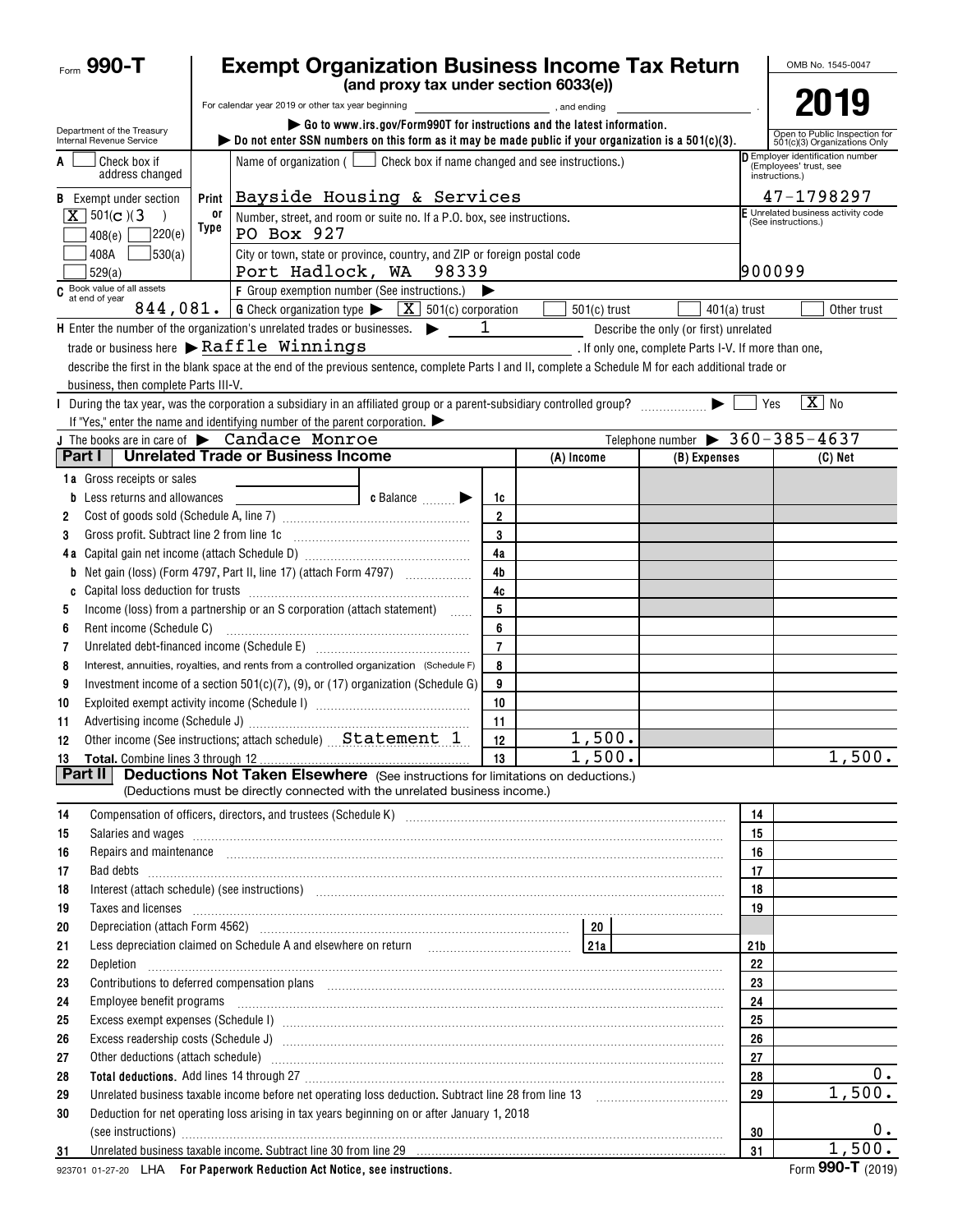## Form 990-T (2019) Page Bayside Housing & Services

| Part III      |                 | <b>Total Unrelated Business Taxable Income</b>                                                                                                                                                                                      |                       |                             |          |               |            |                                                                       |
|---------------|-----------------|-------------------------------------------------------------------------------------------------------------------------------------------------------------------------------------------------------------------------------------|-----------------------|-----------------------------|----------|---------------|------------|-----------------------------------------------------------------------|
| 32            |                 |                                                                                                                                                                                                                                     |                       |                             |          |               | 32         | 1,500.                                                                |
| 33            |                 | Amounts paid for disallowed fringes [11, 12] manuscription and the final state of the state of the state of the state of the state of the state of the state of the state of the state of the state of the state of the state       |                       |                             |          |               | 33         |                                                                       |
| 34            |                 | Charitable contributions (see instructions for limitation rules) [11] manufacture in the contributions (see instructions for limitation rules) [11] manufacture in the contributions (see instructions for limitation rules) [      |                       |                             |          |               | 34         | 0.                                                                    |
| 35            |                 | Total unrelated business taxable income before pre-2018 NOLs and specific deduction. Subtract line 34 from the sum of lines 32 and 33                                                                                               |                       |                             |          |               | 35         | 1,500.                                                                |
| 36            |                 |                                                                                                                                                                                                                                     |                       |                             |          |               | 36         |                                                                       |
| 37            |                 |                                                                                                                                                                                                                                     |                       |                             |          |               | 37         | 1,500.                                                                |
| 38            |                 |                                                                                                                                                                                                                                     |                       |                             |          |               | 38         | 1,000.                                                                |
| 39            |                 | Unrelated business taxable income. Subtract line 38 from line 37. If line 38 is greater than line 37,                                                                                                                               |                       |                             |          |               |            |                                                                       |
|               |                 | enter the smaller of zero or line 37                                                                                                                                                                                                |                       |                             |          |               | 39         | 500.                                                                  |
|               |                 | <b>Part IV Tax Computation</b>                                                                                                                                                                                                      |                       |                             |          |               |            |                                                                       |
| 40            |                 |                                                                                                                                                                                                                                     |                       |                             |          |               | 40         | 105.                                                                  |
| 41            |                 | Trusts Taxable at Trust Rates. See instructions for tax computation. Income tax on the amount on line 39 from:                                                                                                                      |                       |                             |          |               |            |                                                                       |
|               |                 | Tax rate schedule or                                                                                                                                                                                                                |                       |                             |          |               | 41         |                                                                       |
| 42            |                 |                                                                                                                                                                                                                                     |                       |                             |          |               | 42         |                                                                       |
|               |                 | Proxy tax. See instructions information and contact the set of the set of the set of the set of the set of the set of the set of the set of the set of the set of the set of the set of the set of the set of the set of the s      |                       |                             |          |               | 43         |                                                                       |
| 43            |                 | Alternative minimum tax (trusts only) material content and all alternative minimum tax (trusts only)                                                                                                                                |                       |                             |          |               | 44         |                                                                       |
| 44<br>45      |                 | Tax on Noncompliant Facility Income. See instructions [11] All and the content of the set of Noncompliant Facility Income. See instructions [11] All and the set of the set of the set of the set of the set of the set of the      |                       |                             |          |               | 45         | 105.                                                                  |
| <b>Part V</b> |                 | <b>Tax and Payments</b>                                                                                                                                                                                                             |                       |                             |          |               |            |                                                                       |
|               |                 | 46a Foreign tax credit (corporations attach Form 1118; trusts attach Form 1116) [                                                                                                                                                   |                       |                             | 46a      |               |            |                                                                       |
| b             |                 |                                                                                                                                                                                                                                     |                       |                             | 46b      |               |            |                                                                       |
|               |                 |                                                                                                                                                                                                                                     |                       |                             | 46с      |               |            |                                                                       |
| c             |                 |                                                                                                                                                                                                                                     |                       |                             |          |               |            |                                                                       |
| e             |                 |                                                                                                                                                                                                                                     |                       |                             |          |               |            |                                                                       |
| 47            |                 |                                                                                                                                                                                                                                     |                       |                             |          |               | 46e<br>47  | 105.                                                                  |
| 48            |                 | Other taxes. Check if from: Form 4255 Supering 8611 Sorm 8697 Supering 866 Supering the rattach schedule)                                                                                                                           |                       |                             |          |               | 48         |                                                                       |
|               |                 |                                                                                                                                                                                                                                     |                       |                             |          |               | 49         | 105.                                                                  |
| 49            |                 |                                                                                                                                                                                                                                     |                       |                             |          |               | 50         | 0.                                                                    |
| 50            |                 |                                                                                                                                                                                                                                     |                       |                             | 51a      |               |            |                                                                       |
|               |                 |                                                                                                                                                                                                                                     |                       |                             |          |               |            |                                                                       |
|               |                 |                                                                                                                                                                                                                                     |                       |                             | 51b      |               |            |                                                                       |
|               |                 |                                                                                                                                                                                                                                     |                       |                             | 51c      |               |            |                                                                       |
|               |                 | d Foreign organizations: Tax paid or withheld at source (see instructions) [1001111111111111111111111111111111                                                                                                                      |                       |                             | 51d      | 500.          |            |                                                                       |
|               |                 |                                                                                                                                                                                                                                     |                       |                             | 51e      |               |            |                                                                       |
|               |                 |                                                                                                                                                                                                                                     |                       |                             | 51f      |               |            |                                                                       |
|               |                 | Form 4136<br>$\mathbf{1}$                                                                                                                                                                                                           |                       | Total $\blacktriangleright$ | 151a     |               |            |                                                                       |
| 52            |                 |                                                                                                                                                                                                                                     |                       |                             |          |               | 52         | 500.                                                                  |
|               |                 | Estimated tax penalty (see instructions). Check if Form 2220 is attached $\bullet$ and according the content of the structure of the structure of the structure of the structure of the structure of the structure of the structure |                       |                             |          |               | 53         |                                                                       |
| 54            |                 | Tax due. If line 52 is less than the total of lines 49, 50, and 53, enter amount owed                                                                                                                                               |                       |                             |          |               | 54         |                                                                       |
| 55            |                 |                                                                                                                                                                                                                                     |                       |                             |          |               | 55         | 395.                                                                  |
| 56            |                 | Enter the amount of line 55 you want: Credited to 2020 estimated tax                                                                                                                                                                |                       |                             |          | Refunded      | 56         | 395.                                                                  |
| Part VI       |                 | <b>Statements Regarding Certain Activities and Other Information</b> (see instructions)                                                                                                                                             |                       |                             |          |               |            |                                                                       |
| 57            |                 | At any time during the 2019 calendar year, did the organization have an interest in or a signature or other authority                                                                                                               |                       |                             |          |               |            | No<br>Yes                                                             |
|               |                 | over a financial account (bank, securities, or other) in a foreign country? If "Yes," the organization may have to file                                                                                                             |                       |                             |          |               |            |                                                                       |
|               |                 | FinCEN Form 114, Report of Foreign Bank and Financial Accounts. If "Yes," enter the name of the foreign country                                                                                                                     |                       |                             |          |               |            |                                                                       |
|               | here            |                                                                                                                                                                                                                                     |                       |                             |          |               |            | х                                                                     |
| 58            |                 | During the tax year, did the organization receive a distribution from, or was it the grantor of, or transferor to, a foreign trust?                                                                                                 |                       |                             |          |               |            | $\mathbf X$                                                           |
|               |                 | If "Yes," see instructions for other forms the organization may have to file.                                                                                                                                                       |                       |                             |          |               |            |                                                                       |
| 59            |                 | Enter the amount of tax-exempt interest received or accrued during the tax year                                                                                                                                                     |                       | $\blacktriangleright$ s     |          |               |            |                                                                       |
|               |                 | Under penalties of perjury, I declare that I have examined this return, including accompanying schedules and statements, and to the best of my knowledge and belief, it is true,                                                    |                       |                             |          |               |            |                                                                       |
| Sign          |                 | correct, and complete. Declaration of preparer (other than taxpayer) is based on all information of which preparer has any knowledge.                                                                                               |                       |                             |          |               |            |                                                                       |
| <b>Here</b>   |                 |                                                                                                                                                                                                                                     |                       |                             |          |               |            | May the IRS discuss this return with<br>the preparer shown below (see |
|               |                 | Signature of officer                                                                                                                                                                                                                | Date                  | Board President             |          |               |            | instructions)? $X$ Yes<br>No                                          |
|               |                 | Print/Type preparer's name                                                                                                                                                                                                          | Preparer's signature  |                             | Date     | Check         | if<br>PTIN |                                                                       |
|               |                 |                                                                                                                                                                                                                                     |                       |                             |          | self-employed |            |                                                                       |
| Paid          |                 | Philip D. Hingston                                                                                                                                                                                                                  |                       |                             | 06/12/20 |               |            | P00056591                                                             |
|               | Preparer        | Firm's name > Hingston Miller Hingston PLLC                                                                                                                                                                                         |                       |                             |          | Firm's EIN    |            | 47-2803252                                                            |
|               | <b>Use Only</b> |                                                                                                                                                                                                                                     | 20700 44th Ave W #210 |                             |          |               |            |                                                                       |
|               |                 | Firm's address > Lynnwood, WA 98036                                                                                                                                                                                                 |                       |                             |          |               |            | Phone no. 206-285-2777                                                |